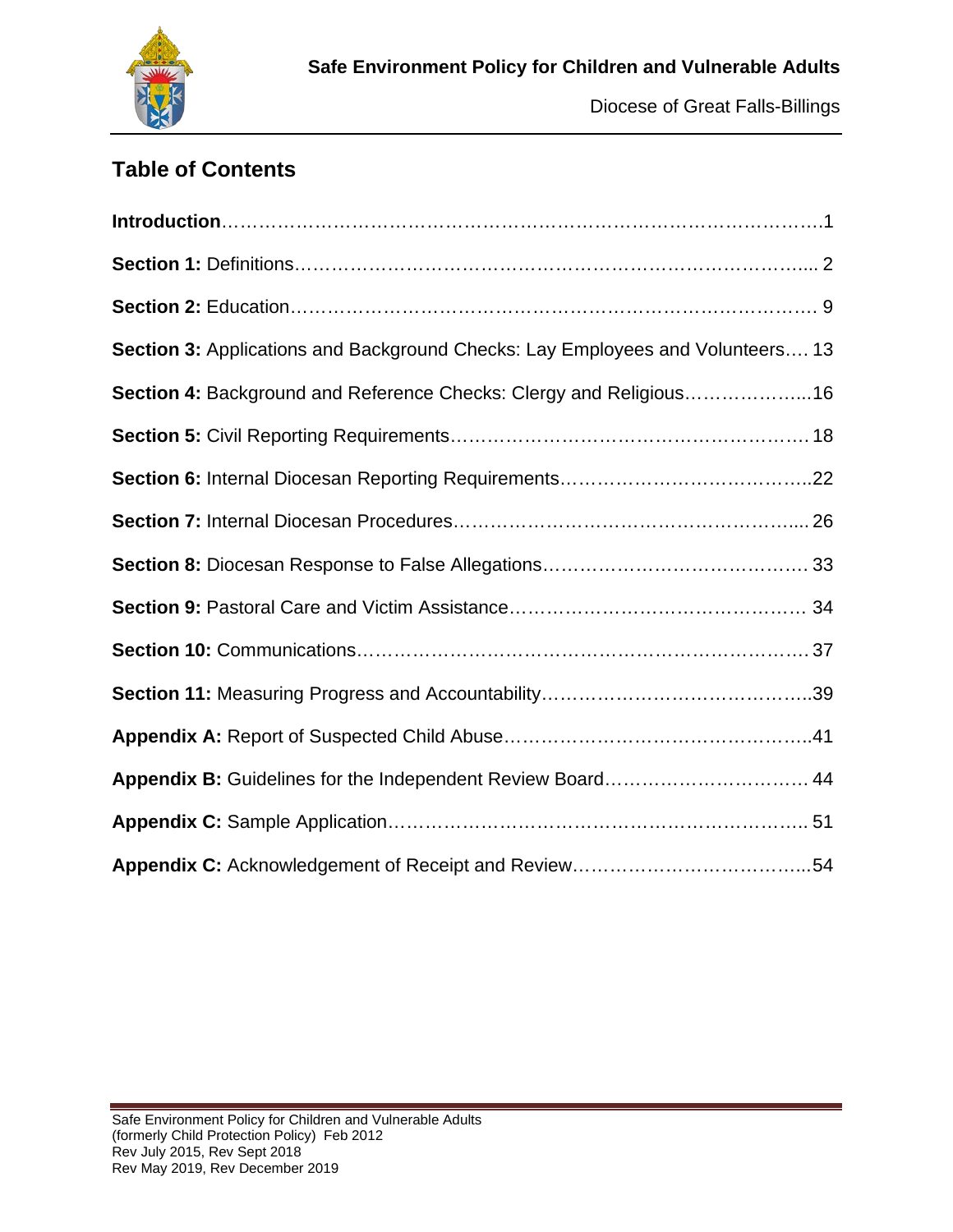

## **Introduction**

All children have the right to be safe and protected from harm in any and all environments – home, school, religious institutions, neighborhoods and communities. The Diocese of Great Falls-Billings embraces this right to safety and is dedicated to promoting and ensuring the protection of all children. The Diocese will do all in its power to create a safe environment for children and young people, to prevent their physical abuse, sexual abuse and neglect and to bring the healing ministry of the Diocese to bear wherever possible. It is the expectation of the Diocese of Great Falls-Billings that all persons and entities under its auspices comply with the provisions stated in this policy.

This child protection policy replaces all other previous policies promulgated by the Diocese of Great Falls-Billings. It is responsive to our concern for children and to the provisions contained in the revised *Charter for the Protection of Children and Young People* and the *Essential Norms for Diocesan/Eparchial Policies Dealing with Allegations of Sexual Abuse of Minors by Priests or Deacons* initially approved by the full body of U.S. Catholic bishops at its November 2002 General Meeting, with revisions approved at its June 2005 General Meeting.

With renewed faith, we recommit ourselves to the original goals of this policy:

- *to reiterate and strengthen educative and screening procedures toward the goal of preventing child abuse by Diocesan personnel and volunteers*
- *to identify and observe reporting requirements to civil and Diocesan authorities*
- *to address the spiritual, physical and emotional care of the abused child and the family as well as the affected Catholic community*
- *to address the spiritual, physical and emotional care of the individual against whom the charge was made*
- *to address other actions to be taken when child abuse is alleged.*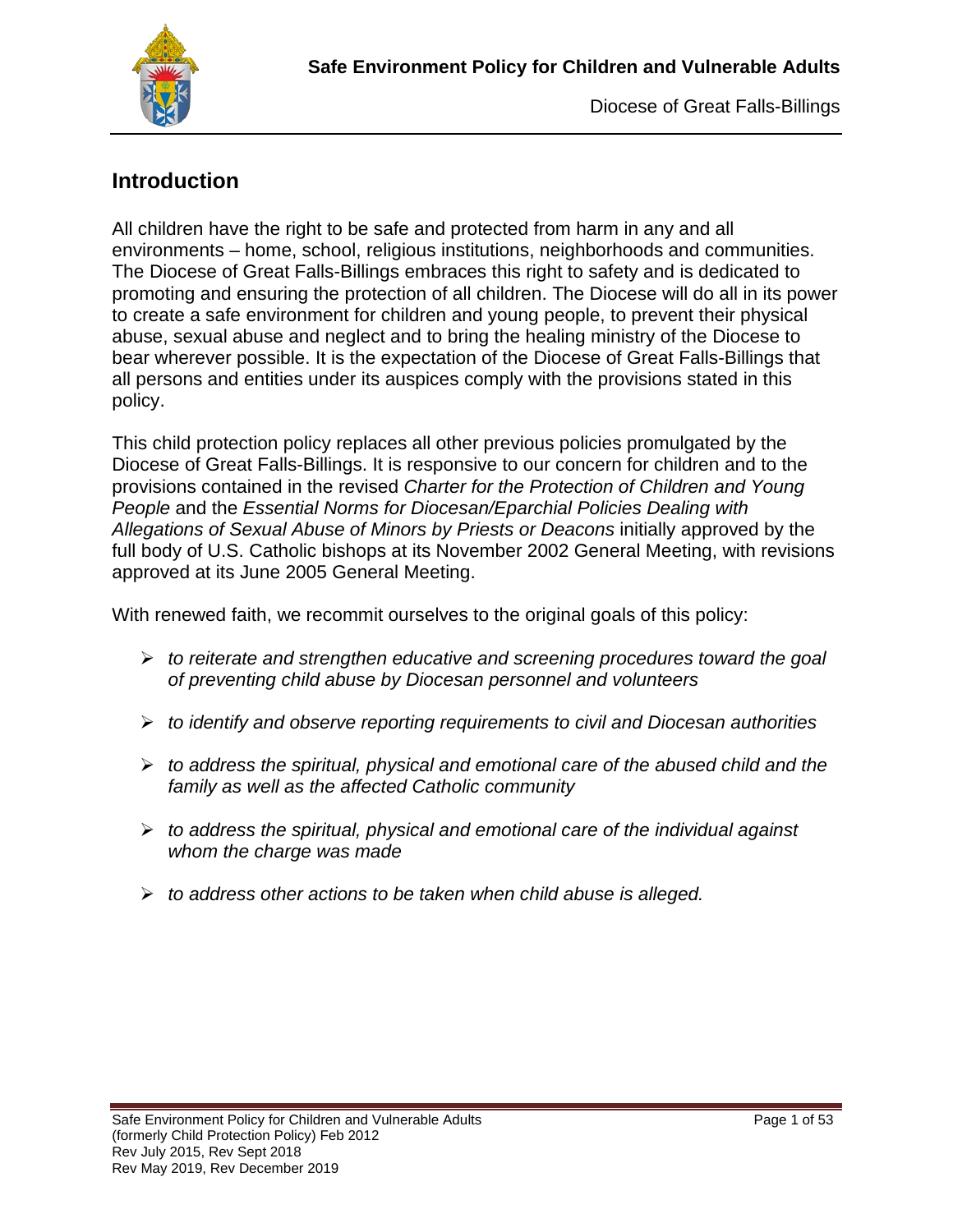

**Definitions -** Following are definitions used for the purposes of this policy.

### **1.1. Accused**

A person charged with or alleged to have committed an act of abuse, a serious violation of these policies and procedures (or this "Policy"), or a crime.

#### **1.2. Administrative Leave**

Relieving the accused of assigned duties pending further notice from the Bishop or his designee.

#### **1.3. Adult**

A person who is at least 18 years old.

#### **1.4. Agent of the Diocese**

An agent of the diocese includes clergy, religious, lay employees and lay volunteers.

## **1.5. Appropriate Monitoring**

Ongoing, in-person monitoring of the conduct and performance of individuals with provisional status (see Sec. 1.13) and individuals who are pursuing status as Diocesan personnel (see Sec. 1.5) but who have yet to complete the requisite clearance procedures. Individuals who serve as monitors are to be formally designated this responsibility by the pastor, administrator or the principal. An exception is made for priest-penitent confidentiality.

## **1.6. Background Check**

Background Checks are processed through the SAFE AND SACRED program available on the diocesan Web site.

## **1.7. Child, Young Person or Vulnerable Adult**

Any person under the age of eighteen (18), an adult who habitually lacks the use of reason, or a seminarian who is put into a vulnerable position by another adult.

<sup>1</sup> A vulnerable individual over the age of seventeen (17) is also covered by this policy—*mutatis mutandis (with the necessary changes) –when such a person is unable or unlikely to report* abuse without assistance because of impairment of physical or mental function or emotional status.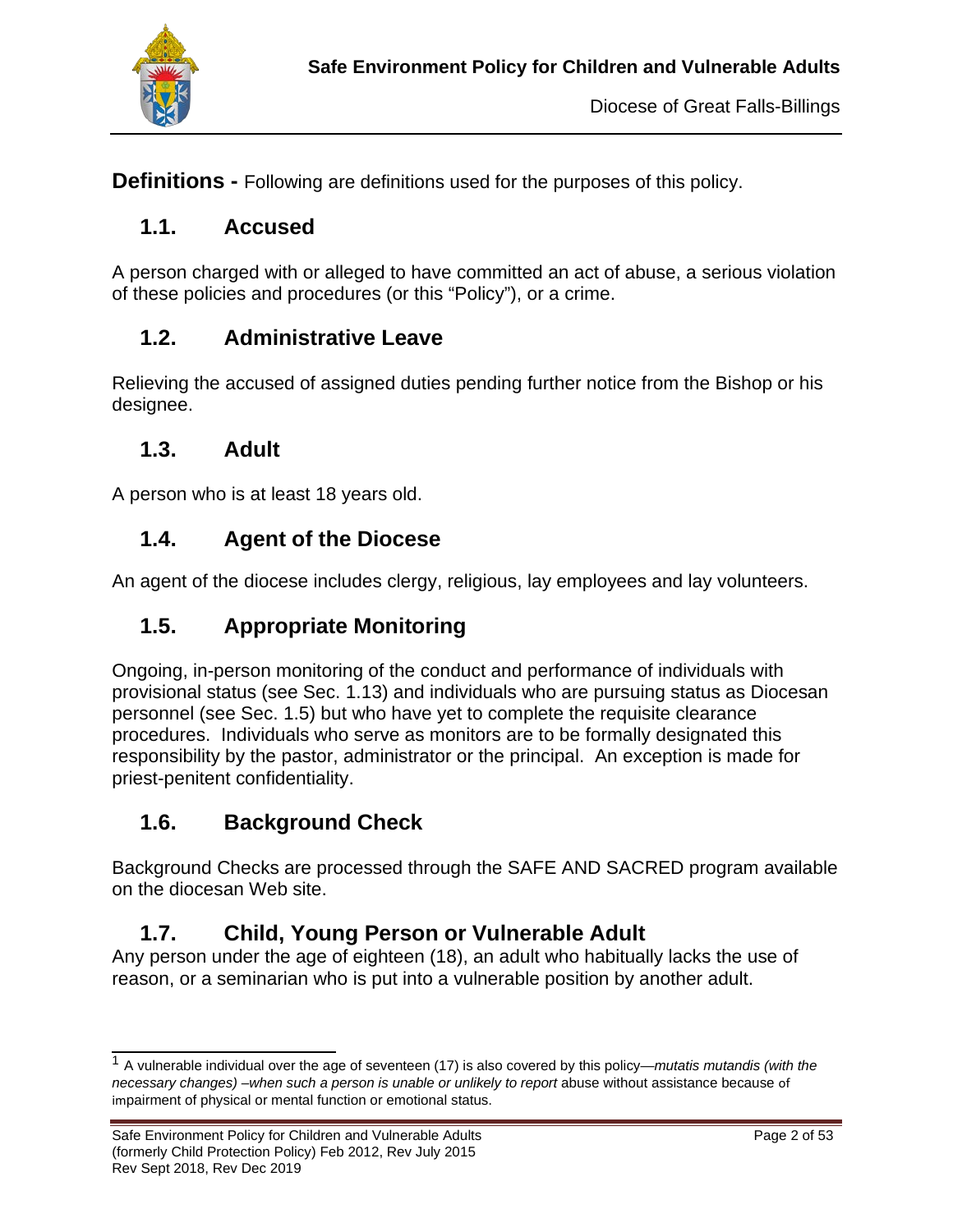

## **1.8. Sexual Abuse, Physical Abuse, and Neglect**

Consists of any of the following:

- a. **Child Sexual Abuse** includes any act or interaction whether it involves genital or physical contact, with or without consent, even if initiated by the child, which involves sexual contact, molestation or sexual exploitation of a child by a parent or any other person who has permanent or temporary care or custody or responsibility for supervision of a child, whether physical injuries are sustained or not, to include:
	- i. The intentional touching of the genitals or intimate parts including the female breast, the genital area, groin, inner thigh and buttocks of a child or of a perpetrator by a child for purposes of sexual arousal or gratification
	- ii. Rape, sexual intercourse (vaginal or anal), oral/genital, oral/anal contact
	- iii. The intentional touching and/or displaying of one's own genitals or intimate parts including the female breast, the genital area, groin, inner thigh and buttocks in the presence and view of a child for purposes of sexual arousal or gratification
	- iv. Permitting, causing, encouraging or assisting in the depiction of or posing for viewing by any person, either in person or by way of graphic means including digital or photographic image of the partially or fully unclothed body of a child, displaying intimate parts, in motion or not in motion, alone or with other persons, or the depiction of a child in apparent observation of sex acts by others in the child's presence
	- v. Displaying or distributing to a child any picture, photograph, book, pamphlet, digital image, movie or magazine the cover or content of which is principally made of descriptions or depictions of sex acts or contact, or which is principally made up of descriptions or depictions of sexual acts or contact, or which consists of pictures of nude or partially denuded figures posed or presented in a manner which the average person applying contemporary community standards would find, taken as a whole, appeals to the prurient interest.
- b. **Child Physical Abuse** includes any act which:
	- i. Willfully causes or inflicts physical injury to a child or
	- ii. Willfully causes mental injury or psychological injury to a child by intentionally engendering fear of physical injury to that child.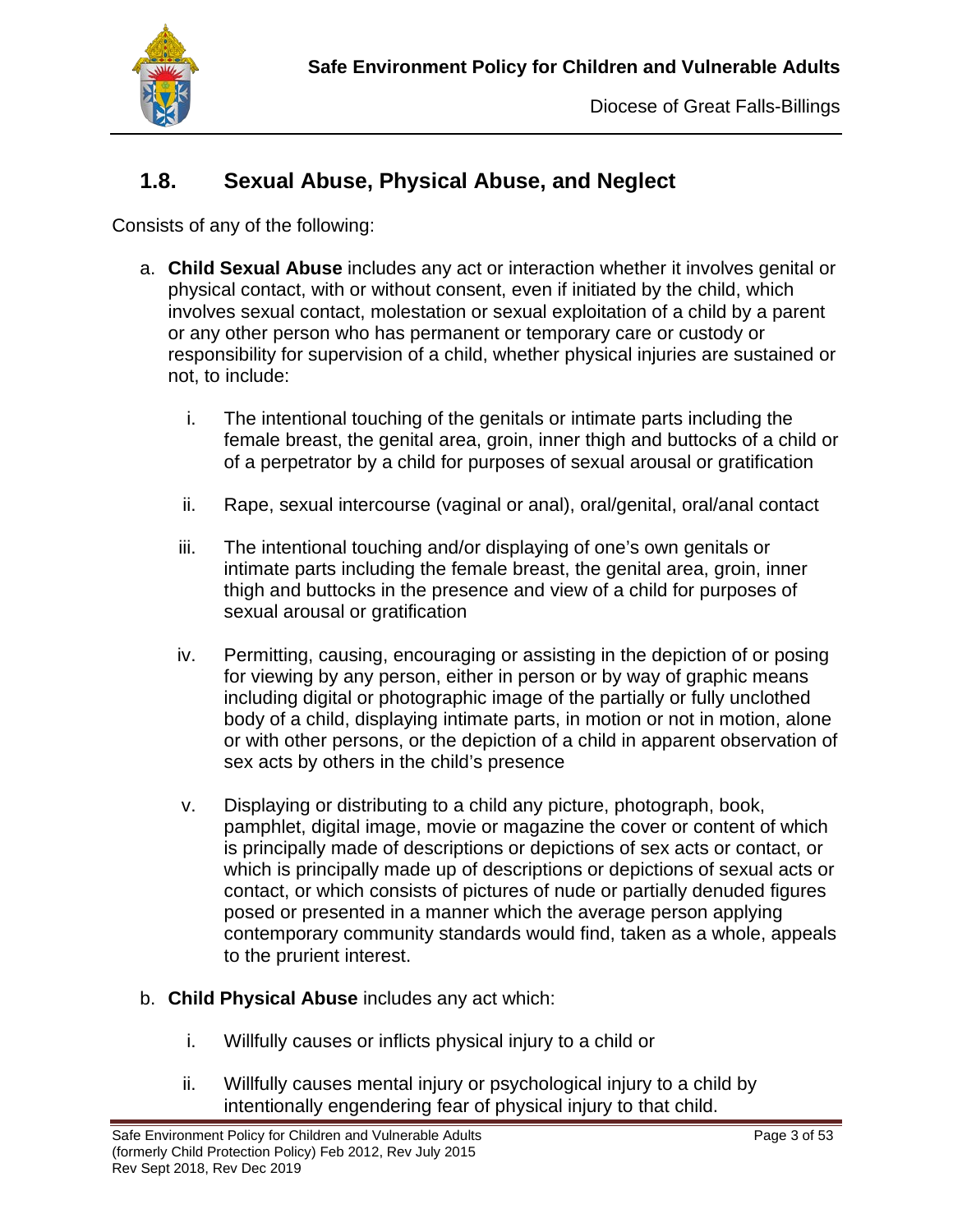

- iii. It is the policy of the Diocese of Great Falls-Billings that corporal punishment of a child is prohibited in all entities under the auspices of the Diocese of Great Falls-Billings.
- iv. Physical abuse does not include the appropriate physical restraint of a child who is attempting to injure another person or him/herself, or the appropriate physical direction of a child away from danger or the minimum restraint necessary to place a child in "time out" or other appropriate limitation of movement to promote the child's regaining of safety and emotional control.
- c. **Child Neglect** includes:
	- i. Abandonment of a child by a parent, custodian or guardian
	- ii. Lack of care by not providing appropriate and necessary food, shelter, clothing and education
	- iii. Not providing care or control in respect to physical or emotional health; the refusal or inability to discharge parental or custodial obligations; and expressions of intention by parent, guardian or institution to discontinue care.

#### d. **Sexual Abuse of Vulnerable Adults -**

- i. Sexual Abuse of Vulnerable Adults includes any act or interaction whether it involves genital or physical contact, with or without consent, even if initiated by the vulnerable adult, which involves sexual contact, molestation or sexual exploitation of any person who has permanent or temporary care or custody or responsibility for supervision, whether physical injuries are sustained or not, to include:
- ii. The intentional touching of the genitals or intimate parts including the female breast, the genital area, groin, inner thigh and buttocks of vulnerable adult or of a perpetrator by a vulnerable person for purposes of sexual arousal or gratification
- iii. Rape, sexual intercourse (vaginal or anal), oral/genital, oral/anal contact
- iv. The intentional touching and/or displaying of one's own genitals or intimate parts including the female breast, the genital area, groin, inner thigh and buttocks in the presence and view of a vulnerable adult for purposes of sexual arousal or gratification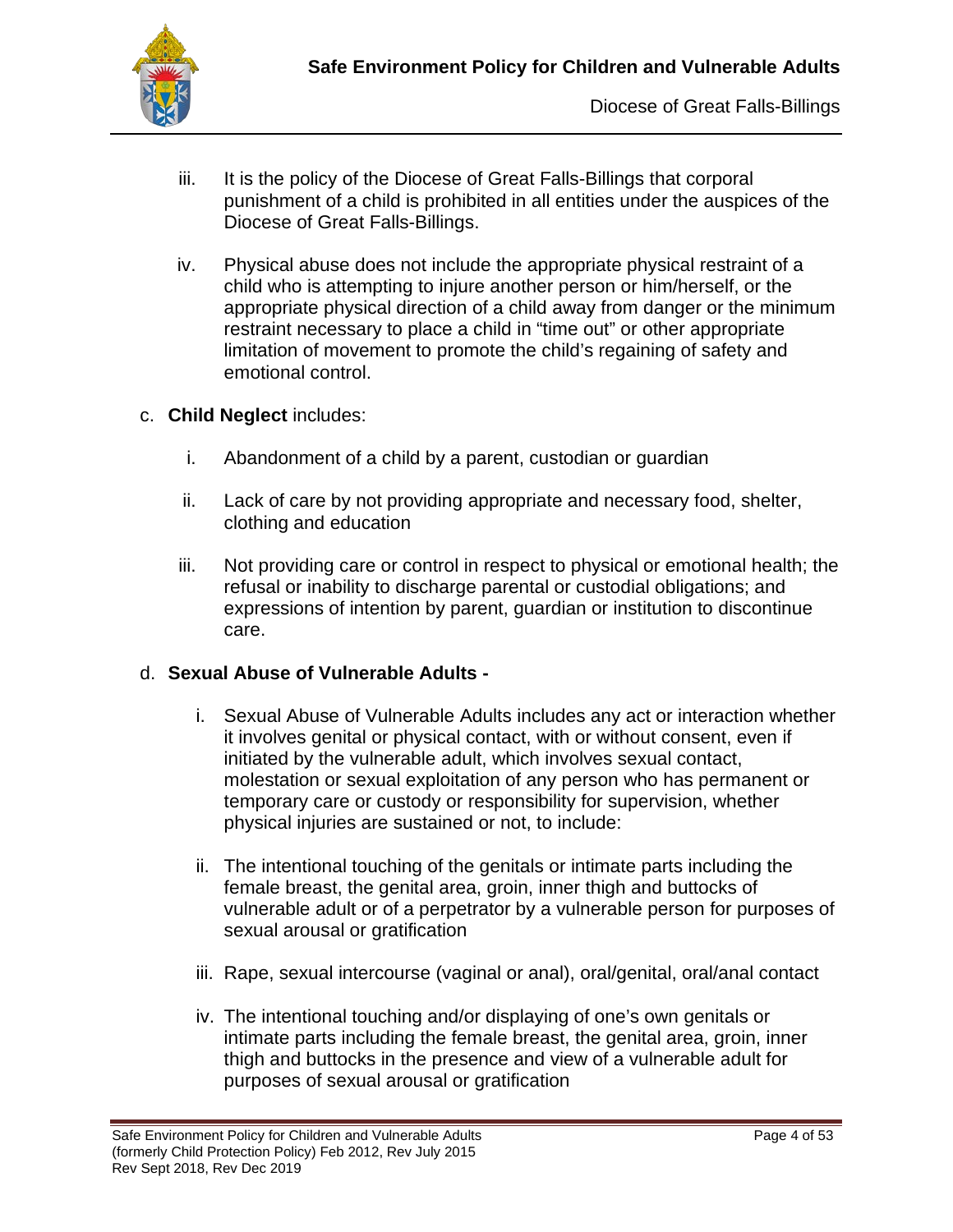

- v. Permitting, causing, encouraging or assisting in the depiction of or posing for viewing by any person, either in person or by way of graphic means including digital or photographic image of the partially or fully unclothed body of a person of any age, displaying intimate parts, in motion or not in motion, alone or with other persons, or the depiction of a person in apparent observation of sex acts by others in the presence of the vulnerable adult.
- vi. Displaying or distributing to a vulnerable adult any picture, photograph, book, pamphlet, digital image, movie or magazine the cover or content of which is principally made of descriptions or depictions of sex acts or contact, or which is principally made up of descriptions or depictions of sexual acts or contact, or which consists of pictures of nude or partially denuded figures posed or presented in a manner which the average person applying contemporary community standards would find, taken as a whole, appeals to the prurient interest.
- e. **Physical Abuse of vulnerable adults** includes any act which:
- i. Willfully causes or inflicts physical injury to a vulnerable adult or
- ii. Willfully causes mental injury or psychological injury to a vulnerable adult by intentionally engendering fear of physical injury.
- iii. It is the policy of the Diocese of Great Falls-Billings that corporal punishment of a vulnerable adult is prohibited in all entities under the auspices of the Diocese of Great Falls-Billings.
- iv. Physical abuse does not include the appropriate physical restraint of a vulnerable adult who is attempting to injure another person or him/herself, or the appropriate physical direction of a vulnerable adult away from danger or other appropriate limitation of movement to promote the child's regaining of safety and emotional control.

#### f. **Neglect of a Vulnerable Adult** includes:

- i. Abandonment of a vulnerable adult by a custodian or guardian
- ii. Lack of care by not providing appropriate and necessary food, shelter, clothing and education
- iii. Not providing care or control in respect to physical or emotional health; the refusal or inability to discharge parental or custodial obligations; and expressions of intention by parent, guardian or institution to discontinue care.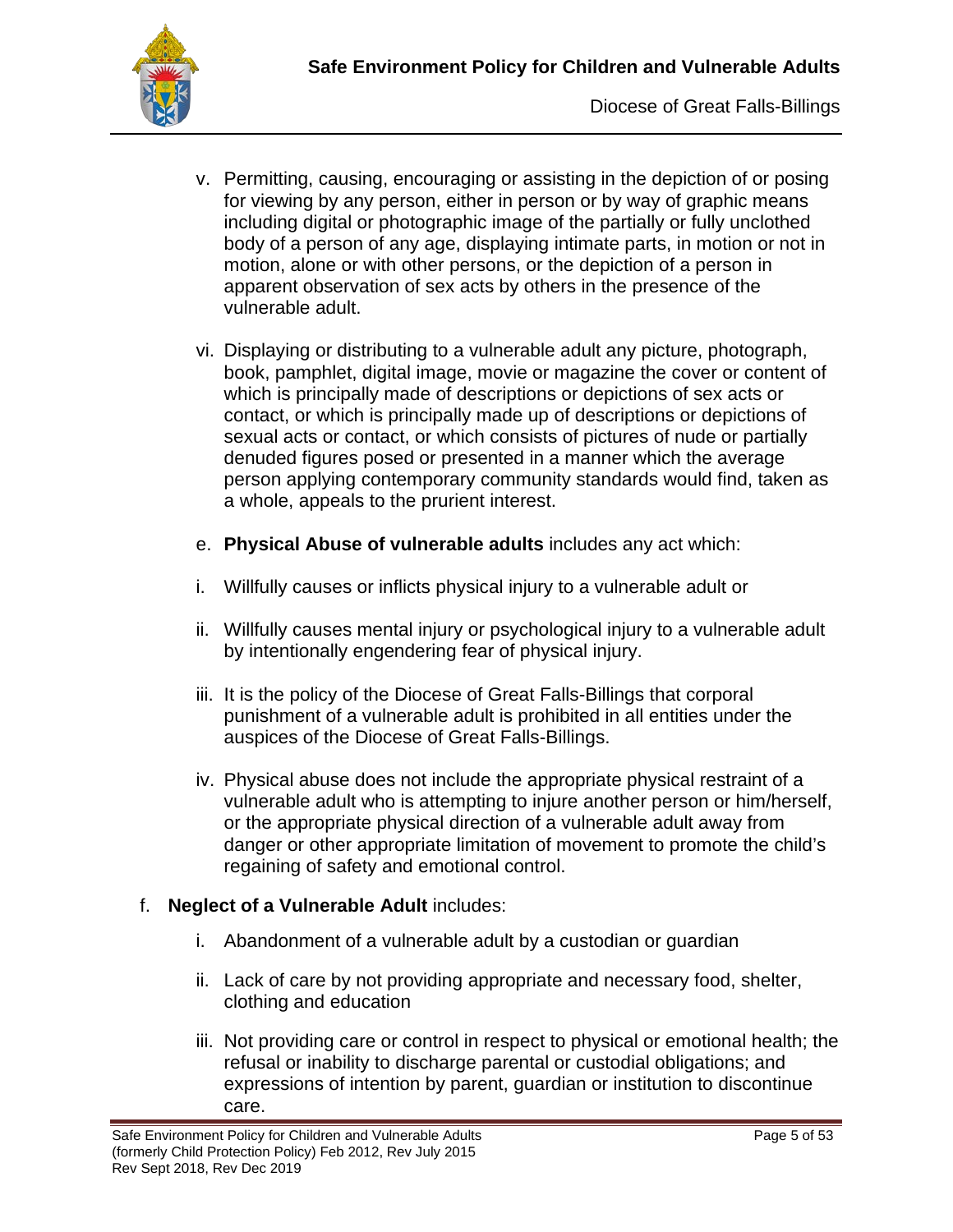

## **1.9. Credible Accusation**

An allegation that, based upon the facts of the case, meets one or more of the following thresholds:

- a. Believable and plausible (not manifestly false)
- b. Natural, reasonable and probable
- c. Corroborated with other evidence or another source and/or
- d. Acknowledged/admitted to by the accused.

In making this determination, consideration should be given to the trustworthiness of the source.

## **1.10. Criminal History Record Check**

Depending on the level of ministry, a criminal history record may be obtained by the Diocese.

## **1.11. Diocesan Personnel**

Bishops, priests, religious, deacons, lay employees, contract workers and volunteers who have contact (regular and recurring) with children and are subject to the oversight of the Diocese of Great Falls-Billings.

## **1.12. Exempt Status**

Bishops, priests, deacons, religious, lay volunteers and/or visitors to the Diocese of Great Falls-Billings who have limited and temporary contact with children are not to be left unattended in the presence of children and must be accompanied at all times by someone who has completed the necessary background check and is SAFE AND SACRED trained.

## **1.13. Permanent or Temporary Care or Custody or Responsibility for Supervision of a Child**

Temporary care, custody or responsibility for supervision of a child or vulnerable adult includes all Diocesan personnel or any adult who has been given responsibility for temporary care or supervision of a child or vulnerable adult. The passing of responsibility may be by a parent, guardian or authorized person, regardless of duration, for a church or school related activity.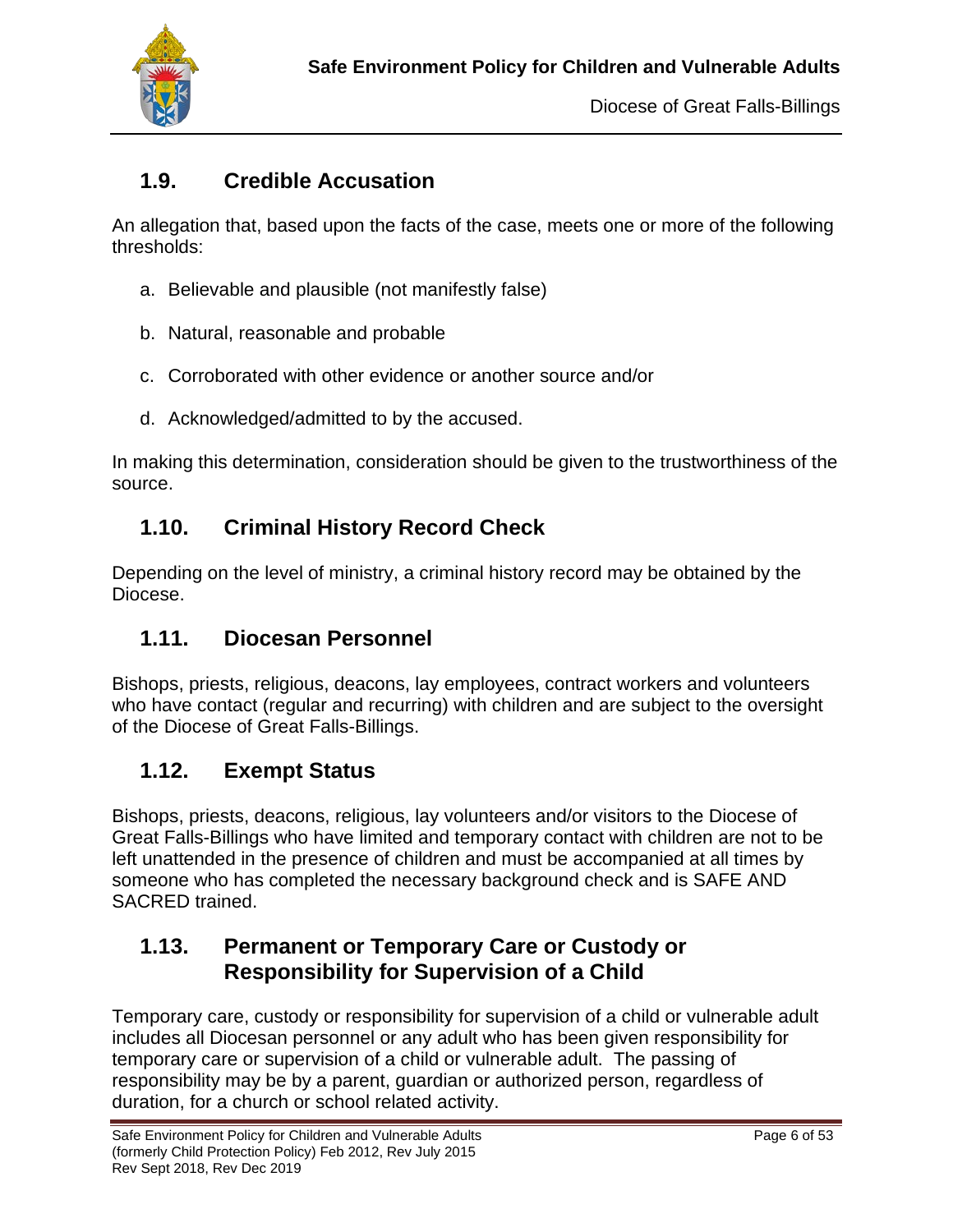

## **1.14. Preliminary Investigation**

The preliminary investigation is initiated by the Bishop after an allegation has been received.

## **1.15. Provisional Status**

Employees and volunteers who have not completed background checks (but which are pending), can obtain "provisional status" from the pastor, administrator or principal. In lieu of personnel clearances, appropriate monitoring is provided and provisional status individuals are not left unattended in the presence of children or vulnerable adults.

## **1.16. Sexual Assault**

For the purposes of this policy, sexual assault will include any listed sex abuse acts committed by an adult who is not a household or family member or responsible for supervision of the child or vulnerable adult.

## **1.17. Contact**

Contact with children and/or vulnerable adults in which the duration and scope in both time and exposure is regular and recurring and may occur on a routine and/or ongoing basis. In the context of this Policy contact does not include persons who have isolated or infrequent interaction with a child or children and/or vulnerable adult that is supervised/monitored by an authorized person.

#### **1.18. Volunteer**

A person who provides without compensation an ongoing service or activity that is officially sanctioned by the Diocese of Great Falls-Billings and/or Diocesan personnel.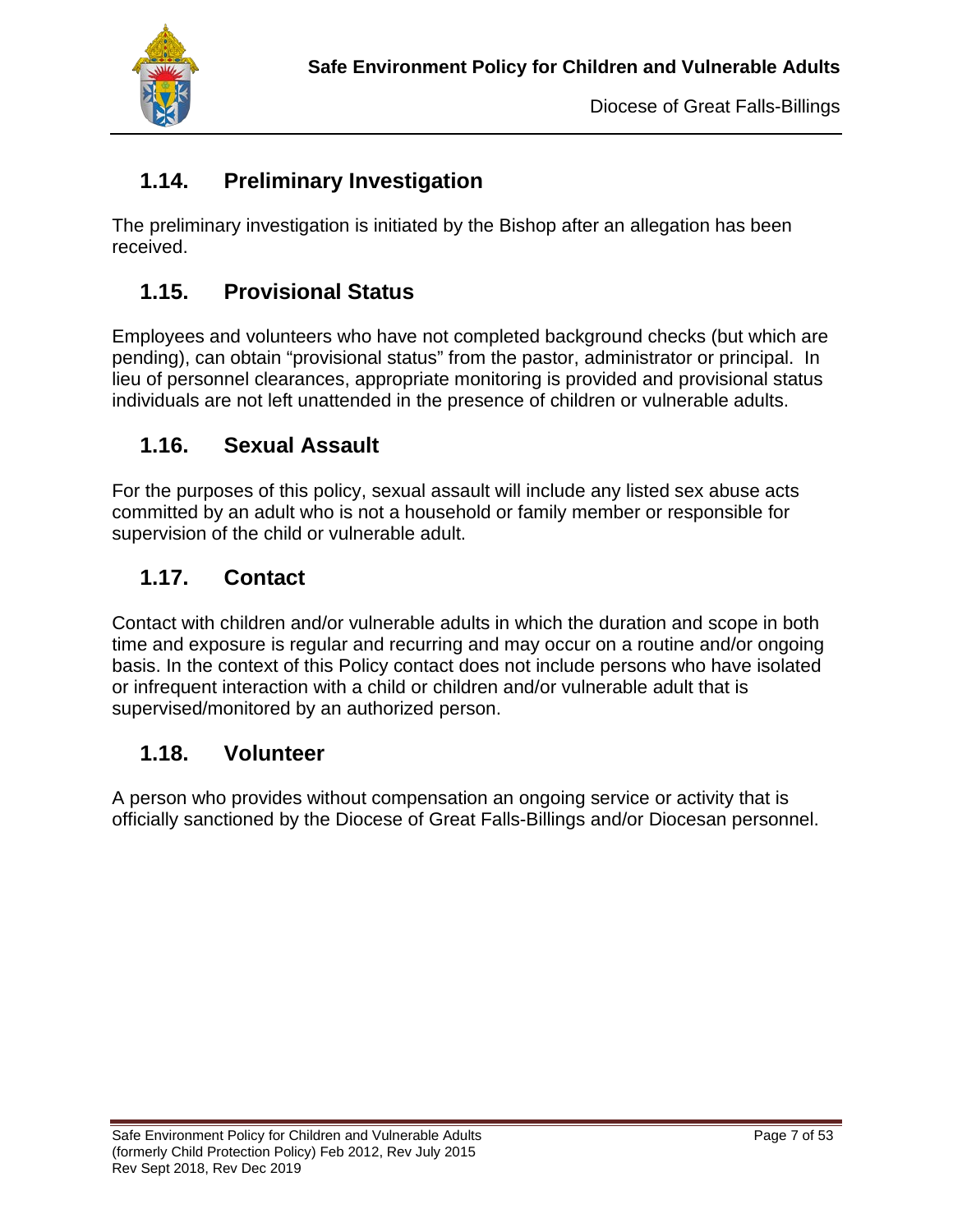

## 2. **Education**

## **Principle**

The Diocese of Great Falls-Billings is committed to preventing abuse before it occurs and to identifying abuse once it has occurred. By raising the awareness and understanding of abuse issues among bishops, priests, deacons, religious, staff members, volunteers and other adults who work with or have contact with children and young people under the care of the Diocese, and by increasing their knowledge and ability to deal effectively with child abuse issues once they arise, risks to child safety can be greatly reduced. By educating children on how to be safe and stay safe, the Diocese will enhance the ability of children to protect themselves and encourage an environment that allows children to communicate any potential endangerment.

## **2.1. Purpose and Objective**

This policy applies to the program selected by the Diocese, SAFE AND SACRED, that provides specific training in the prevention, recognition and reporting of child abuse, as well as the awareness training for children. The objective of these programs is to prevent, recognize and appropriately report child abuse through ongoing awareness training. Visit <https://safeandsacred-diocesegfb.org/login/index.php> for more information. Age-appropriate programs for safe environment training for children are available through SAFE AND SACRED and are the only children's training program recognized by the Diocese. This training is:

- a. Required of all Diocesan personnel directly involved or in contact with children
- b. Required of all children and youth who participate in activities, services and programs under the auspices of the Diocese and
- c. Recommended for parents and other adults who participate or have children who participate in activities, services and programs under the auspices of the Diocese.

#### **2.2. Personnel**

The following Diocesan personnel must participate in and complete SAFE AND SACRED training:

a. All bishops, priests, deacons and members of religious communities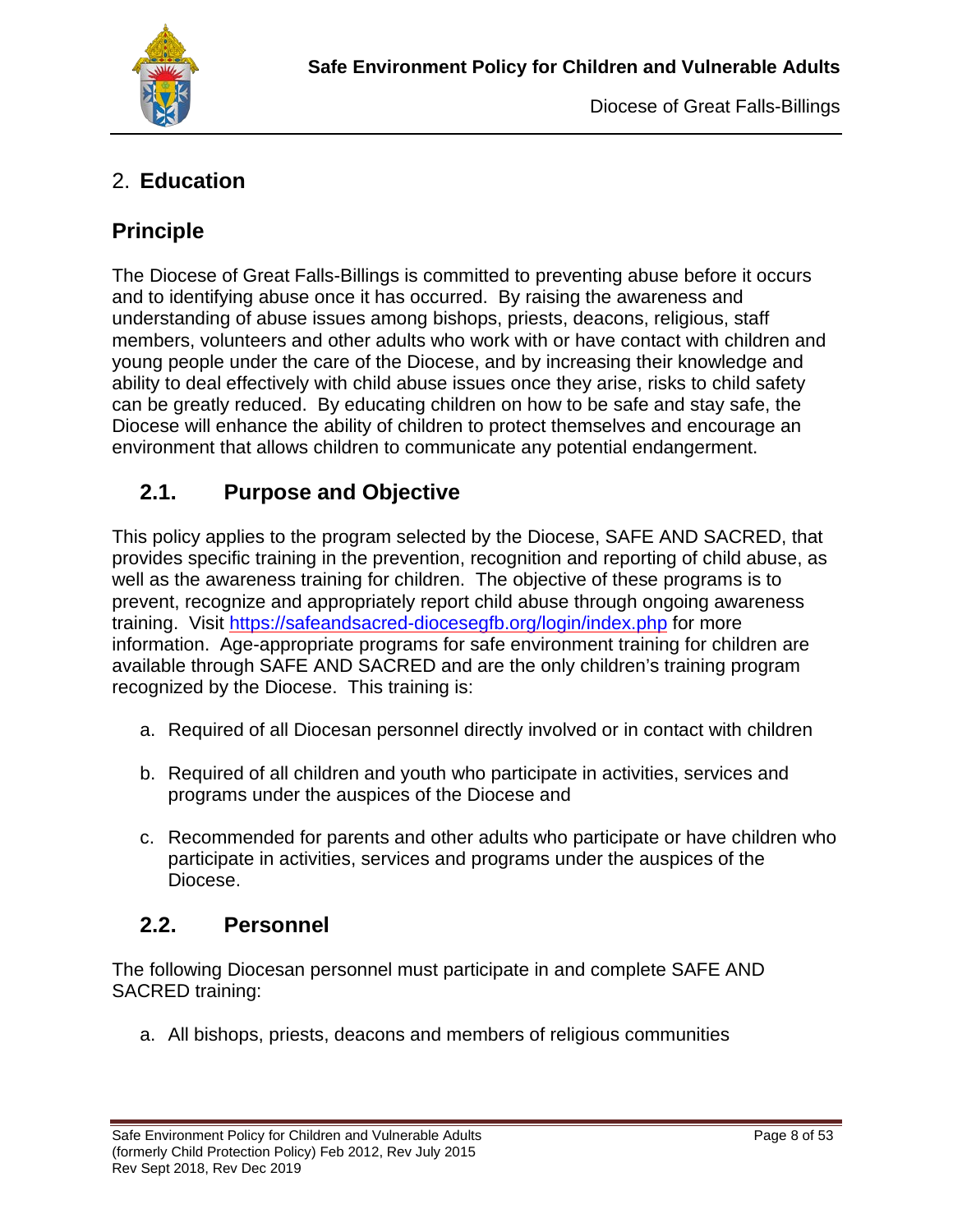

- b. All Parish Life Coordinators, parish and diocesan employees, volunteers who work with or around children, principals, assistant principals, teachers, guidance counselors, librarians, all volunteers and staff at all levels, including aides, janitors, food service workers, school nurses, and office personnel of all Catholic elementary, middle and high schools
- c. All directors, catechists and staff of religious education programs
- d. All Diocesan personnel providing childcare services
- e. All youth ministers, directors/coaches of children's activities (e.g., athletics, scout troops, choir, etc.) and similar Diocesan personnel who provide such services

The Diocesan Director of Safe Environment shall have the authority to direct additional personnel of the Diocese (other than those specified in a. through e.) to attend the education programs.

#### **2.3. Educational Requirements**

Complete SAFE AND SACRED training for adults includes annual on-line training.

Bishops, priests, deacons, parochial administrators, Parish Life Coordinators, principals and agency directors, with assistance from the SEC (Safe Environment Coordinator) if necessary, will ensure that all personnel required to receive training do so, or are removed from contact with children for failure to attend appropriate training programs. The Diocesan Safe Environment Director monitors all record keeping concerning compliance and communicates with all persons in supervisory positions on an annual basis to maintain accuracy.

#### **2.4. Educational Curriculum**

The SAFE AND SACRED program is required annually and includes the following basic concepts of awareness for all adults (see 2.2. Personnel):

- a. Appropriate boundaries and established prohibitions in ministry
- b. Nature of the child abuse problem
- c. Signs and symptoms of abuse in children, youth, and vulnerable adults
- d. Laws, policies and procedures to report abuse allegations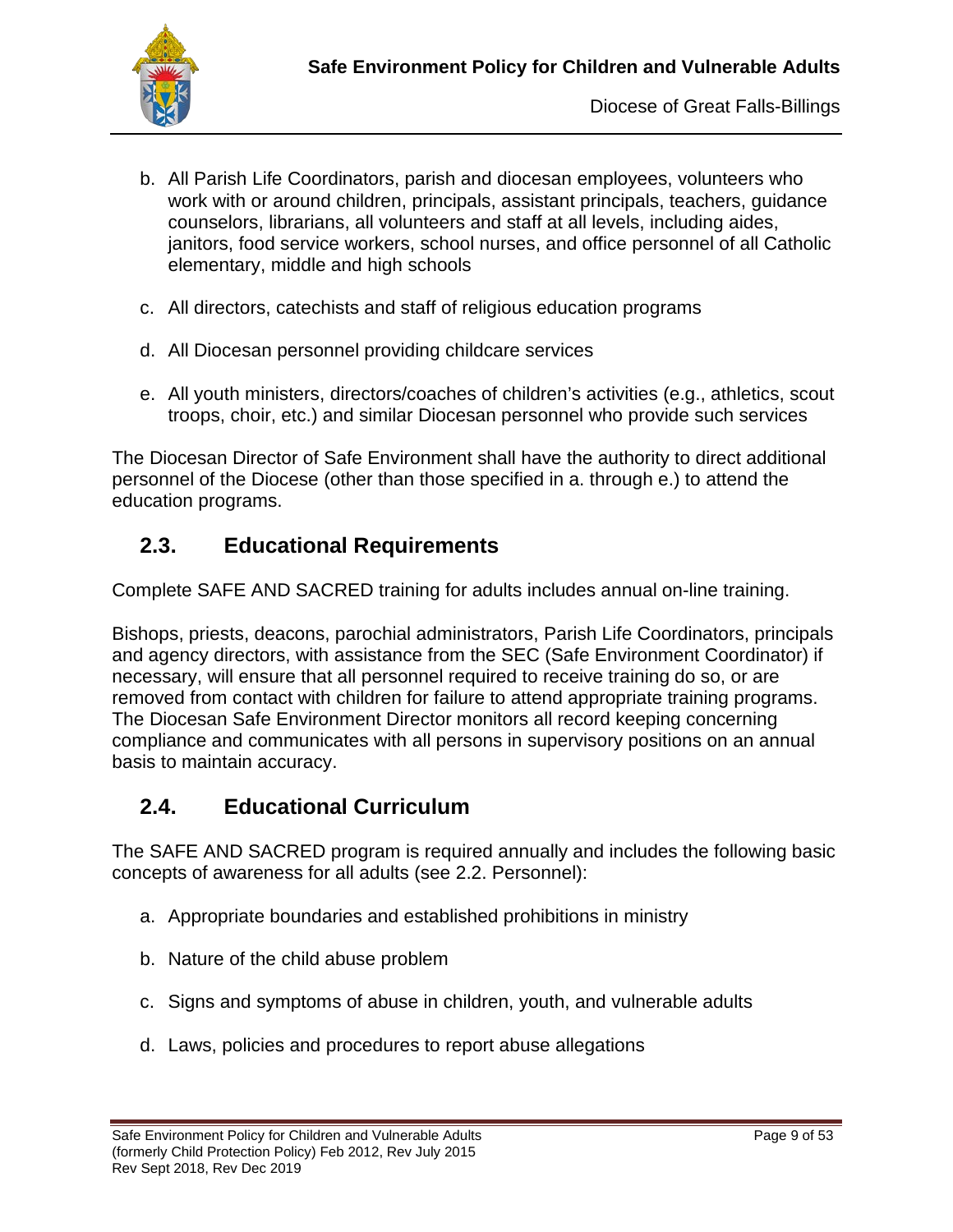

- e. Policies and procedures to prevent abuse by clergy, Church personnel or others who come into contact with children
- f. Policies and procedures to prevent child abuse on any Church-owned property or at Church-sponsored events and activities
- g. Types of disclosure and how to respond appropriately
- h. Policies and procedures to respond to allegations of abuse
- i. Ministering to adults and children about the prevention of abuse and exploitation
- j. Ministering to victims of abuse
- k. Penitential privilege and seal of the confessional

Children and young people shall attend scheduled training sessions that include but are not limited to the following subjects:

- a. Basic safety skills
- b. Recognition of dangerous and abusive situations
- c. Appropriate and inappropriate physical contact and other interpersonal boundary violations
- d. Ability to say "no" to unwanted situations
- e. Ability to identify trusting adults with whom to speak
- f. Importance of disclosure if inappropriate or unwanted actions are directed to self or others
- g. Recognition that abusive situations are never the fault of the child or vulnerable adult.

The Diocese approved resource for parishes and schools to attain compliance in the area of children's programming (see 2.6.) is located on the SAFE AND SACRED site. Pastors, administrators and school administrators are required to utilize this program **only**.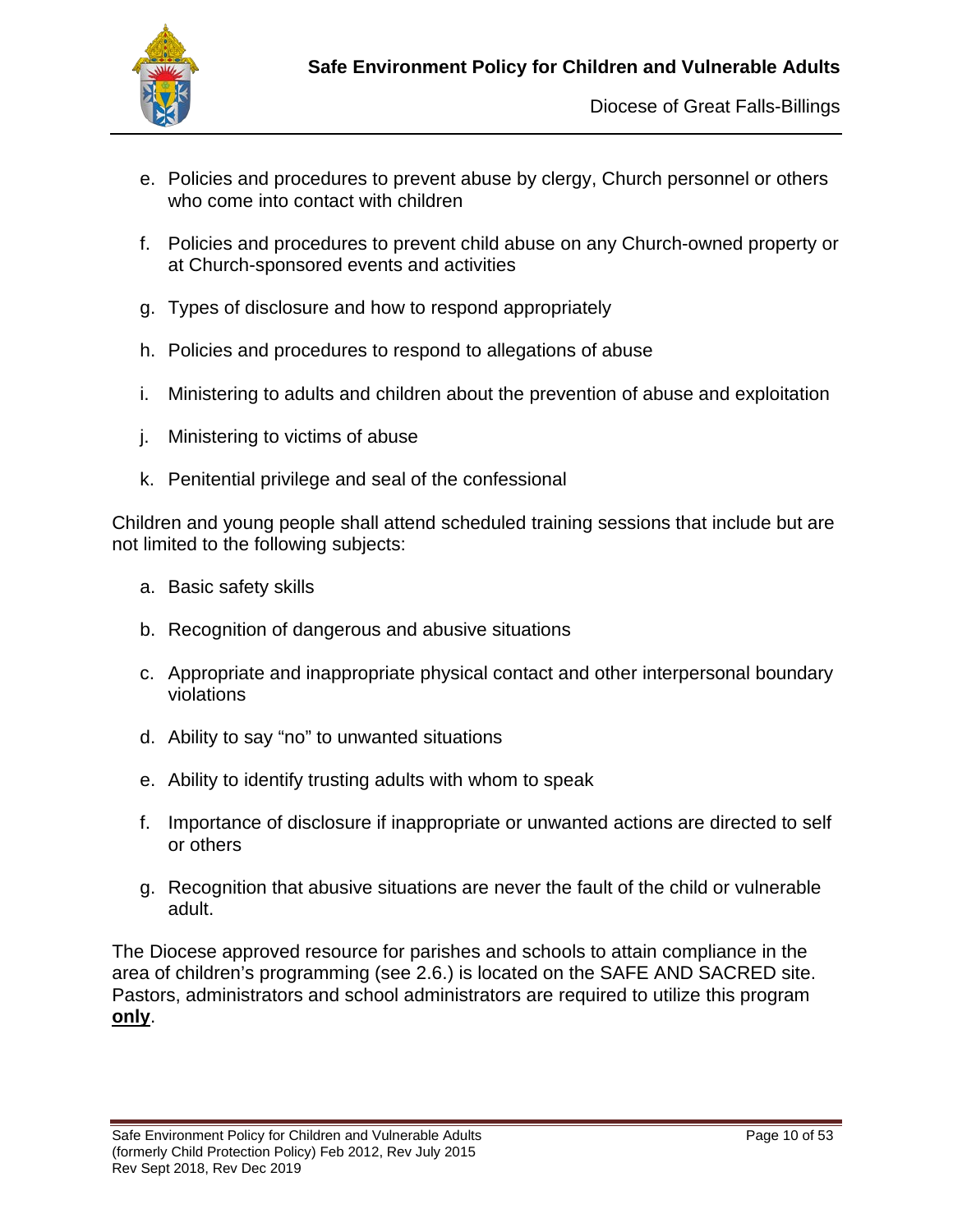

## **2.5. Availability of Training**

Training is required annually for employees, volunteers and others identified in 2.2 (b).

## **2.6. Educational Programs for Students in Parochial Schools and Religious Education Programs**

The Superintendent of Catholic Schools and Diocesan Director of Safe Environment will ensure that age-appropriate abuse prevention education programs are available at both the elementary (K–6th grade) and middle/secondary (7th–12th grade) levels.

Such programs shall be provided annually to children in all grades of every parochial elementary school in the Diocese as well as children participating in parish religious education programs.

Similar programs, age-group appropriate, will be presented on an annual basis in the Diocesan high schools.

## **2.7. Assessment and Evaluation of Educational Efforts**

The Independent Review Board will receive a copy of the annual USCCB Audit report which has details concerning Diocesan compliance. With a view toward assessing the progress of the educational efforts called for by this Policy, records shall be kept of:

- a. The number of training courses offered
- b. The number of training courses completed by:
	- i. Bishops, priests, permanent deacons and religious
	- ii. Staff members
	- iii. Volunteers
	- iv. Parents
	- v. Children and youth
- c. The number of web-based training courses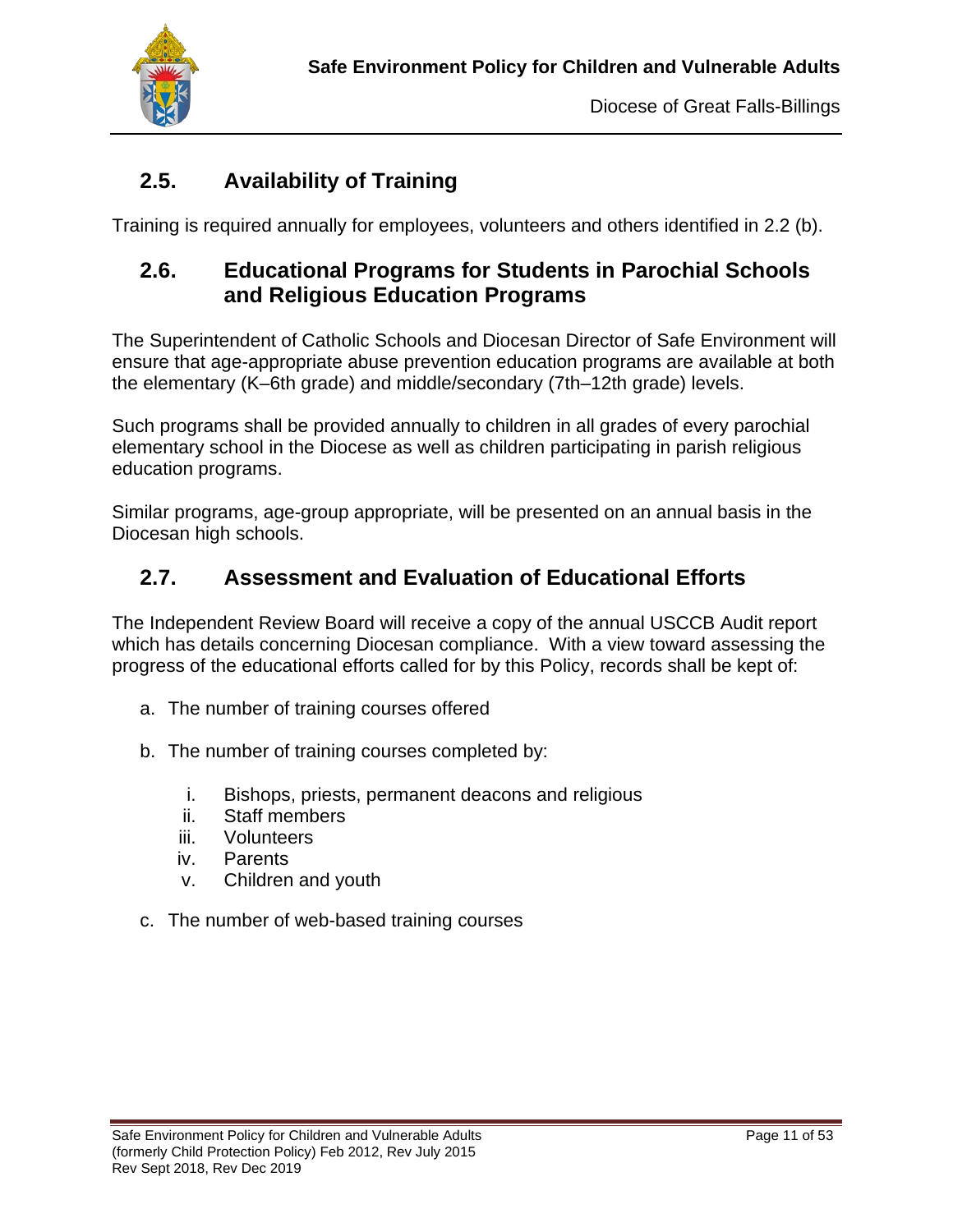

### **3. Applications and Background Checks: Lay Employees and Volunteers**

## **Principle**

The Diocese of Great Falls-Billings recognizes that criminal history record checks are a critical element in ensuring the safety of children and vulnerable adults and protecting them from inappropriate actions or behaviors of others. Therefore, all employees and volunteers who come into contact with children while working or volunteering for any Diocesan institution and/or program will undergo the relevant state and federal Background Check.

## **3.1. Completion of Clearance Requirements**

The pastor/parish life coordinator, parochial administrator, principal or agency director will ensure that all employees and volunteers in the parish, school or agency have completed the SAFE AND SACRED program which includes a background check **PRIOR** to employees beginning work or volunteers beginning service. The Diocese uses an independent contractor for procuring background checks which includes confidential reporting including Social Security trace, a Court Records Search (Statewide MT Criminal Records and/or State of previous residence) and a National Criminal with Sex Offender Search.

Employees and volunteers who have completed clearance information and are awaiting return of a background check can be granted provisional status by the pastor, administrator or principal. Such individuals shall be appropriately monitored and not left unattended in the presence of children or vulnerable adults until clearances are received. For questions on clearances please contact the SEC.

The Director of Safe Environment will review all background check results, notify the pastor/ parish life coordinator, parochial administrator, principal or agency director of any derogatory reporting.

## **3.2. Personnel**

Employees of any Diocesan entity who have contact with children must complete and return to the Diocesan Human Resources Office the appropriate Diocesan Application for Employment. Volunteers who have contact with children should complete the Volunteer Application (See Appendix D) which is maintained at the parish/school. Employees and Volunteers must also submit to a background check: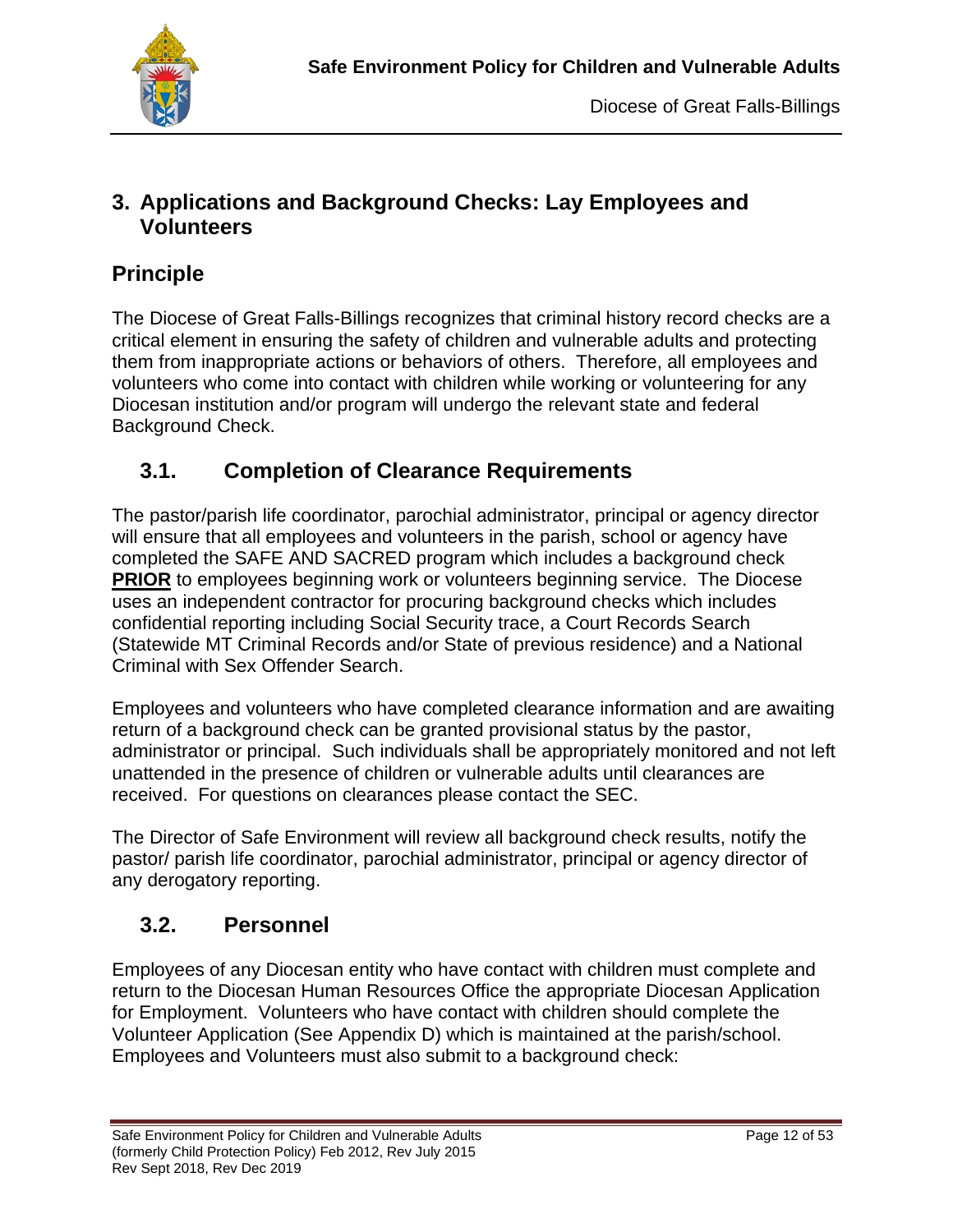

- a. All principals, assistant principals, teachers, contract workers who have contact with children, guidance counselors, librarians, staff (e.g., clerical, teacher aides, maintenance, food service employees) and all volunteers of all elementary, middle and high schools operated by the Diocese and/or any parish(es) as well as personnel who supervise vulnerable adults.
- b. All directors, coordinators, catechists and staff of religious education programs and all teachers of religious education
- c. All persons providing child care services under the auspices of the Diocese and/or any parish, mission and/or other Catholic organizations which are subject under civil law to the administration, authority and/or governance of the Diocese
- d. All youth ministers, directors/coaches of children's activities (e.g., athletics, scout leaders, choir, etc.) and similar Diocesan personnel having contact with children and vulnerable adults who provide such services under the auspices of the Diocese or any parish, mission or other Catholic organizations which are subject under civil law to the administration, authority and/or governance of the Diocese.

# **3.3. Applicants for Employment or Volunteer Services**

All applicants for any position identified in Section 3.2 (a-d) shall complete the appropriate Diocesan Application for Employment Form or Volunteer Application Form (Appendix D-Volunteers should be screened at the parish/school level and references checked as appropriate). In addition, all applicants and volunteers will submit to a background check. Employment or acceptance of volunteer services is contingent upon a favorable result of the background check.

## **3.4. Authority of the Director of Safe Environment**

The Director of Safe Environment shall have the authority to designate additional Diocesan personnel or volunteers who shall be required to complete the SAFE AND SACRED program and submit to a fully executed background check.

## **3.5. Review and Approval**

Completed application forms and background checks shall be reviewed by the Director of Safe Environment. Should an investigation due to information discovered in the application/reference check, criminal history report or at any other point in the screening process be deemed necessary, the pastor/parish life coordinator, parochial administrator, principal or agency director will be contacted immediately. The pastor/parish life coordinator, parochial administrator, principal or agency director will contact the prospective employee or volunteer to clarify questions or findings, and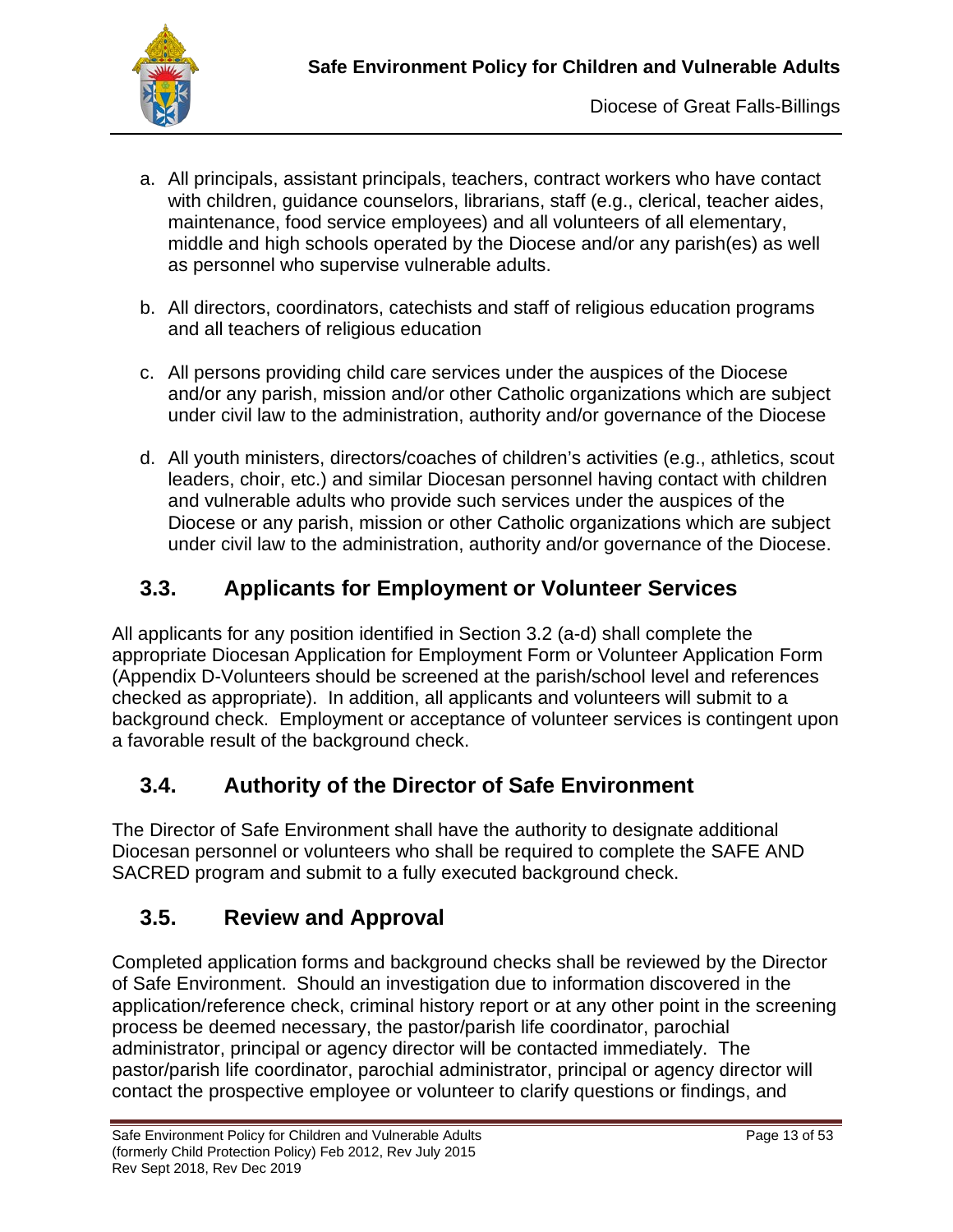

written documentation of the inquiry will be sent to the Director of Safe Environment. Employment or volunteer services may commence only **after** approval from the Director of Safe Environment. Background checks are maintained within the independent contractor data base with access limited only to the Bishop's designee(s).

## **3.6. Updating Clearance Information**

Diocesan personnel and volunteers are required to update background check information every five years.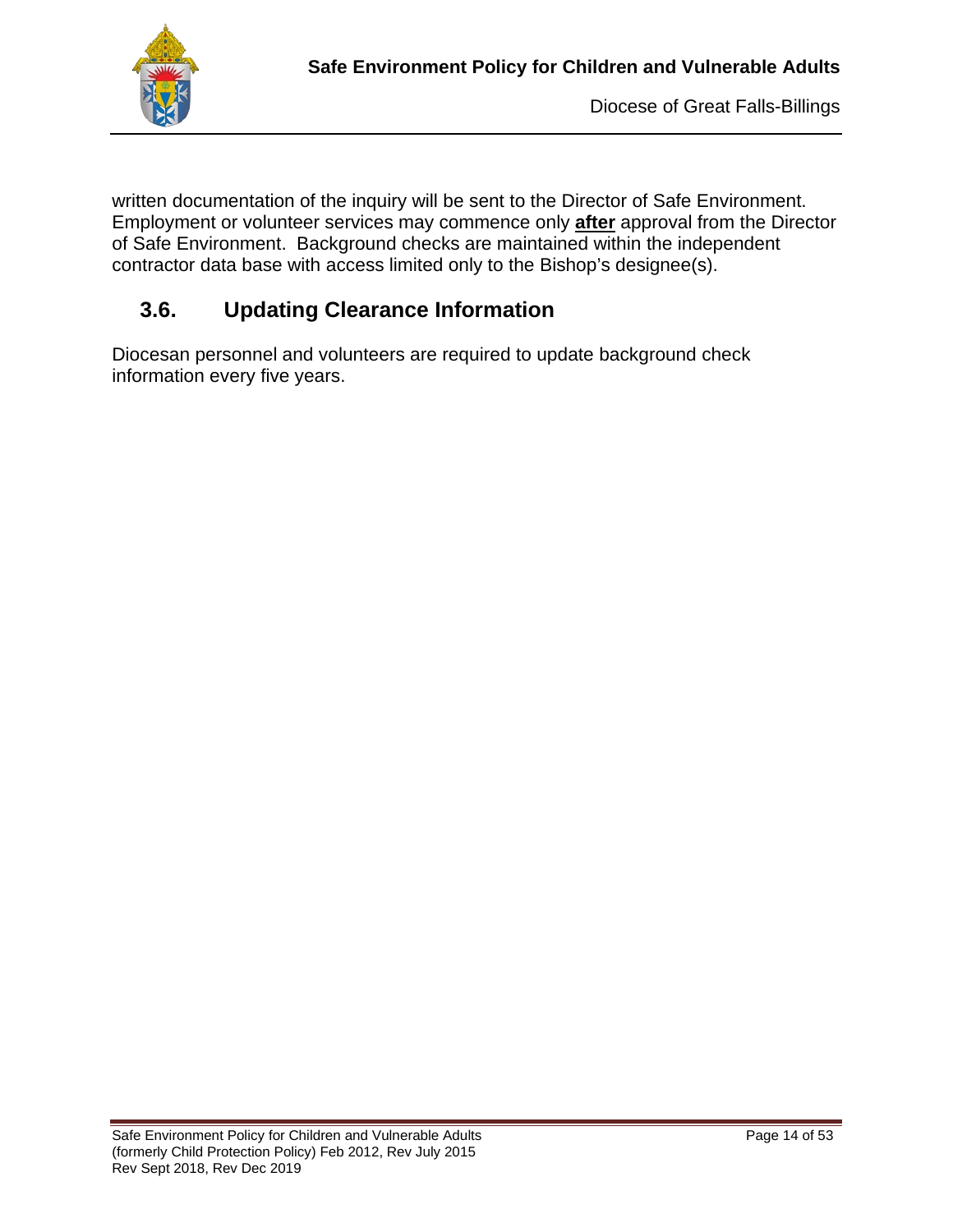

## **4. Background and Reference Checks: Clergy and Religious Principle**

The Diocese of Great Falls-Billings recognizes that background checks are a critical element in ensuring the safety of children and protecting them from inappropriate influences. Therefore, all clergy, religious and applicants who come into contact with children while working for a Diocesan entity will undergo the Background Check described in 3.1 above. It is the responsibility of the Bishop or his designee to ensure that all priests, religious and seminarians have completed the appropriate applications prior to beginning their work with children.

## **4.1. Members of Religious Communities Who Are in the Diocese of Great Falls-Billings**

All superiors of religious communities proposing names of individual religious for ministry or residence in Diocesan parishes or other Diocesan institutions, as well as those simply requesting parochial faculties in the Diocese, are required to state clearly in writing to the Bishop, that there is no history which would render the individual unsuitable to work with minors. A religious superior must state in writing that he/she has reviewed employment and background check of the individual proposed for the previous ten years.

The Diocese of Great Falls-Billings will maintain a list of all clergy and religious in the Diocese who have been refused employment or not allowed to provide volunteer services due to the findings of a background investigation.

Additionally, all such religious communities are expected to abide by Diocesan policies and procedures as outlined in this document should allegations of sexual misconduct with minors or vulnerable adults made against an individual religious while serving in a Diocesan parish or facility.

## **4.2. Priests from Other Dioceses Who Are in the Diocese of Great Falls-Billings**

Bishops of diocesan priests from other dioceses ministering or residing in a Diocesan parish or institution, as well as those simply requesting priestly faculties in the Diocese, are required to present the same written assurances and background checks, and their priests are required to adhere to the policies and procedures outlined in this document and the guidelines for transfers outlined in the *Essential Norms*.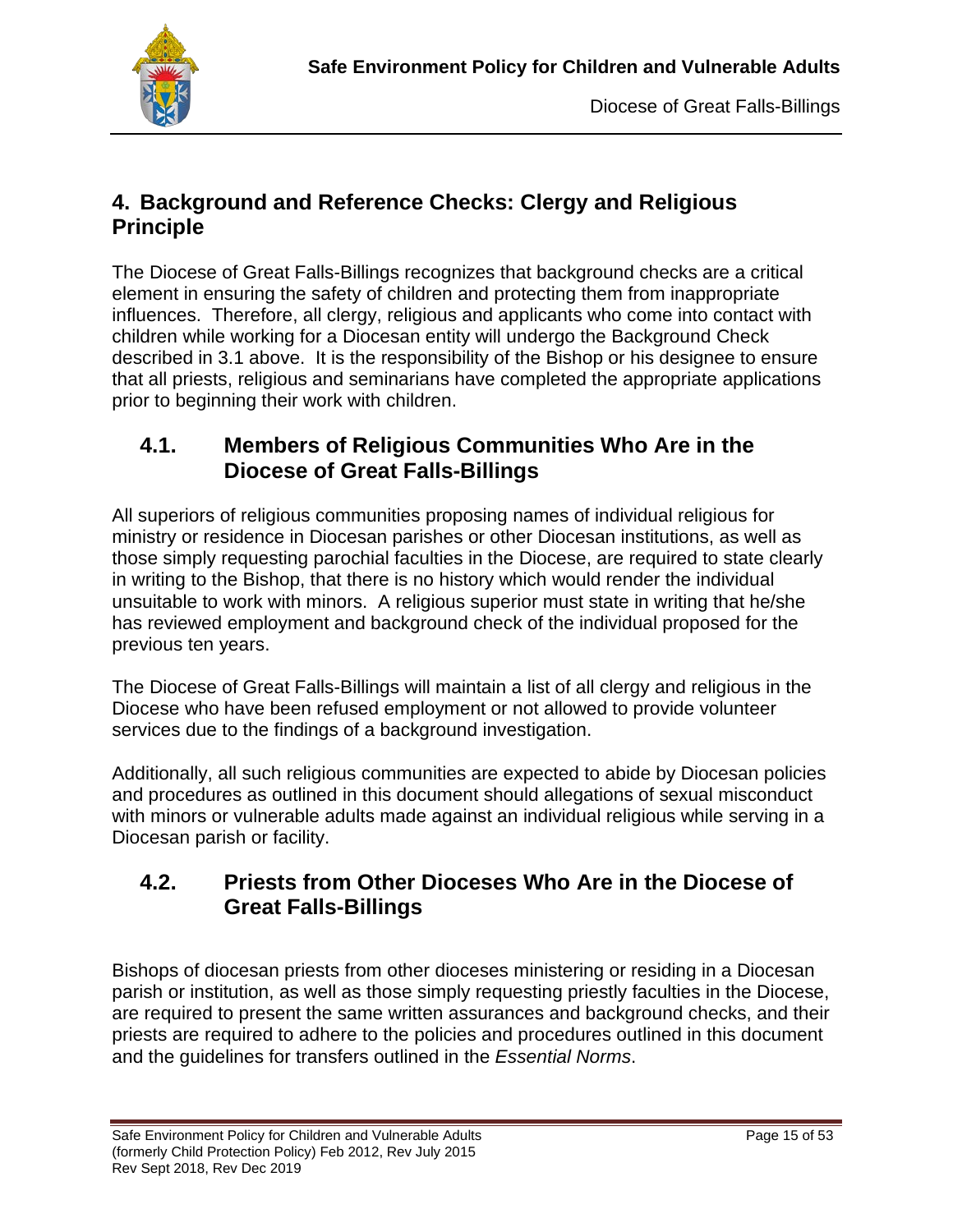## **4.3. Applicants for Priesthood or Permanent Diaconate in the Diocese of Great Falls-Billings**

Individuals making application for priestly formation or the permanent diaconate shall be required to complete appropriate application forms with letters of reference, and submit them to the Vocations Director or the Director of the Permanent Diaconate Formation Program. Additionally, these individuals shall receive psychological testing in an effort to determine that they are suitable to work with minors. Priests seeking incardination must submit a Testimonial of Suitability for Priestly Ministry from their bishop or religious superior, and reference contacts for places where the individual has exercised his priestly ministry. The Bishop may also require a psychological examination of the priest who is applying for incardination. All of the above applicants must complete the SAFE AND SACRED Child Protection program which includes a criminal background check.

## **4.4. Guidelines for Granting Residence or Ministry to Extern Priests or Religious**

No pastor/parish life coordinator, parochial administrator, parochial vicar or director of any Diocesan institution or facility in the Diocese of Great Falls-Billings is permitted to grant residence, full-time, part-time or regular weekend ministry to an extern priest or religious until a letter has been received from the Bishop or Chancellor assuring that the required background checks and Testimonial of Suitability for Priestly Ministry have been obtained and are consistent with the Diocese of Great Falls-Billings criminal-free history requirements.<sup>[1](#page-16-0)</sup>

## **4.5. Provisional Status**

Priests who have a Testimony of Suitability for Priestly Ministry but await the return of the background check will be appropriately monitored and not left unattended in the presence of a child or vulnerable adult until clearances are received and approved by the Director of Safe Environment.

<span id="page-16-0"></span> $1$  The Diocese of Great Falls-Billings requires criminal histories in which there is no occurrence of misdemeanor and/or felony offenses that constitute any form of child endangerment, assault, battery or any other violent crime.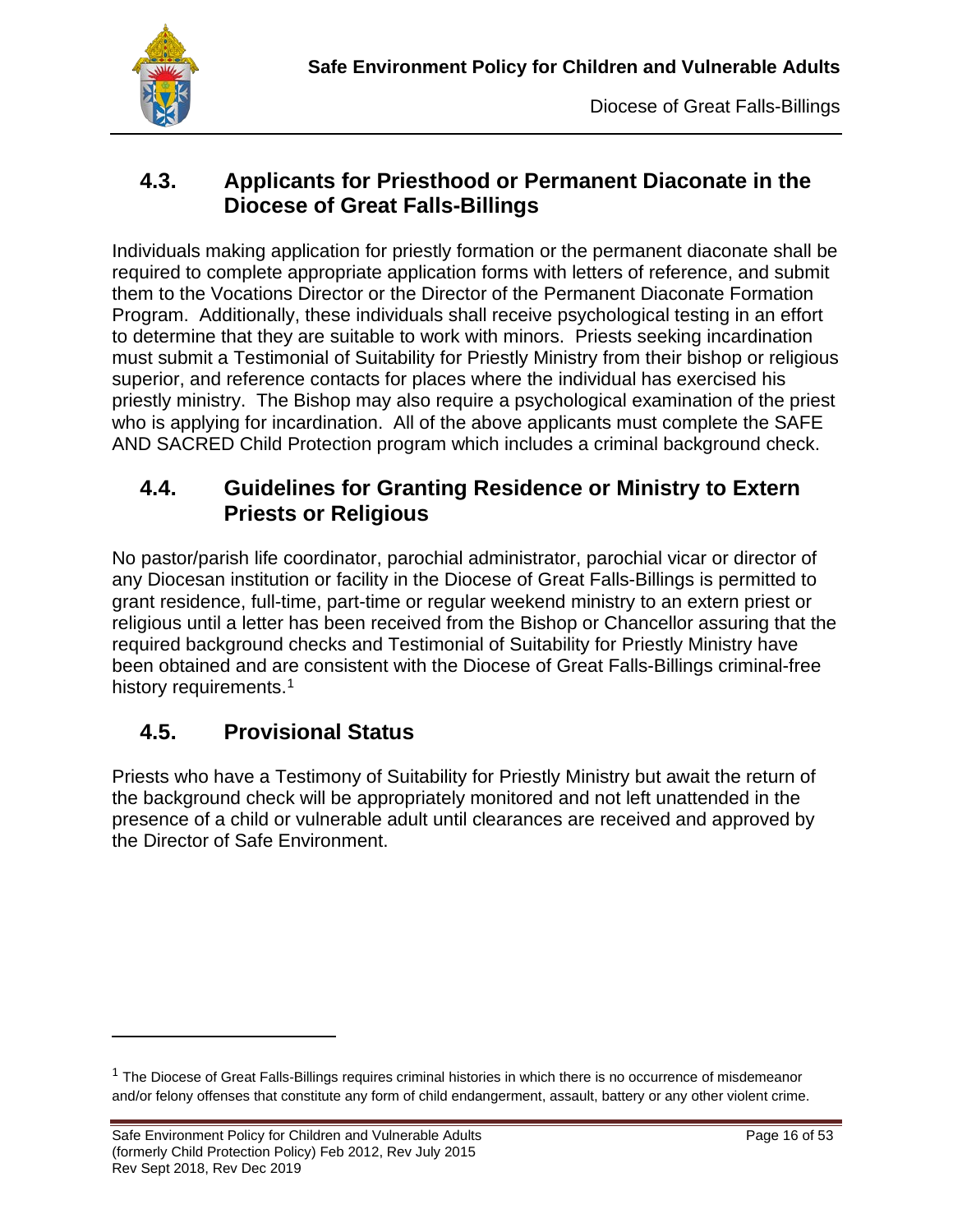

## **5. Civil Reporting Requirements**

# **Principle**

The Diocese of Great Falls-Billings recognizes that the protection of children, young people, and vulnerable adults is a responsibility shared by the entire community, including the Church, parents, teachers, healthcare professionals, public safety officials, public and private social service agencies and the general public. The Diocese is committed to working with civil authorities to protect children and vulnerable adults by preventing abuse and neglect, reporting alleged incidents of abuse or neglect, cooperating in investigations of allegations and any resultant judicial proceedings, as well as advising victims of their right to report independently and supporting their exercise of that right, as specified in the *Charter for the Protection of Children and Young People*. The Diocese will act in accordance with standards that will at all times comply with those of civil law, and this policy will be reviewed annually by the IRB to ensure consistency with changes in civil law.

#### **41-3-201. Reports.**

- (1) When the professionals and officials listed in subsection (2) know or have reasonable cause to suspect, as a result of information they receive in their professional or official capacity, that a child is abused or neglected, they shall report the matter promptly to the department of public health and human services.
- (2) Professionals and officials required to report are:
	- (a) a physician, resident, intern, or member of a hospital's staff engaged in the admission, examination, care, or treatment of persons;
	- (b) a nurse, osteopath, chiropractor, podiatrist, medical examiner, coroner, dentist, optometrist, or any other health or mental health professional;
	- (c) religious healers;
	- (d) school teachers, other school officials, and employees who work during regular school hours;
	- (e) a social worker, operator or employee of any registered or licensed day-care or substitute care facility, staff of a resource and referral grant program organized under 52-2-711 or of a child and adult food care program, or an operator or employee of a child-care facility;
	- (f) a foster care, residential, or institutional worker;
	- (g) a peace officer or other law enforcement official;
	- (h) a member of the clergy, as defined in  $15-6-201(2)(a)$ ;
	- (i) a guardian ad litem or a court-appointed advocate who is authorized to investigate a report of alleged abuse or neglect; or
	- (j) an employee of an entity that contracts with the department to provide direct services to children.
- (3) A professional listed in subsection  $(2)(a)$  or  $(2)(b)$  involved in the delivery or care of an infant shall report to the department any infant known to the professional to be affected by a dangerous drug, as defined in 50-32-101.
- (4) Any person may make a report under this section if the person knows or has reasonable cause to suspect that a child is abused or neglected.
- (5) (a) Except as provided in subsection (5)(b) or (5)(c), a person listed in subsection (2) may not refuse to make a report as required in this section on the grounds of a physician-patient or similar privilege.
	- (b) A member of the clergy or a priest is not required to make a report under this section if:
		- (i) the knowledge or suspicion of the abuse or neglect came from a statement or confession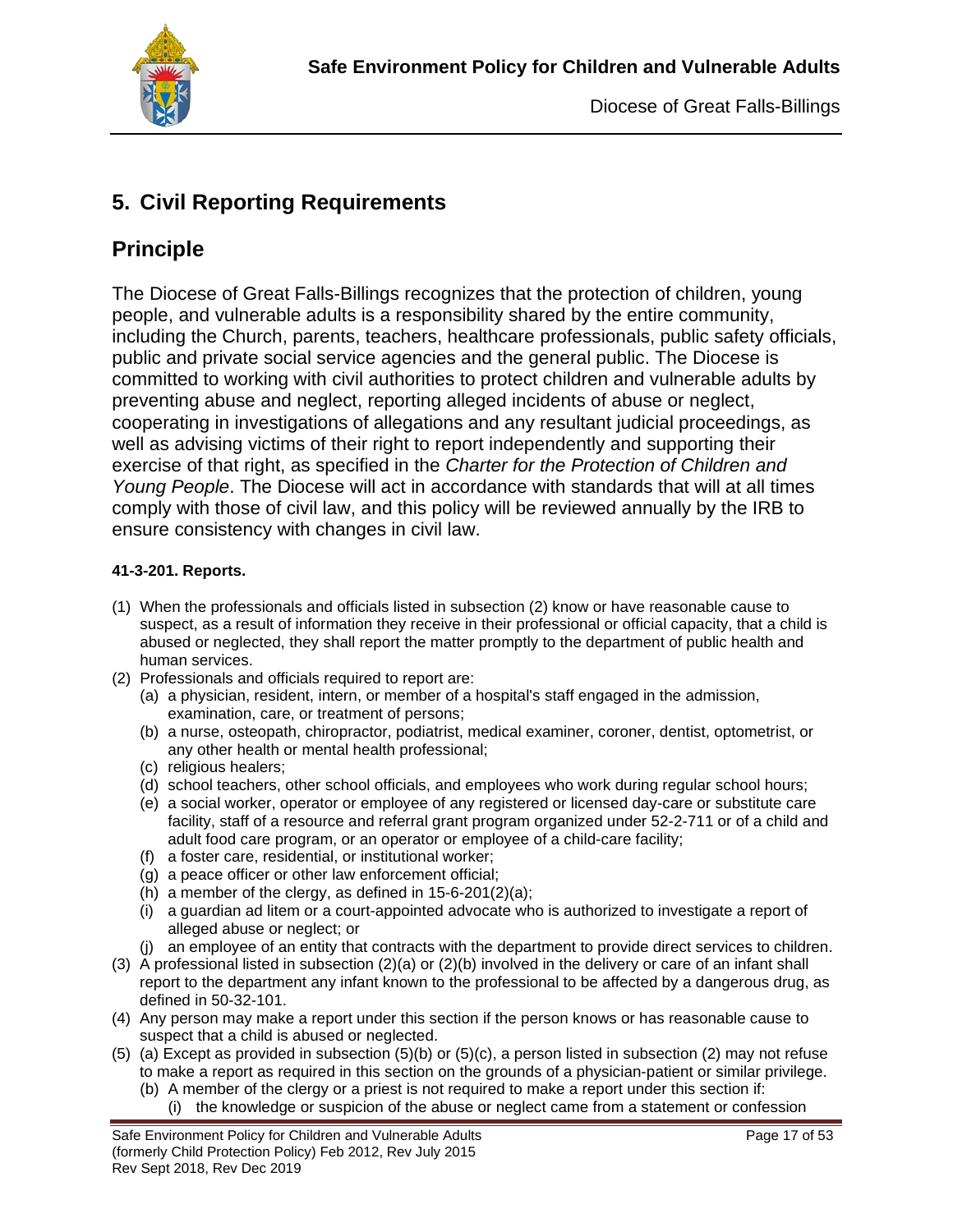

made to the member of the clergy or the priest in that person's capacity as a member of the clergy or as a priest;

(ii) the statement was intended to be a part of a confidential communication between the member of the clergy or the priest and a member of the church or congregation; and (iii) the person who made the statement or confession does not consent to the disclosure by the member of the clergy or the priest.

- (c) A member of the clergy or a priest is not required to make a report under this section if the communication is required to be confidential by canon law, church doctrine, or established church practice.
- (6) The reports referred to under this section must contain:
	- (a) the names and addresses of the child and the child's parents or other persons responsible for the child's care;
	- (b) to the extent known, the child's age and the nature and extent of the child's injuries, including any evidence of previous injuries;
	- (c) any other information that the maker of the report believes might be helpful in establishing the cause of the injuries or showing the willful neglect and the identity of person or persons responsible for the injury or neglect; and
	- (d) the facts that led the person reporting to believe that the child has suffered injury or injuries or willful neglect, within the meaning of this chapter is always required.

# **5.1. Who Must Report?**

Any Diocesan personnel, clergy and lay, paid and volunteers, including those who do not work or volunteer with children or vulnerable adults, who have reason to believe or suspect that any child or vulnerable adult has been the victim of physical abuse, sexual abuse, sexual assault or neglect shall make a report to the appropriate civil authorities, identified in Sec. 5.3, and to the appropriate Diocesan authorities, identified in Sec. 6. The sole exception is that ordained priests shall not report any information subject to the priest-penitent privilege.

## **5.2. What Must be Reported?**

Any suspected physical abuse, sexual abuse, sexual assault or neglect of a child, a young person or a vulnerable adult shall be reported as soon as possible, regardless of where the incident occurred or by whom it was committed. Anyone who is trafficking in or creating child pornography must also be reported to law enforcement (See 5.8).

## **5.3. To Whom Should Reports be Made?**

Reports of abuse alleged to have occurred shall be reported to the local law enforcement agency (sheriff) or the local department of social services. Reports of neglect alleged to have occurred shall be reported to the local department of social services. This reporting is in addition to internal Diocesan reporting requirements (see Section 6).

## **5.4. What Specific Information Should be Reported?**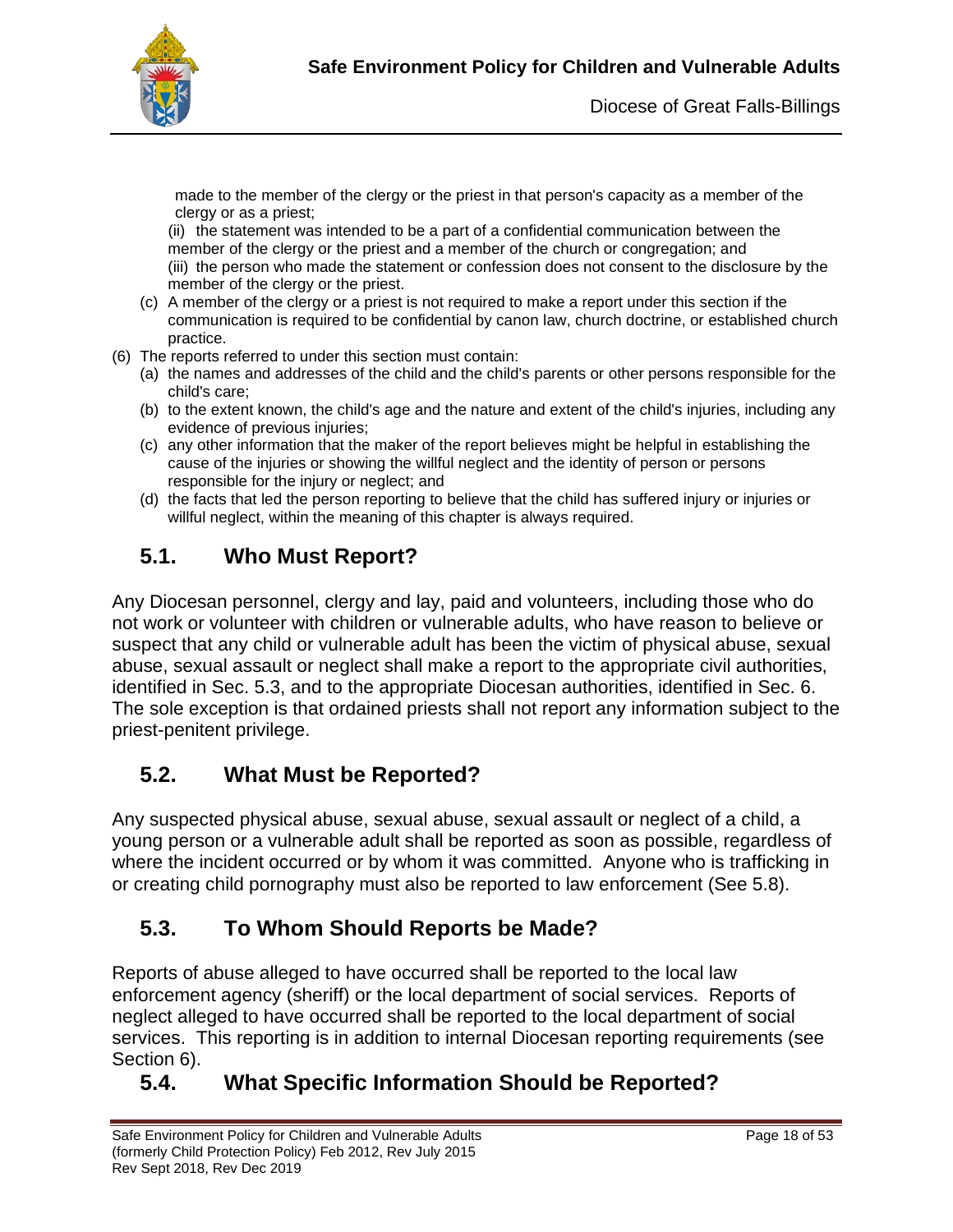

The person making a report should provide as much information as possible. He/she should not conduct an investigation in order to obtain more information than is readily available. It is the responsibility of the civil authority to ascertain whether an investigation is warranted. (See Appendix A)

The following information should be reported to the extent it is known:

- a. Name, address and age of the child or vulnerable adult
- b. Name and address of the parent, guardian or caretaker
- c. Whereabouts of the child or vulnerable adult
- d. Nature and extent of the alleged maltreatment and any past history of injury possibly occurring from abuse or neglect
- e. Name, address and whereabouts of the person or persons suspected of perpetrating the abuse or neglect, if known
- f. Any other information which might help to determine the cause of the suspected abuse or neglect or the identity of the person responsible.

# **5.5. Reporting by Victims**

In addition to making a report, Diocesan personnel shall inform the adult alleged victim of his/her right to report to the appropriate civil authority. They shall support victims in their exercise of this right.

## **5.6. Requirements for Further Cooperation**

Upon request of any civil authority, Diocesan personnel shall cooperate fully in any investigation of child abuse and/or neglect. This includes investigations of alleged sexual abuse of minors who are now adults. They shall also cooperate in any resulting judicial proceeding.

## **5.7. Immunity Protections for Those Making a Report**

Montana statutes provide civil and criminal immunity to those who are mandated to report suspected abuse and do so in good faith. Any person who, participating in good faith, makes a report of suspected abuse shall have immunity from civil and criminal liability. This immunity, in both jurisdictions, extends to investigations and judicial proceedings arising from the reports.

## **5.8 Presumption of Innocence**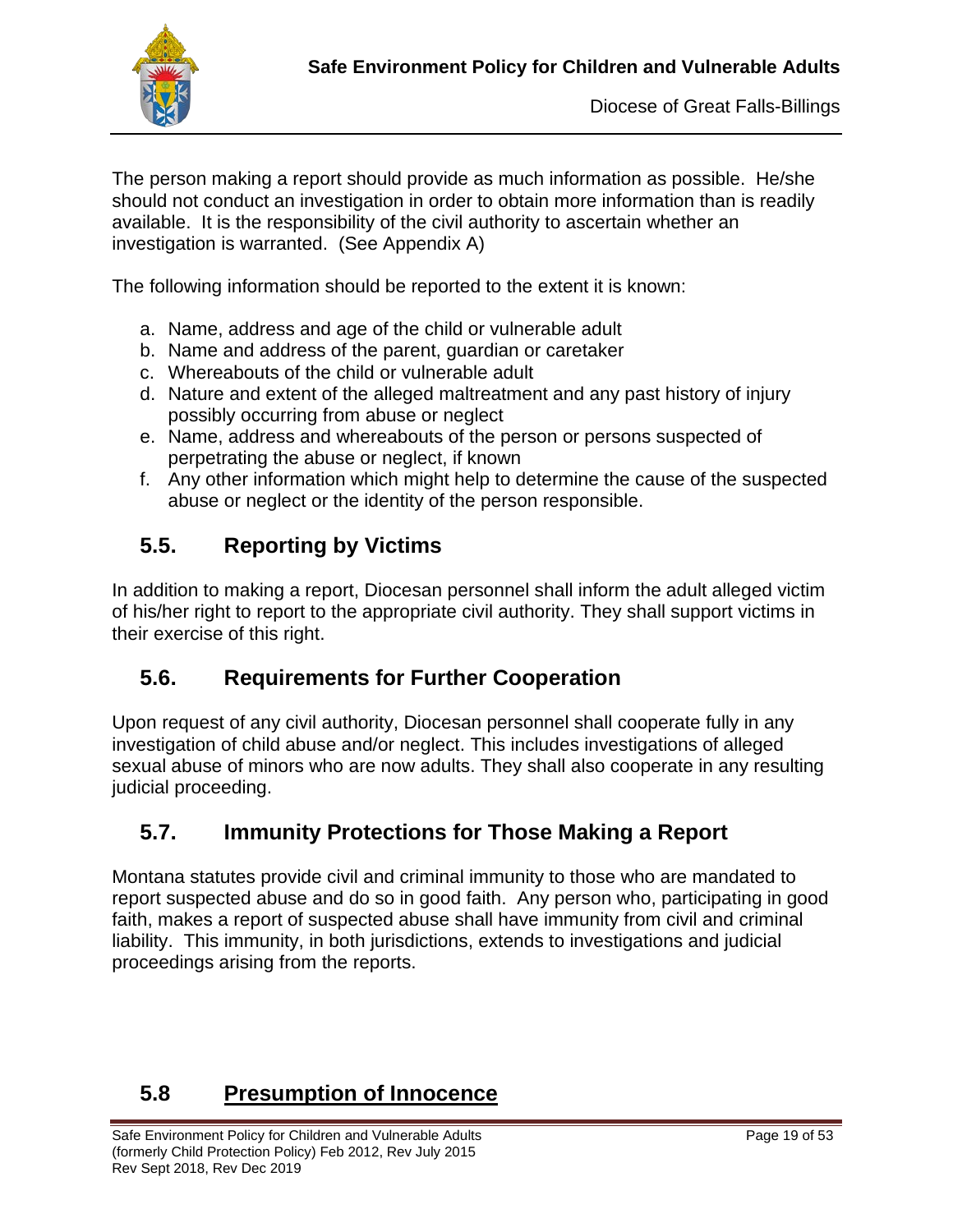

A priest or deacon who is accused of sexual abuse of a minor or vulnerable person is to be accorded the presumption of innocence during the investigation of the allegation and all appropriate steps are to be taken to protect his reputation. He is to be encouraged to retain the assistance of civil and canonical counsel. If the allegation is deemed not substantiated, every step possible is to be taken to restore his good name, should it have been harmed.

## **5.9 Reporting Child Pornography**

If any responsible adult has evidence that child pornography is being created, viewed, downloaded, or otherwise accessed by clergy, staff or a volunteer, it is to be reported immediately to the VAC. Refer also to Code of Pastoral Conduct. Anyone who accesses, or exchanges child pornography must be reported to the local sheriff. Clergy who access or exchange child pornography are to be reported to law enforcement and the Congregation for the Doctrine of the Faith.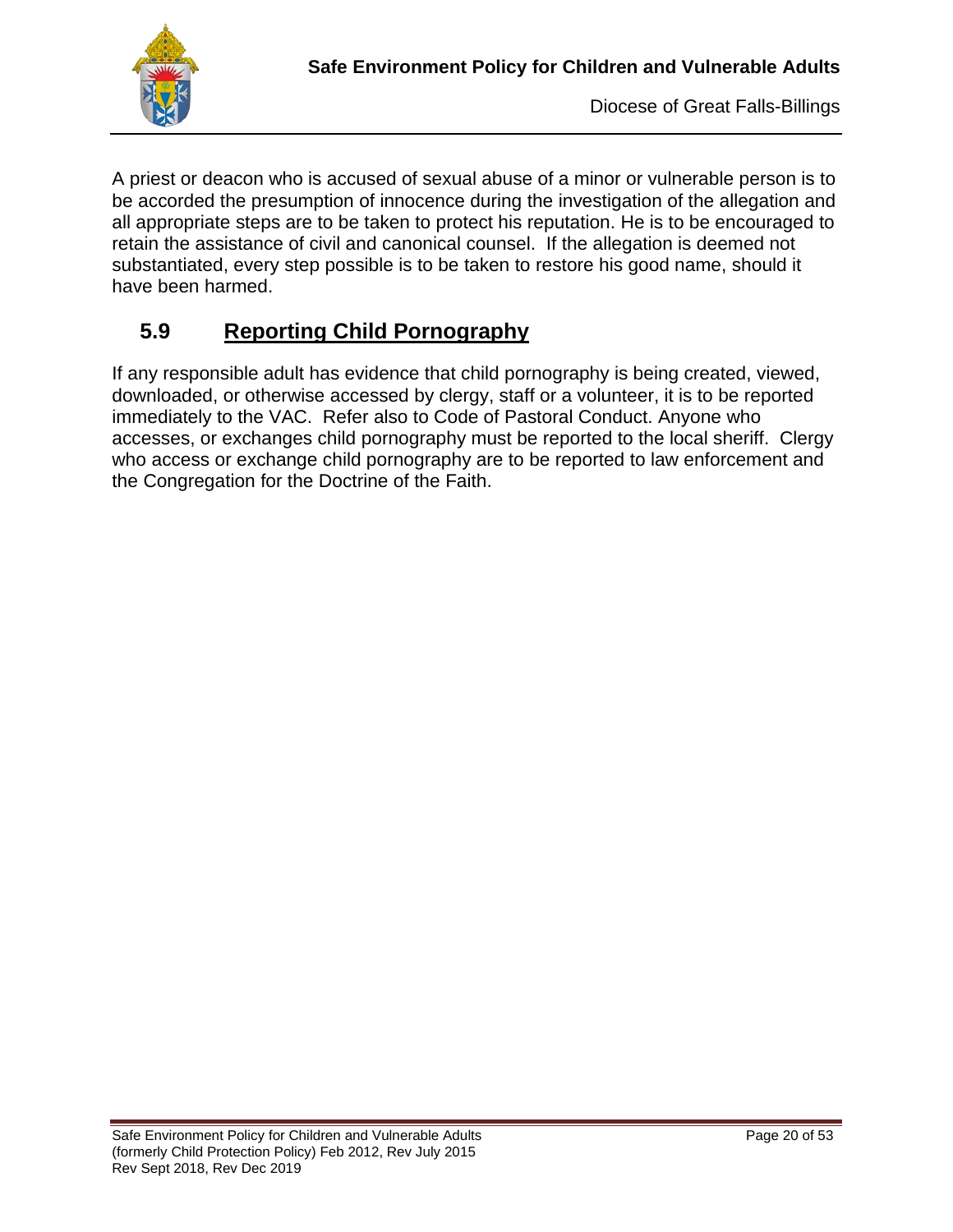

# **6. Internal Diocesan Reporting Requirements[2](#page-21-0)**

## **Principle**

The Diocese of Great Falls-Billings believes unconditionally in the dignity of all children, young people, and vulnerable adults and reasserts its condemnation of abuse. Originating from this belief are expectations that it is (1) the general duty of all to report knowledge or reasonable suspicion of abuse, regardless of any adverse consequences of such disclosure and (2) the pastoral responsibility of the Diocese to establish, implement and enforce an internal program of clear, practical actions to require the reporting of suspected abuse.

## **6.1 All Situations and Every Instance**

- a. In addition to reporting to Diocesan officials as identified in this section, any Diocesan personnel, including those who do not work or volunteer with children, or vulnerable adult who have reason to believe or suspect that any person has been the victim of physical abuse, sexual abuse, sexual assault or neglect shall make a report to the appropriate civil authorities, identified in Sec. 5.3. The sole exception is that ordained priests shall not report any information subject to the priest-penitent privilege.
- b. Any individual who discloses abuse shall be advised to share this information with civil authorities and will be provided with the necessary support and assistance to do so.
- c. The reporting procedures specified below shall be followed regardless of the nature of the offense, the current age of the alleged victim, the position/role of the accused, when the offense allegedly occurred or any other factors that may be deemed to be exceptions to this rule.

## **6.2 When Abuse is Suspected in a Parochial/Diocesan School or Other Diocesan Setting**

- a. Anyone who suspects abuse **in a school** shall immediately notify the:
	- i. Principal of the school via telephone or in-person or, in the absence of the principal, the pastor/parochial administrator.

<span id="page-21-0"></span>**<sup>2</sup>** These reporting requirements are to be followed by all agents of the Diocese, including clergy, religious, lay employees and lay volunteers.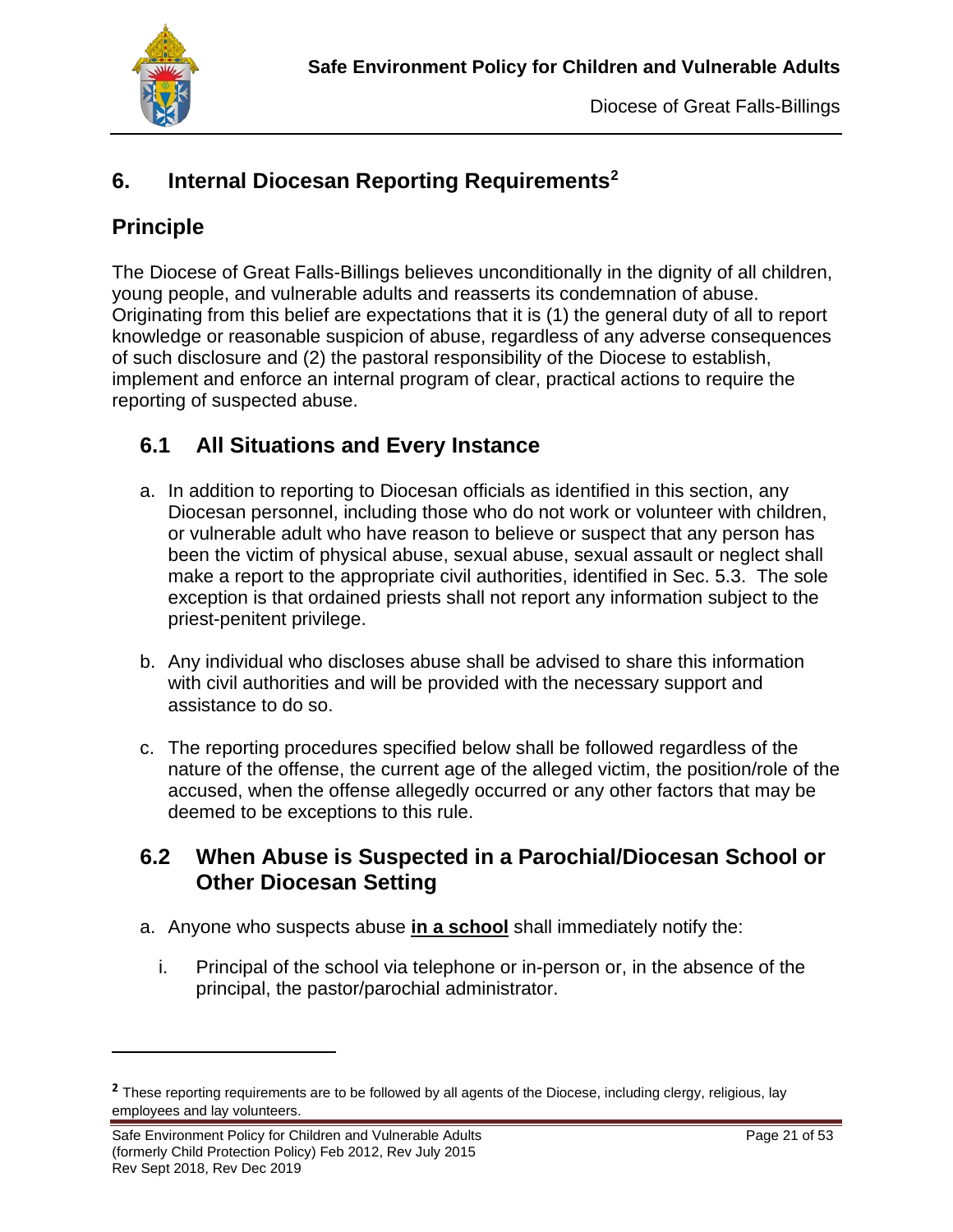

- ii. The principal or pastor/parochial administrator shall notify the Superintendent of Catholic Schools.
- b. Anyone who suspects abuse at a parish or non-school entity shall immediately notify the following (in a school situation, the principal shall do this notification):
	- i. Pastor/parochial administrator or, in his absence, the parochial vicar via telephone or in-person
	- ii. The Victim Assistance Coordinator
- iii. The Bishop, Chancellor, and the Diocesan attorney when the accused individual is a Diocesan priest, deacon, religious, employee or volunteer.[3](#page-22-0)
- c. Within 24 hours the person who suspects abuse shall file a written report with the pastor and the Victim Assistance Coordinator, who will forward a copy to the Bishop's office (sample reporting form is attached as Appendix A; additional forms may be obtained from the Diocesan web site).
- d. The VAC will coordinate with civil authorities in furtherance of the requirement in Section 5.6.
- e. The Bishop or his designee (Chancellor) will provide a report of the suspected child abuse to the provincial of a religious or the bishop of a diocesan priest who is not a priest of the Diocese of Great Falls-Billings.
- f. The Bishop or his designee (Chancellor) shall cause the allegation to be reported to civil authorities in each and every instance.
- g. If the civil authorities choose not to investigate the allegation due to the expiration of the statute of limitations, and if the allegation is not manifestly false, the Bishop, the Victim Assistance Coordinator, and the Independent Review Board (Sec. 7.7) collaborate to decide whether a preliminary investigation should be conducted according to canonical procedures.

<span id="page-22-0"></span><sup>&</sup>lt;sup>3</sup> In cases in which the individual designated to receive the report is the accused, the report should be directed to the designee's superior.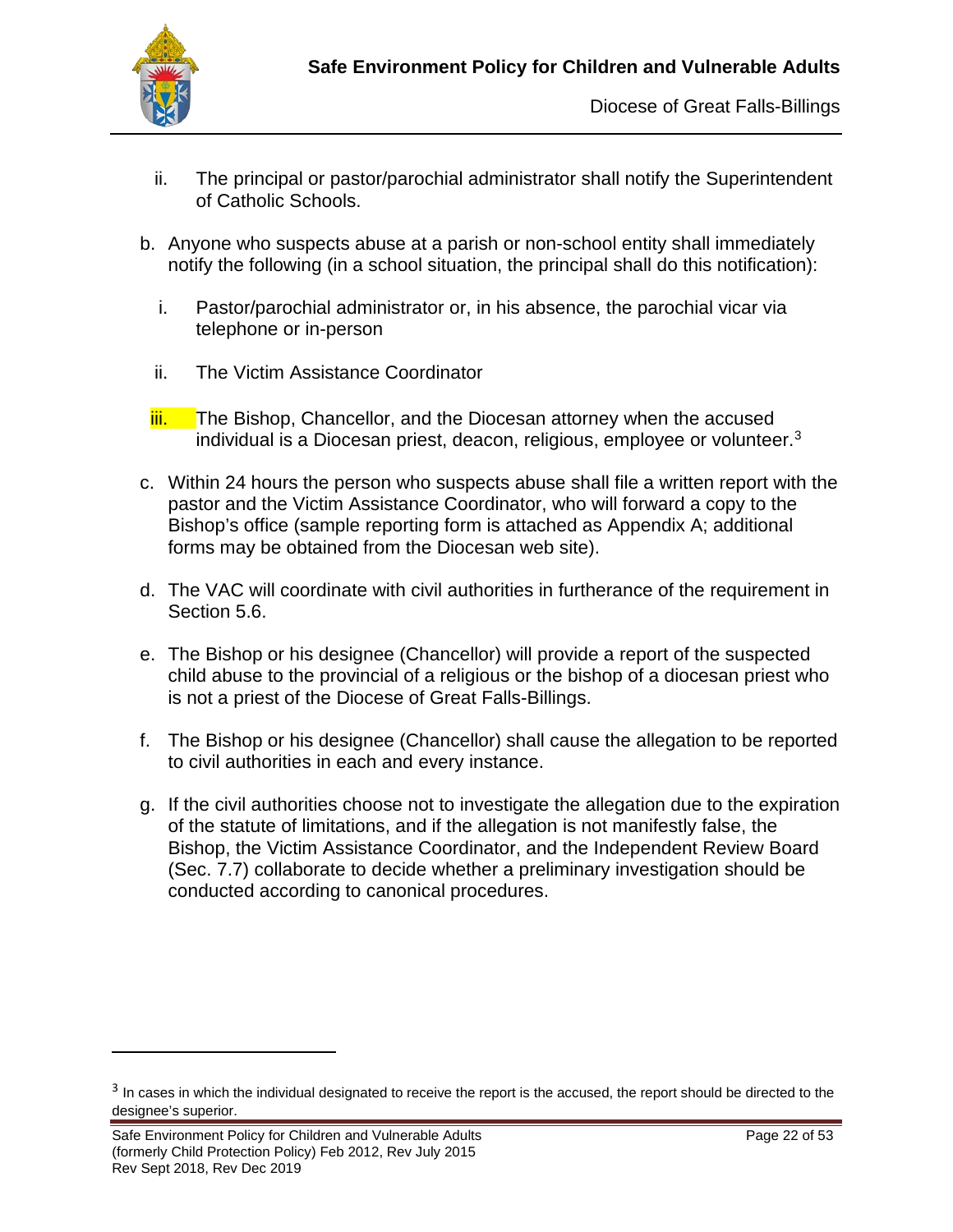

## **6.3 When Abuse by an Individual who has no Association with the Diocese is Suspected**

- a. Any Diocesan employee or volunteer who, within the context of his or her duties with a Diocesan school, parish, agency or other entity, suspects child abuse by an individual not associated with the Diocese (e.g., a child's neighbor or relative), shall notify the:
	- i. Civil authorities (Section 5) and
	- ii. Principal, pastor or agency director of the school, parish or agency.
- b. The principal, pastor or agency director shall notify the Victim Assistance Coordinator.

## **6.4 Whistleblower Protection**

As employees and representatives of the Diocese of Great Falls-Billings, we must practice honesty and integrity in fulfilling our responsibilities and comply with all applicable laws and regulations. It is contrary to the values of the Diocese of Great Falls-Billings for anyone to retaliate against any member, employee or volunteer who in good faith reports abuse within the diocese (including at parishes, missions, schools or other diocesan entities). An employee or volunteer who retaliates against someone who reported a violation in good faith is subject to discipline up to and including termination of employment of volunteer capacity. This Whistleblower Policy is intended to encourage and enable employees and others to raise serious concerns internally so that the Diocese can address and correct inappropriate conduct and actions.

a) Reporting Procedure

The Diocese of Great Falls-Billings has an open-door policy and suggests that employees share their questions, concerns, suggestions or complaints with their supervisor. If they are not comfortable speaking with their supervisor or not satisfied with the supervisor's response, they are encouraged to speak with the Victim Assistance Coordinator or Diocesan Director of Child Protection. All complaints or concerns relating to violations are to be reported as outlined in Section 6.

b) Acting in Good Faith

Anyone filing a written complaint concerning a violation or suspected violation must be acting in good faith and have reasonable grounds for believing the information disclosed indicates a violation. Any allegations that prove not to be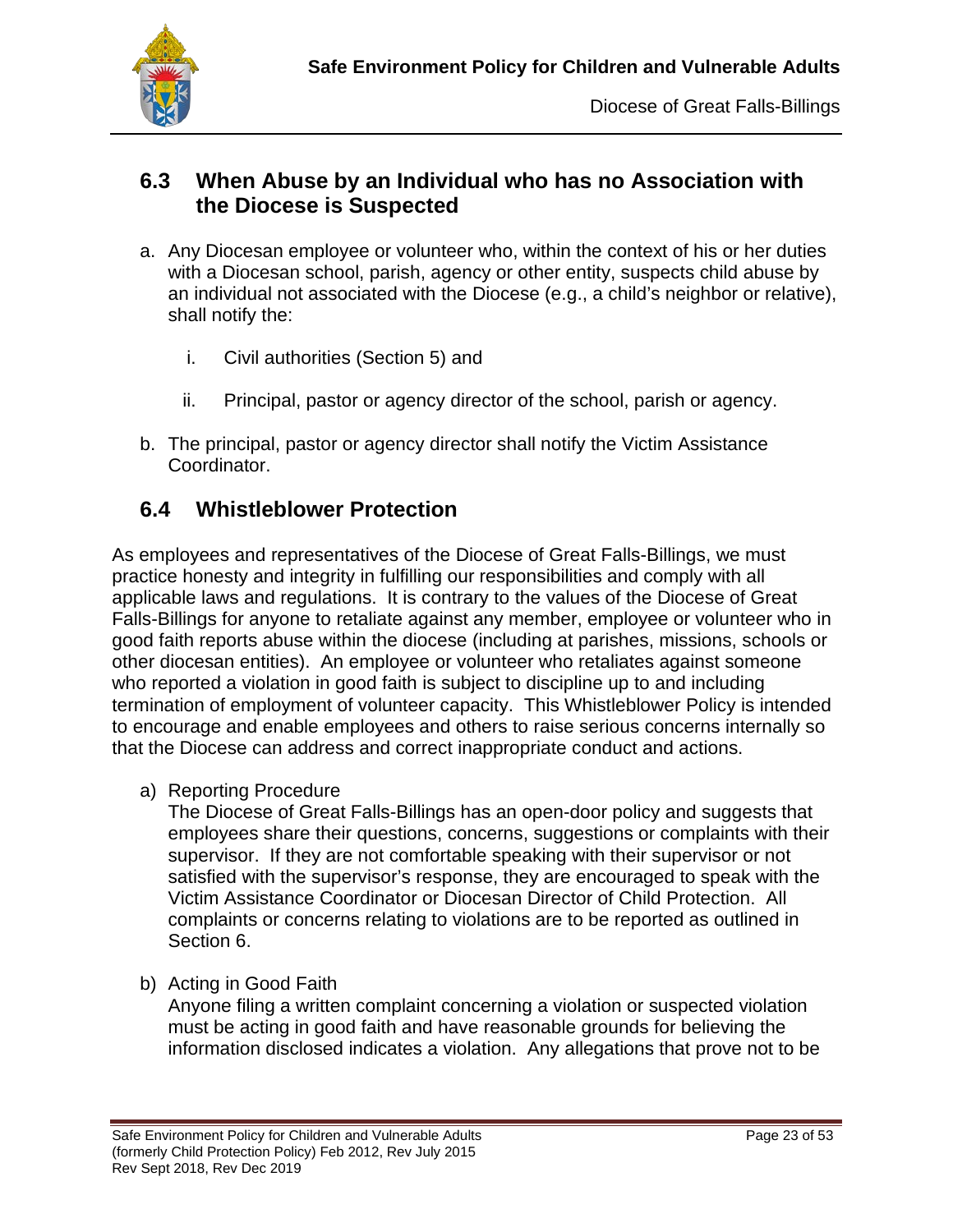

substantiated and which prove to have been made maliciously or knowingly to be false will be viewed as a serious disciplinary offense.

c) Confidentiality

Violations or suspected violations may be submitted on a confidential basis by the complainant. Reports of violations or suspected violations will be kept confidential to the extent possible, consistent with the need to conduct an adequate investigation.

d) Handling of Reported Violations The individual submitting a report will be sent an acknowledgement of its receipt. All reports will be promptly investigated, and appropriate corrective action taken if warranted by the investigation.

## **6.5 Record Keeping**

Accurate records of reports received, whether supported or not, and all actions taken and notifications by the Diocese and/or other church authorities in response to such reports, and evidence or relevant comments, shall be kept on file in strict and secure confidence. Copies of original statements provided to the police will also be kept on file.

The responsibility for record keeping resides with the Chancellor with records retained in the archives. For the protection of both the involved individuals and institutions, records shall be kept *ad infinitum*. Continuity of information is essential and shall be assured.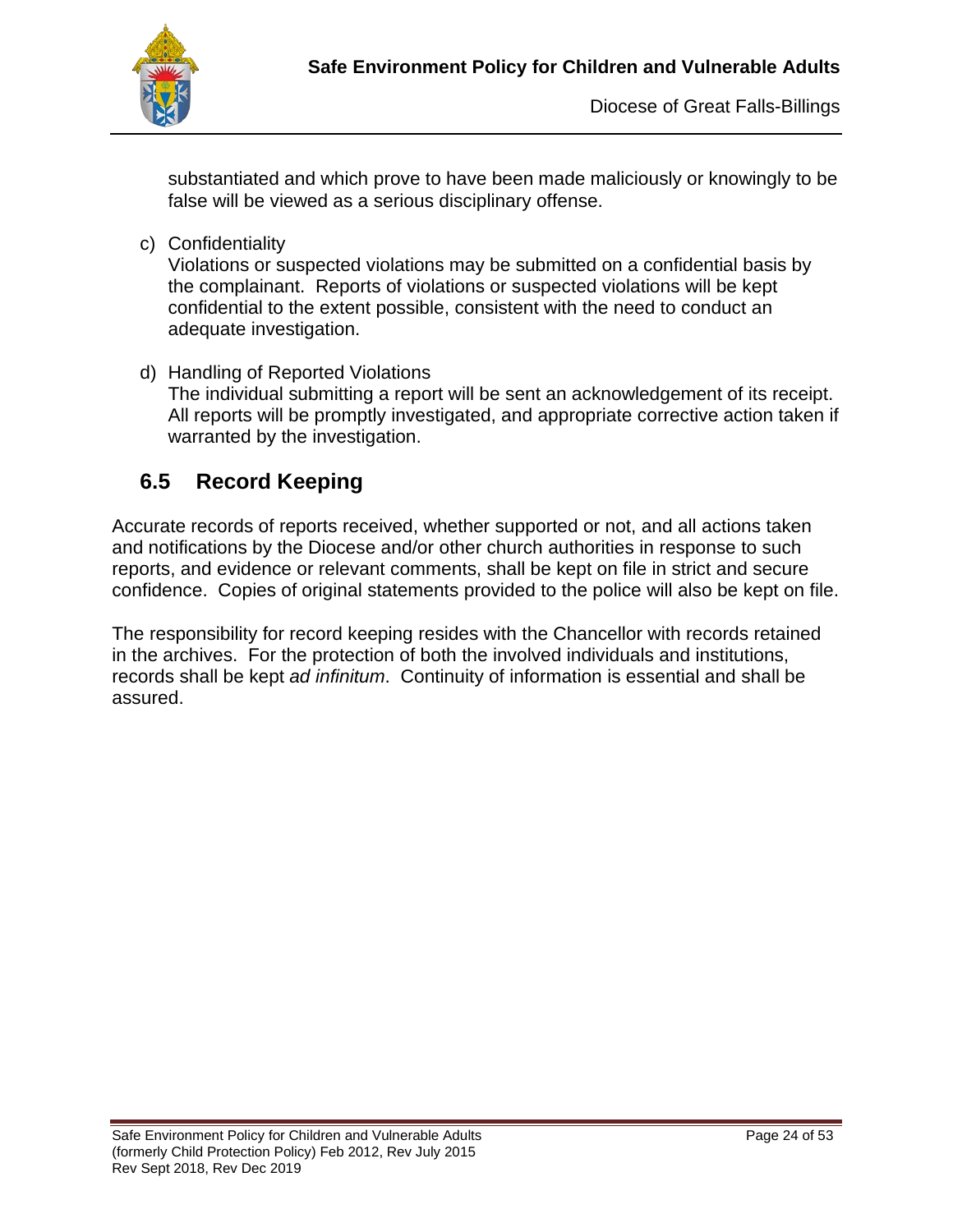

## **7. Internal Diocesan Procedures**

## **Principle**

The Diocese of Great Falls-Billings will take all precautions necessary to ensure that children and vulnerable adults are safe and protected from harm. Despite such preventive measures, allegations of suspected abuse may occur. When allegations of suspected abuse are made against any party, the Diocese will consider the rights and interests of all parties and adhere to procedures that: (1) minimize the potential for further injury, (2) maximize the potential for a speedy and just resolution and (3) remain responsive to the tenets of canon and civil laws. The general presumption guiding the following procedures is that the statue of limitations has not expired.

## **7.1 Allegations Against a Lay Employee or Lay Volunteer**

- a. The pastor of a parish, in response to an allegation of child abuse against a lay employee or volunteer, will:
	- i. Contact the family of the alleged victim and offer spiritual care and support
	- ii. Contact the Diocesan Victim Assistance Coordinator (see Section 9.2) to assure that treatment, support and essential assistance is provided to the alleged victim in a timely manner
	- iii. Inform the alleged victim or, in the case of a child, the alleged victim's family or guardian of the availability of assistance through the Victim Assistance Coordinator
	- iv. Function in a strict pastoral nature without regard to the truth of any accusation or to the circumstances surrounding the alleged incident.
- b. The individual against whom an allegation has been made will receive:
	- i. Prompt notification of the general nature of the allegation(s) by the pastor/parochial administrator, principal or agency head
	- ii. Be placed on administrative leave pending outcome of investigations by civil authorities.

Information shared with the accused shall be limited to that which is sufficient to enable the accused to respond to the allegation. Under no circumstances will information be shared that can compromise the civil investigation of the allegation. Whenever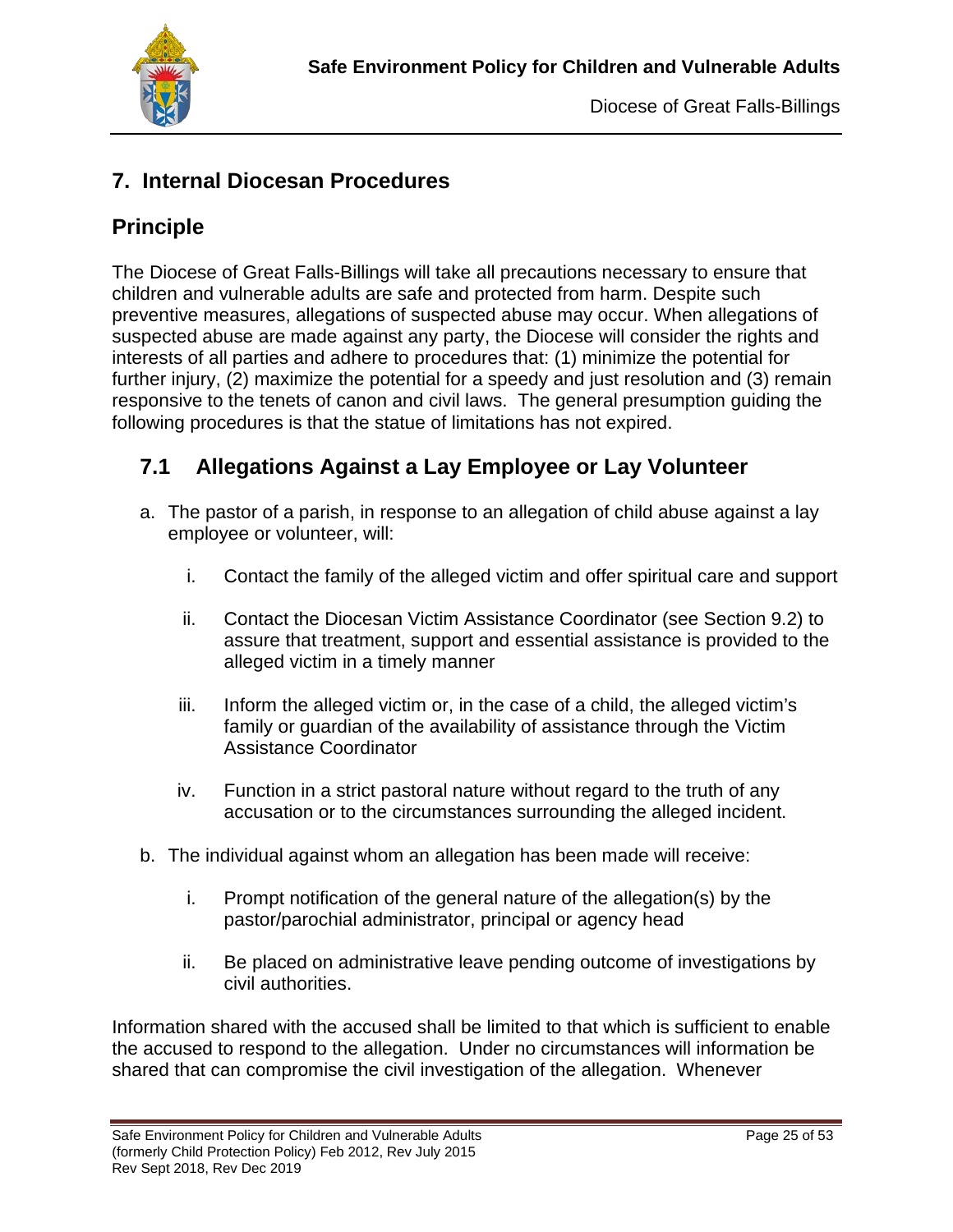

possible, civil authorities will be allowed the first contact with the alleged offender, unless such procedure would put the alleged victim and/or others at risk of harm. The individual against whom an allegation has been made is to be:

- i. Directed to remain away from the school, agency, parish church, worship services or other location(s) which are the subject matter of the complaint until a resolution of the complaint is concluded
- ii. Directed not to contact or attempt to contact the alleged victim nor the victim's family
- iii. Informed of the investigative process and the expectations for his/her cooperation and participation in said process
- iv. Advised of his or her right to obtain his or her own attorney.
- c. If the employee is arrested and charged, a review of the facts will be made to determine if he or she should be continued on administrative leave. Compensation and benefits may be continued for three months or until the preliminary report of the police is made, whichever comes first. Thereafter, compensation and benefits may continue at the discretion of the Bishop.
- d. If a lay employee or volunteer admits guilt, does not contest guilt or there is a finding of guilt in criminal court or of liability in civil court, he or she will be terminated immediately. The pastor/parochial administrator, principal or agency head should notify the Bishop or his designee in writing so that the employee's or volunteer's file may be properly noted, and adequate safeguards taken in an effort to ensure that the individual is not employed or utilized by the Diocese of Great Falls-Billings in any capacity. The appropriate documents will be sent to the Diocesan Human Resource Office to be placed in a "Do Not Hire" file for employees and volunteers. This information shall become part of the employee's/volunteer's permanent employment file and may be made available in response to employment-related inquiries.
- e. In instances where allegations of abuse are not supported, a consultation by the pastor /parochial administrator, parish life coordinator, principal or agency head with the Bishop or his designee will take place to determine the most appropriate course of action and the disposition of the accused.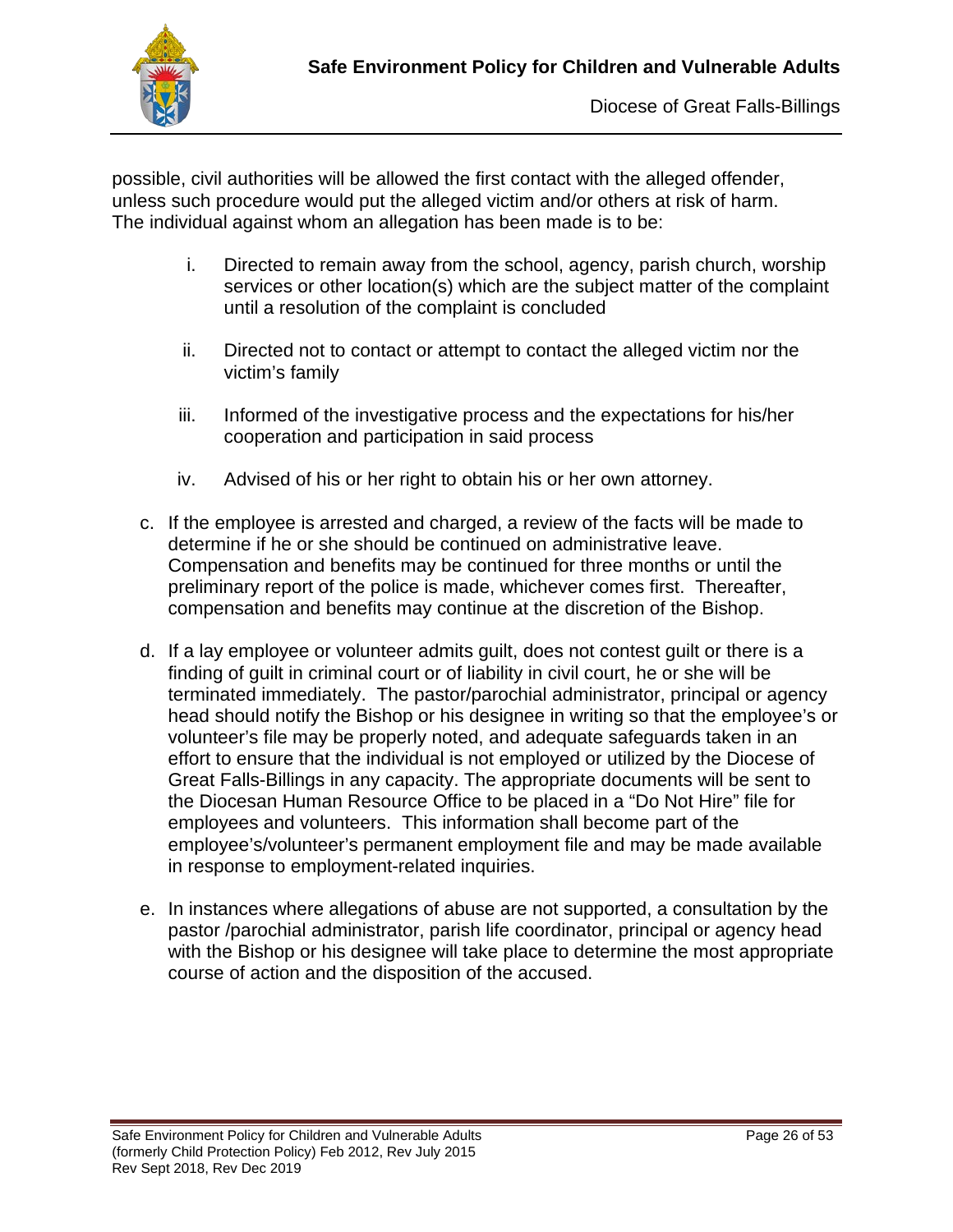

#### **7.2 Allegations Against Clergy or Religious in Service to the Diocese or Residing in a Diocesan Rectory, Convent or Facility**

a. In response to an allegation of child abuse in a parish by a bishop (g. below) priest, deacon or religious, the VAC will immediately notify the Bishop via telephone or in-person or in his absence, the Chancellor and Safe Environment **Coordinator** 

In the light of the principles described in Sec. 6.2.g above, the response on the part of the Diocese may vary, but it generally follows these steps:

- b. The Bishop or Chancellor will:
	- i. Contact the family of the alleged victim and offer spiritual care and support
	- ii. Contact the Diocesan Victim Assistance Coordinator (see Section 9.2) to assure that treatment, support and essential assistance is provided to the victim in a timely manner
	- iii. Inform the alleged victim or, in the case of a child, the alleged victim's family of the availability of assistance through the Diocesan Victim Assistance Coordinator.
	- iv. Function in a strictly pastoral nature without regard to the truth of any accusation or to the circumstances surrounding the alleged incident.
- c. The priest, deacon or religious suspected of abuse, after civil authorities have been informed, will be:
	- i. Called for an immediate meeting with the Bishop, who will inform him or her of the nature of the allegation(s), unless the civil authorities deem otherwise (Civil authorities will be offered first contact with the accused, except when such procedure would put the alleged victim and/or others at risk of harm).
	- ii. Informed of the process of receiving a credible accusation, the role of the Independent Review Board, and the possibility of a preliminary investigation and the expectations for his/her cooperation and participation in said process.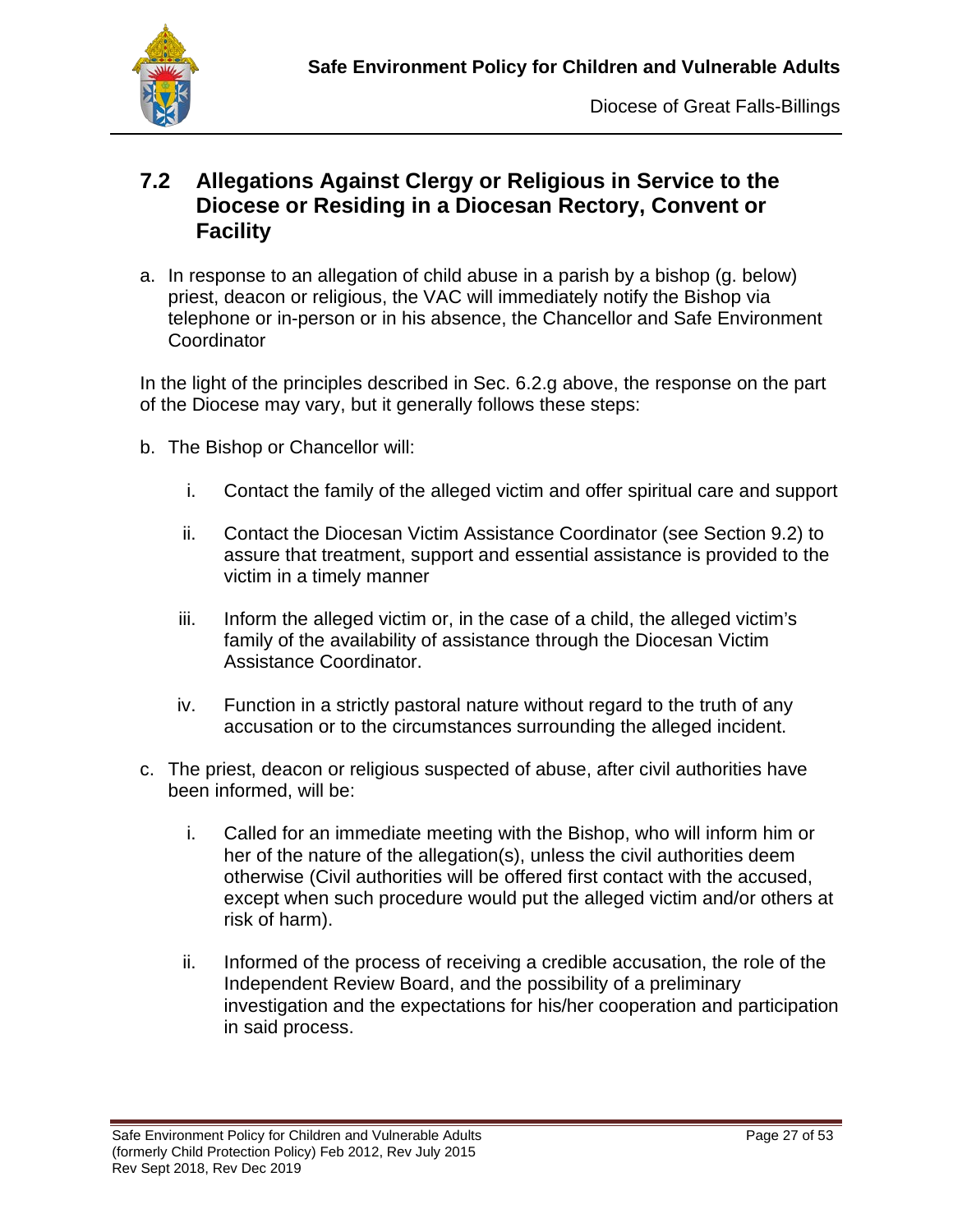

- iii. Immediately placed on administrative leave, or, in the light of allegations described in Sec. 6.2.g above, the Bishop may apply other appropriate restrictions on ministry.
- iv. Advised by the Bishop of his or her right to obtain civil and canonical counsel and
- v. Requested to seek and voluntarily comply with a comprehensive psychological evaluation (at the discretion of the Bishop).
- d. In response to credible allegations against a Diocesan priest or deacon as determined by the Bishop and informed by the advisory Independent Review

Board (see Section 7.4) at the conclusion of the canonical preliminary investigation, the Bishop will notify the Congregation for the Doctrine of the Faith. The Congregation of the Doctrine of the Faith will determine whether a church tribunal or the Congregation will adjudicate allegations.

- e. A priest or deacon who admits guilt or eventually is found guilty will be permanently removed from the ministry and not allowed to function or represent himself as a priest or deacon and may be laicized. Priests or deacons found not guilty (civilly or criminally) may also be removed from ministry if the Bishop deems them to be a danger to children and young people. These matters may be appealed in accordance with the Code of Canon Law.
- f. In the case of a priest, deacon or religious from another diocese, the Bishop or his representative will, after an allegation of child abuse has been deemed credible, immediately direct the priest, deacon or religious to leave the Diocesan facility(ies) and will notify the appropriate bishop or superior advising of the individual's immediate removal from Diocesan facility(ies).
- g. In response to allegations of abuse against a **Bishop**, the Metropolitan Archbishop of the Province of Oregon is to be notified as stipulated in the Directives for the Implementation of the Provisions of *Vos estis lux mundi*  concerning bishops and their equivalents.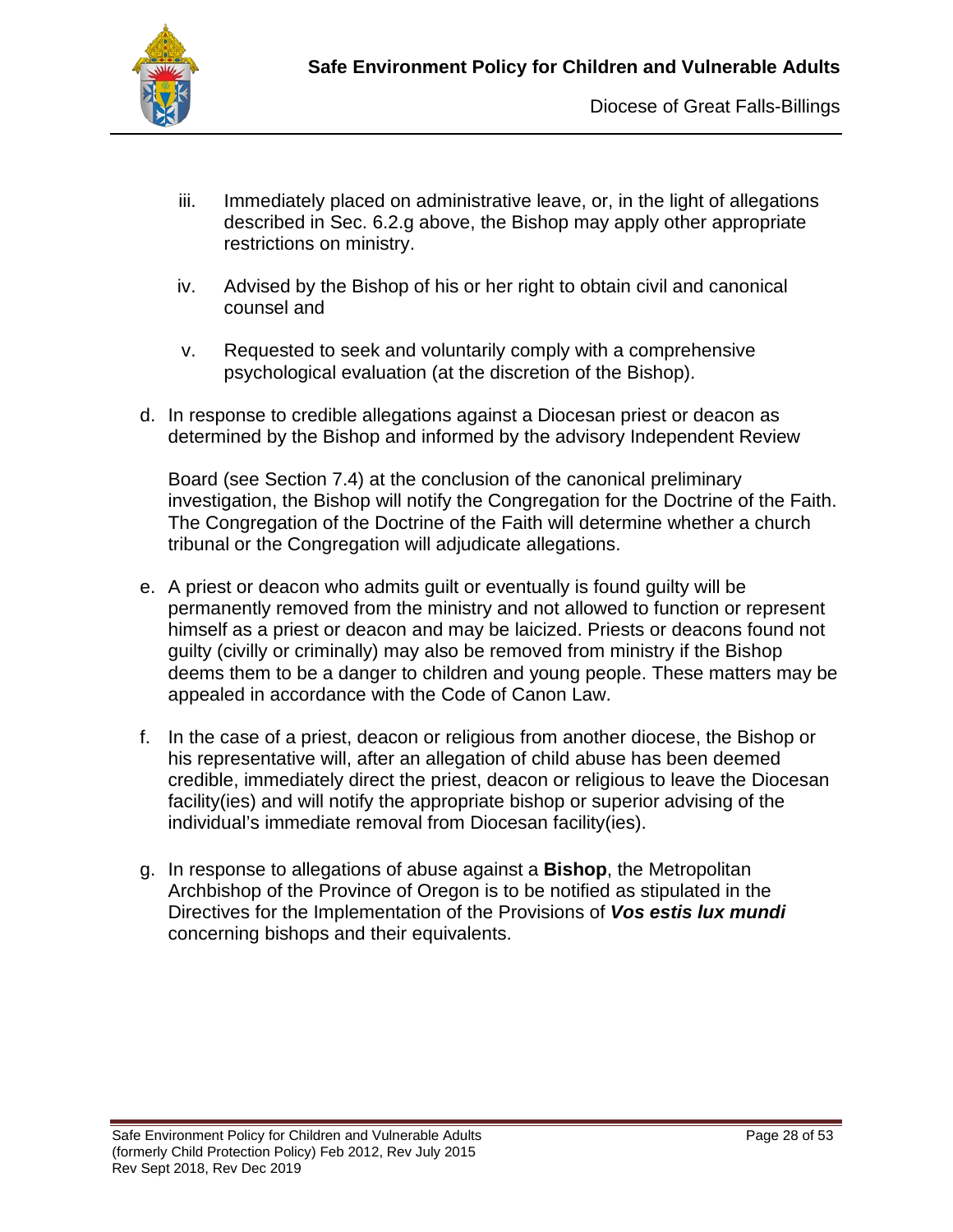

### **7.3 Allegations Against Individuals Who have No Association with the Diocese**

- a. In response to an allegation of child abuse committed by an individual who has no association with the Diocese, the pastor of the parish should:
	- i. Contact the family of the alleged victim and offer information and support
	- ii. Cooperate with civil authorities as requested
	- iii. Notify the Victim Assistance Coordinator.

All individuals who suspect abuse and have a duty to report child abuse as defined in civil law (see Section 5.1) should do so in a manner consistent with statutory guidance; in addition, the Victim Assistance Coordinator is to report the allegation to civil authorities in each and every instance.

## **7.4 Independent Review Board's Role in Receiving Cases**

- a. When a priest or deacon of the Diocese is suspected of past or recent child sexual abuse, the Bishop shall consult with the Independent Review Board (see Sec. 7.7). This Board may also be consulted in cases of other forms of child abuse or the abuse of a vulnerable adult. This Board will perform the following functions in accordance with the policies and procedures articulated in the Guidelines for the Independent Review Board (see Appendix B):
	- i. Assess allegations of sexual abuse of minors by priests and deacons in order to advise the Bishop on the credibility of the allegations and whether the allegations fall within the definition of sexual abuse. Cases of alleged child abuse, other than allegations of sexual abuse, may be referred to the Independent Review Board and assessed in a comparable manner as described above. The same applies to allegations of abuse of vulnerable adults.
	- ii. Advise the Bishop in his determination of suitability for ministry on a casespecific basis.

This Board will report to the Bishop directly or through his delegate (Chancellor). The Bishop will review the recommendations made to him by this Board.

In each and every instance, if the Independent Review Board makes a determination that the allegation is credible (not manifestly false) and falls within the definition of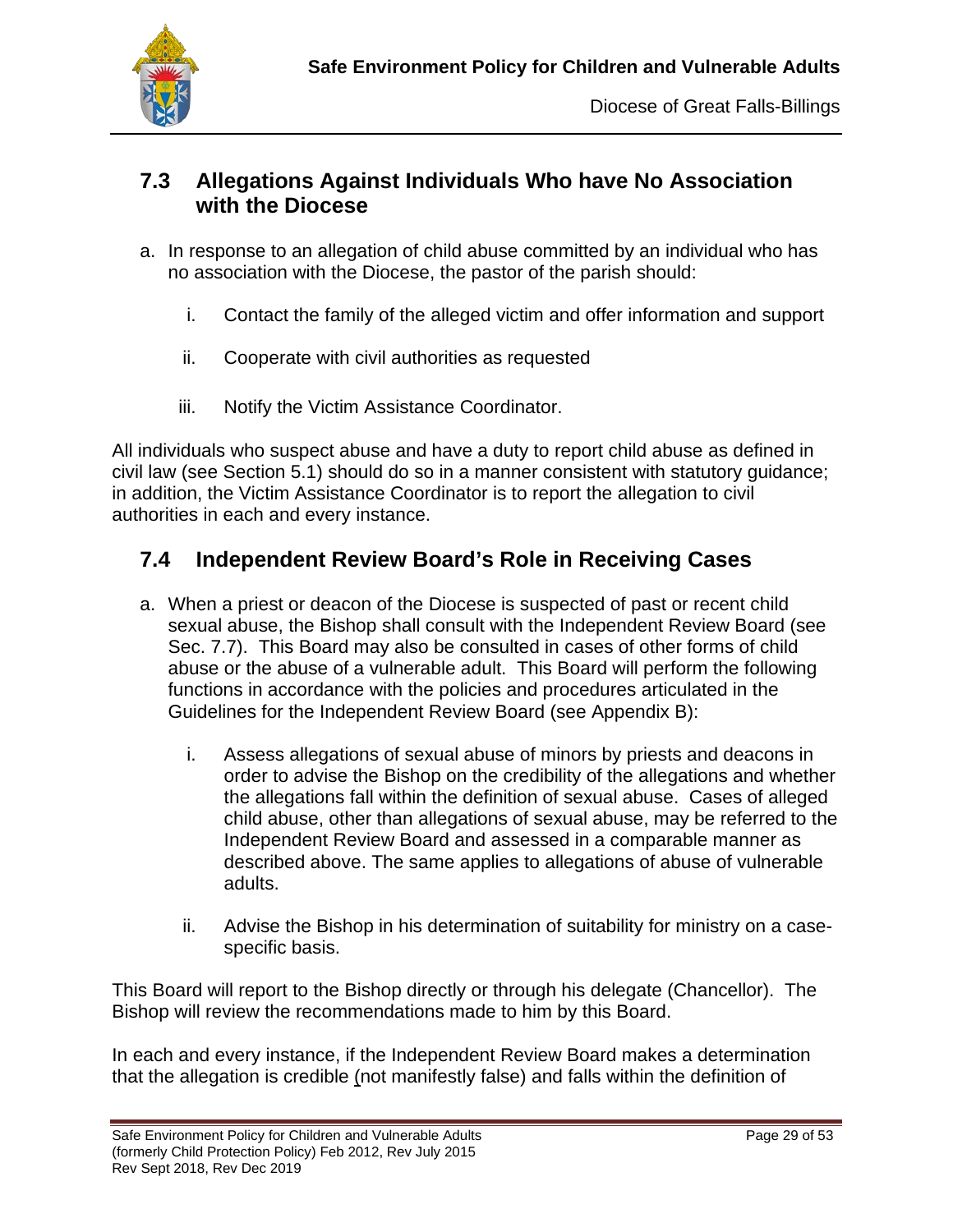

sexual abuse or child pornography, the Bishop will make the decision as to whether the person suspected will be relieved of or continued on leave from any ecclesiastical ministry or function, and the preliminary investigation will be conducted according to canonical procedures to determine whether the allegation is credible. The person suspected of abuse will be referred to an appropriate residential facility for evaluation and/or treatment. The Chancellor will be responsible for making these arrangements. The priest or deacon retains the right to refuse the referral for evaluation and/or treatment. Where the Independent Review Board determines that the allegations either are not credible or do not meet the definition of sexual abuse and the Board nonetheless concludes that there remains reason(s) for concern, a consultation between the Bishop and his staff will take place to determine the most appropriate course of action and the disposition of the accused.

- b. If allegations of past misconduct fall outside the canonical statute of limitations, the Independent Review Board will determine whether the allegation is credible and is consistent with the definition of sexual abuse. The Board will develop an advisory recommendation to the Bishop that is consistent with canon law and indicate, in writing, whether the incident exceeds the statute of limitations. If it does, the Bishop shall seek an exception to these limitations. The Independent Review Board may advise the Bishop to conduct a preliminary investigation according to canonical procedures to determine whether the allegation is credible.
- c. The Bishop will forward all credible or substantive allegations to the Congregation for the Doctrine of the Faith, which will in turn refer cases to a church tribunal or retain the case and determine the future of the accused.

## **7.5 Rights of the Alleged Victim and the Accused**

Following an allegation of child abuse or the abuse of a vulnerable adult, the Diocese of Great Falls-Billings shall provide the alleged victim and the person accused with:

- a. A timely response to, investigation of and resolution of the allegation of abuse
- b. An explanation of the Diocese's overall process and specific procedures for dealing with allegations of child abuse, including its policy on reporting to civil authorities
- c. An opportunity to provide comments to the Diocesan Independent Review Board relevant to the nature of the allegations either in person or in writing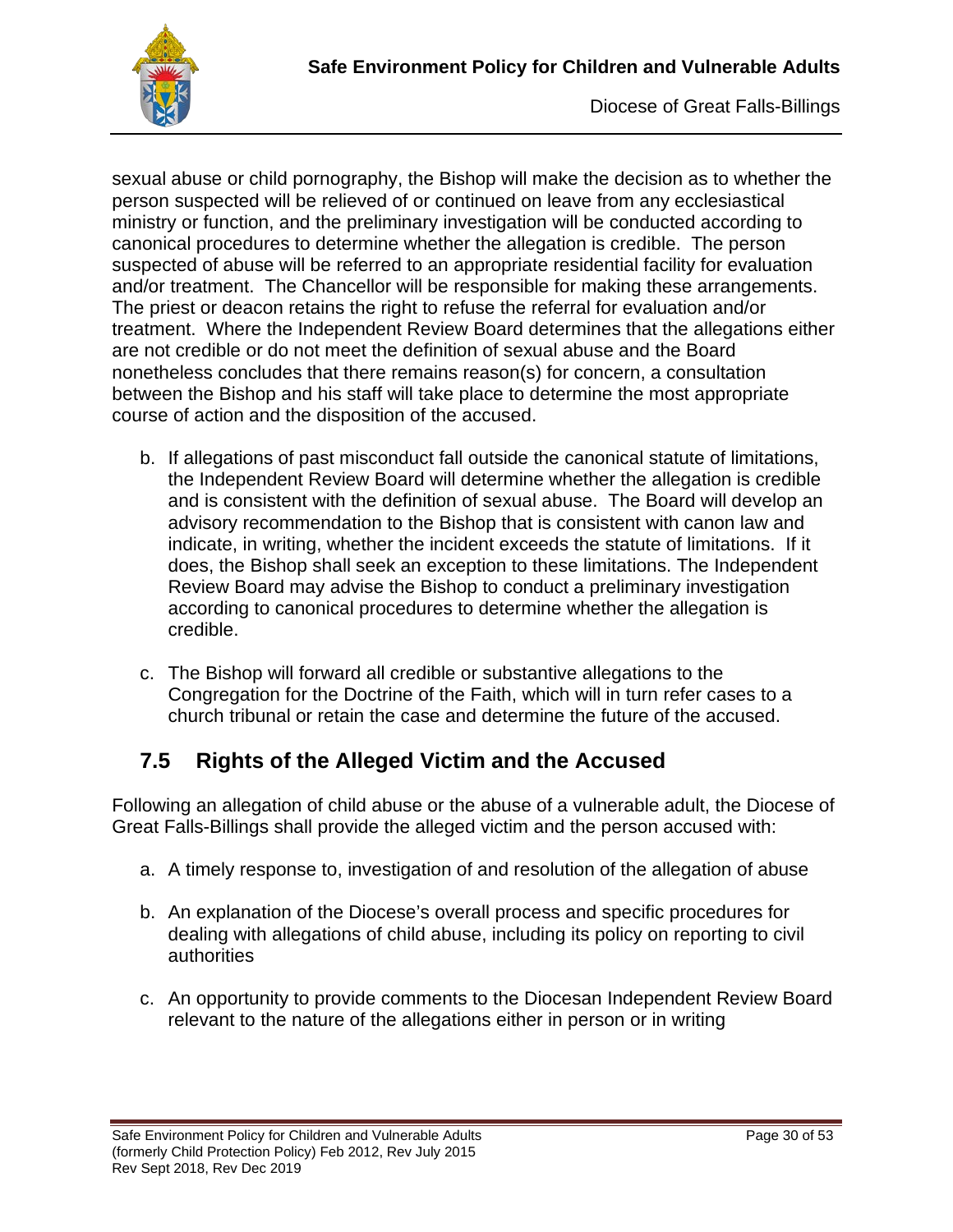

- d. Identification and offering of appropriate assistance to help the child/adult victim remediate the abuse experience and to ensure the psychological evaluation and treatment for the accused, as warranted
- e. Discretion in the conduct of the investigation and, to the extent possible, protection of the privacy and good name of both the victim and the accused
- f. Information pertaining to the outcome of the preliminary investigation, once it has been concluded.
- g. The rights of the accused will be observed to the extent that civil law permits.

## **7.6 Record Keeping**

Pursuant to Section 6.4, all records of actions taken and notifications by the Diocese and/or other church authorities in response to such reports, and of evidence and relevant comment, shall be kept on file in strict and secure confidence. Such records, or portions of them, may be required in civil, criminal and canonical proceedings at the time of the allegation or at a later time. Should the case be sent to the Congregation for the Doctrine of the Faith, the acts of the case must include the Bishop's decree to open the preliminary investigation, the testimony of the Promoter of Justice, the findings of the investigator (Canons 1530-1583), the Bishop's decree to close the case, the Bishop's votum, reports from the Independent Review Board throughout the process, and any other related documentation.

## **7.7 Independent Review Board**

The Diocese of Great Falls-Billings established an Independent Review Board in May 2003 to demonstrate its commitment to the safety of all children and to respond to the *Essential Norms for Diocesan/Eparchial Policies Dealing with Allegations of Sexual Abuse of Minors by Priests or Deacons* that were approved by the U.S. Conference of Catholic Bishops at its November 2002 General Meeting and revised at its June 2005 General Meeting and revised again at its June 2011 General Meeting.

The Independent Review Board, comprised of no less than five (5) members who serve for five-year terms, reports directly to the Bishop in carrying out its broad mandate. See Appendix B, Guidelines for the Independent Review Board.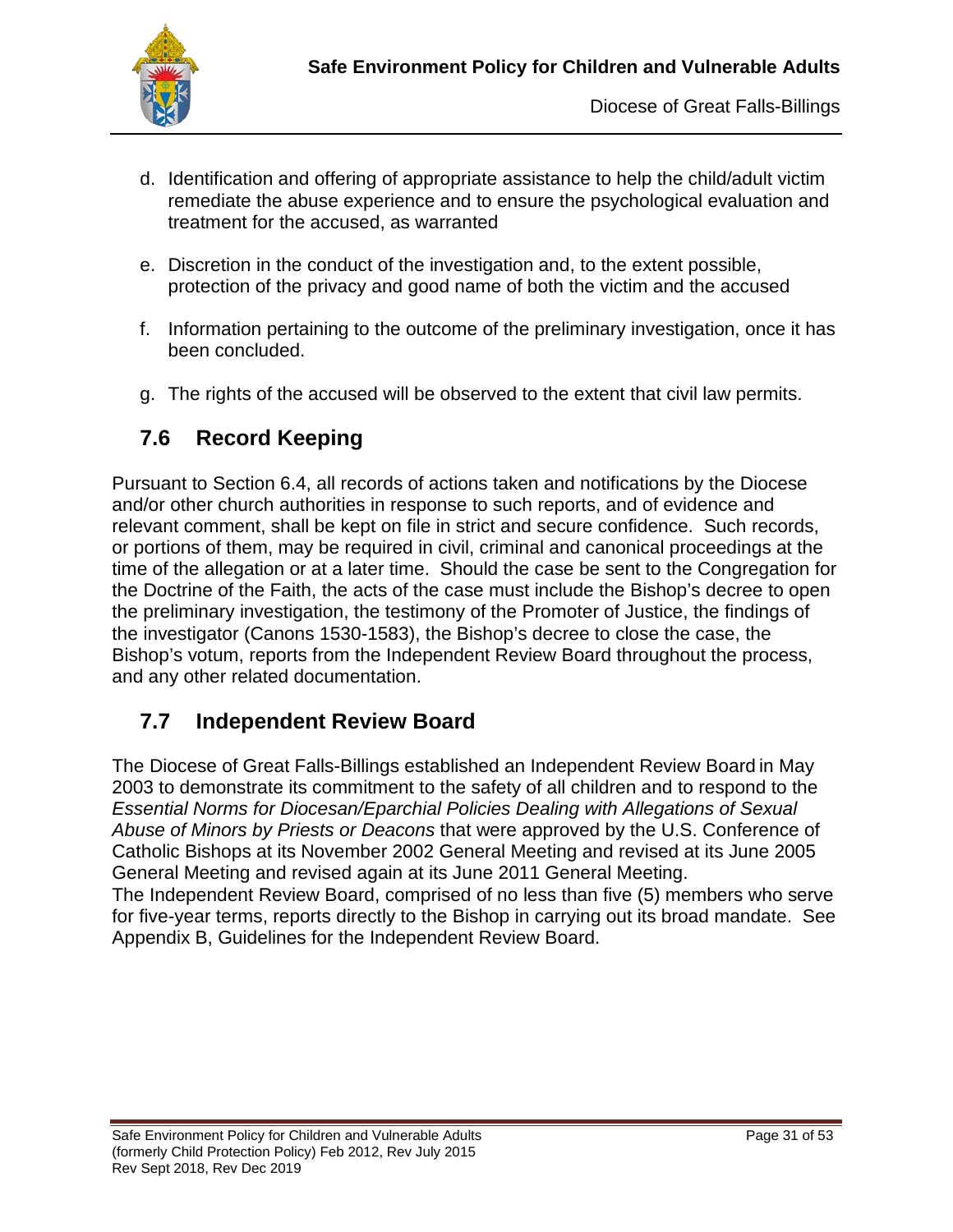

## **8. Diocesan Response to False Allegations**

## **Principle**

As in the recognition of significant trauma experienced by abuse victims, the Diocese of Great Falls-Billings recognizes the trauma and harm of false accusations. The Diocese will strive to minimize any personal or professional adverse consequences of unsupported allegations and to preserve the future ministry opportunities of persons falsely accused of abuse, in accord with canon law.

## **8.1 Mental Health Services**

The Diocese will provide the necessary mental health services to assist individuals wrongfully accused to address the consequences of accusations and to restore the effectiveness in their job duties and/or volunteer services.

# **8.2 Restoring the Good Name of Someone Falsely Accused**

The Diocese will work with the accused to restore his or her good name and reputation and to create a workable plan for the future.

## **8.3 Informing the Community**

The Diocese will, in consultation with and consent from the individual falsely accused, inform the faith communities at large and the local parish of the outcome of the investigative process and of the need for spiritual support and restorative justice in the wake of unsupported allegations.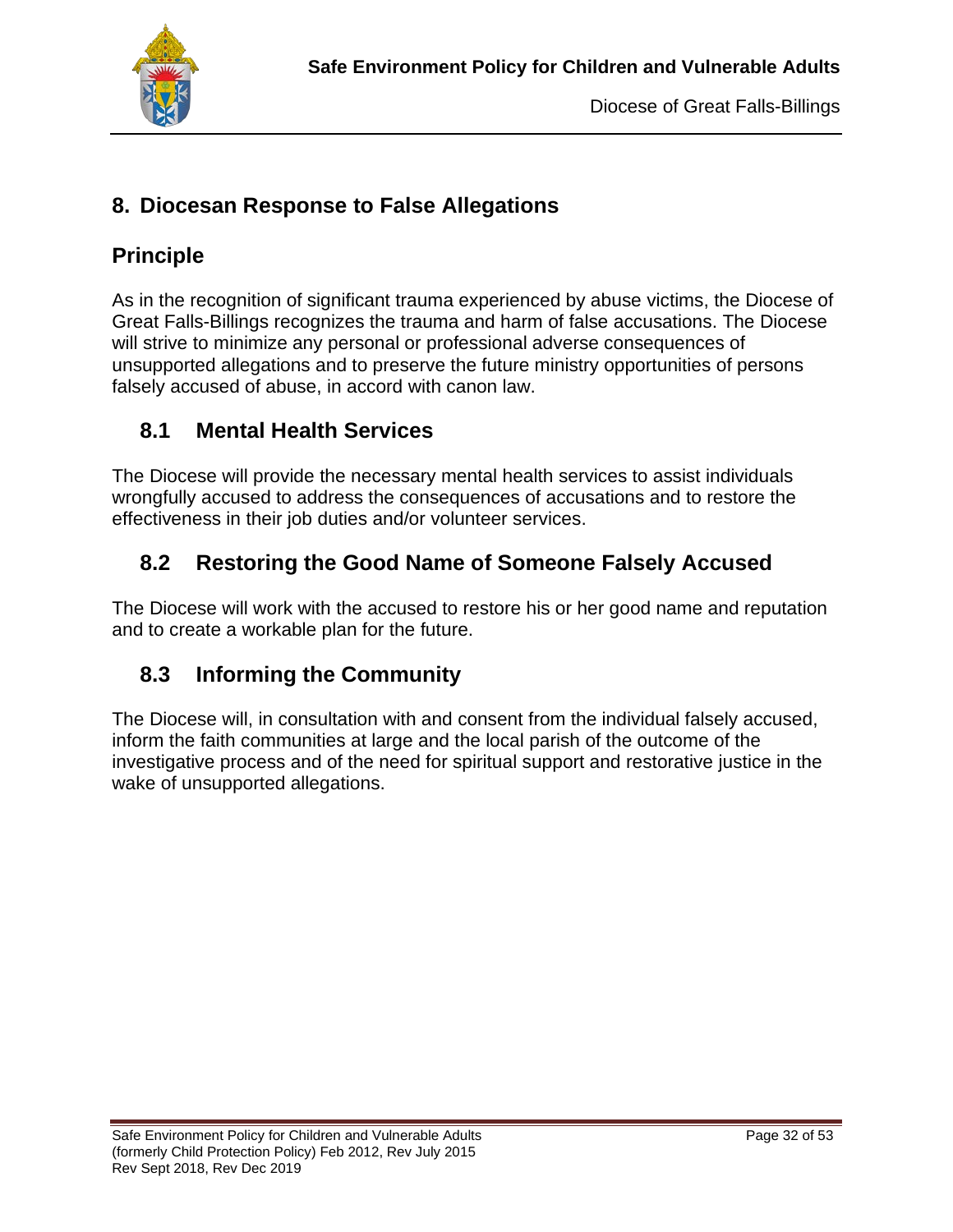

## **9. Pastoral Care and Victim Assistance**

## **Principle**

The relationship between the Church and its members is sacred. The Diocese of Great Falls-Billings recognizes that this sacred trust is broken and profound harm is done when clergy or other Church personnel abuse children or vulnerable adults. The Diocese further recognizes the Church's pastoral responsibility to reach out to every person who has been the victim of abuse as a minor by anyone acting in the name of the Church, whether the abuse was recent or occurred in the more distant past. In order to repair harm and promote healing, the Diocese will offer compassionate and timely pastoral care to victims of abuse, the victims' immediate families and the affected faith communities. Through this pastoral care, as well as ongoing education and training for clergy and other Church personnel, the Diocese will work diligently to promote safe, healthy communities of faith.

## **9.1 Pastoral Outreach to Victims, Families, and the Community**

The Diocese will provide restorative pastoral responses to victims, families, parishes and communities that are essential to begin the healing process. These may include, but are not limited to:

- a. Open discourse about abuse that allows education, healing and reconciliation
- b. Expressions of compassion
- c. Acknowledgement and acceptance of feelings of anger, pain and mistrust as part of the healing process
- d. Admission of wrongdoing and apology by the perpetrator and the provision of an unambiguous statement of remorse by a Diocesan official
- e. Education of the parish and the community in order to facilitate their understanding, acceptance and support of victims whose pain may require both immediate and ongoing intervention to repair the harm and promote the healing of their lives
- f. Pastoral counseling for an affected faith community.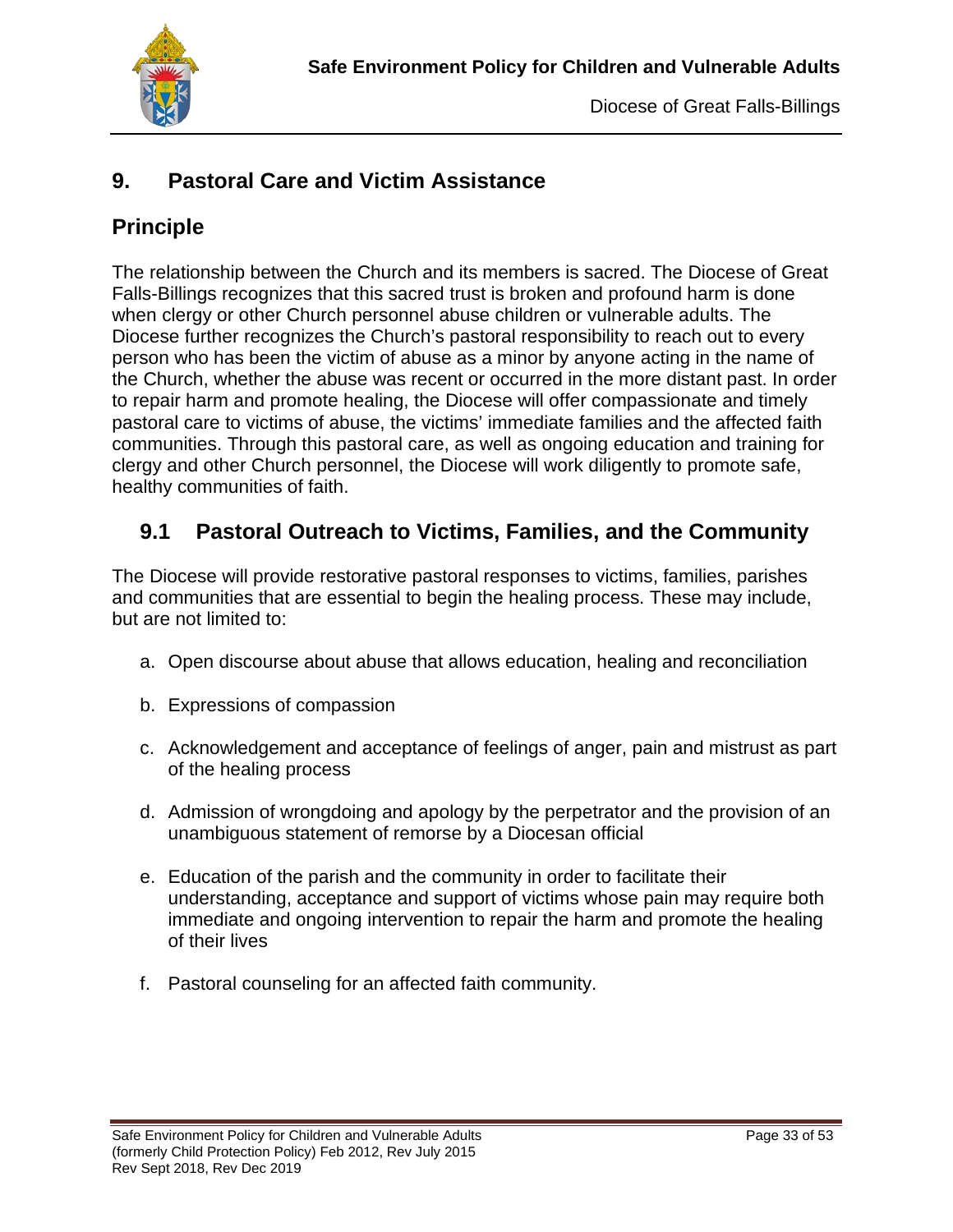

## **9.2 The Victim Assistance Coordinator[4](#page-34-0)**

The Diocese shall designate a Victim Assistance Coordinator (VAC) who will receive notification of all allegations of abuse, promptly inform the alleged victim of his/her rights and obligations, and who will organize, and direct timely and responsive pastoral care provided by the Diocese.

The Diocesan VAC will serve as the liaison with any person who alleges abuse as a minor, will explain Diocesan policies and reporting requirements and will ensure that the person receives appropriate pastoral care. The Diocesan VAC will meet with the victims, their families, the affected parish and faith communities and will monitor their pastoral needs to confirm that ongoing care is available for the appropriate period of time.

## **9.3 Counseling Assistance for Victims and Their Families**

Pastoral care to persons harmed by abuse shall be offered in a variety of ways to bring healing to all those affected including, but not limited to, information about the availability of mental health services and support. The Diocesan VAC, on behalf of the Diocese, will facilitate assessment, counseling and therapeutic interventions by accredited and competent counselors, as mutually agreed upon by the individual receiving pastoral care or the victim's parent/guardian in the case of a minor child and the Diocese. The reasonable cost of assessment and counseling for the victim and, in certain cases, family members will be assumed by the Diocese provided that:

- a. An initial assessment, found acceptable by the Diocese, is made by a qualified professional counselor
- b. The assessment contains recommendations for length of counseling and treatment goals
- c. The recommendations are in accordance with the standard of care practiced in the community
- d. Treatment plans and goals are routinely monitored by a qualified professional counselor and reviewed no less than every six months.

<span id="page-34-0"></span>**<sup>4</sup>** The designation of a Victim Assistance Coordinator for the Diocese of Great Falls-Billings is responsive to Norm 3 of the *Essential Norms for Diocesan/Eparchial Policies Dealing with Allegations of Sexual Abuse of Minors by Priests or Deacons*. Norm 3 states, "Each diocese/eparchy will designate a competent person to coordinate assistance for the immediate pastoral care of persons who claim to have been sexually abused when they were minors by priests or deacons."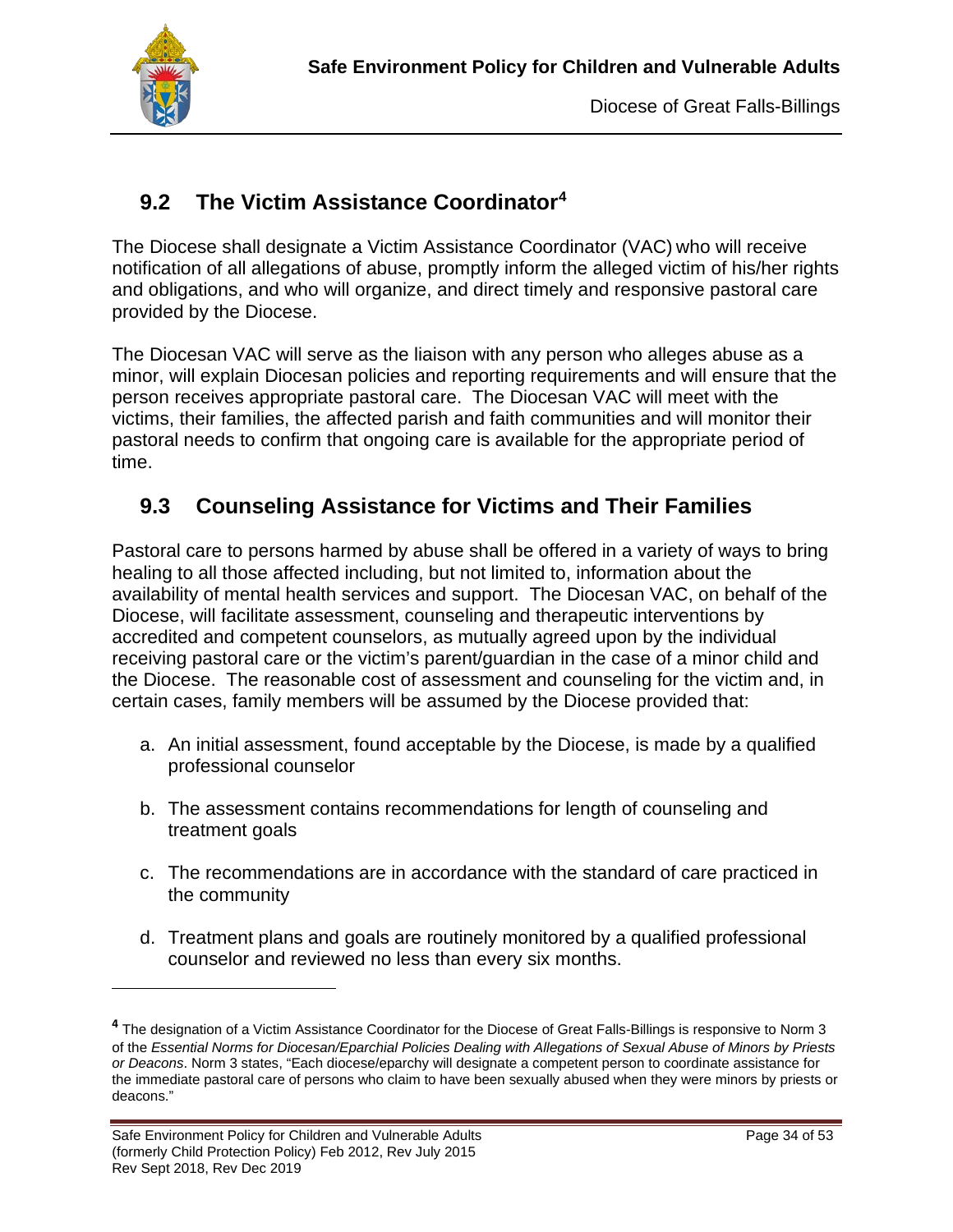

# **9.4 Additional Forms of Pastoral Care**

Appropriate pastoral care also may include medical evaluation and treatment, spiritual guidance, identification of support groups (where available) and other social services and resources for healing, depending upon the circumstances and particular needs of the victim, which shall be determined and mutually agreed upon by the victim or the victim's parent/guardian in the case of a minor child and the Diocese.

#### **9.5 Measuring Accountability of Victim Assistance and Child Protection Outreach**

Progress reports on victim assistance and child protection will be prepared on a biannual basis by the VAC and submitted to the Bishop. These reports will address both case-specific and institutional issues including, but not limited to:

- a. Identification of victims' needs
- b. Availability and provision of services and support that are responsive to the needs of victims
- c. Financial costs accrued to the victim assistance program
- d. Availability and provision of resources for guidance, support and intervention with secondary victims such as family members and friends
- e. Availability of and access to child protection training programs for Diocesan personnel and schools to meet training requisites in collaboration with the Diocesan Director of Safe Environment
- f. Compliance with provisions of this Diocesan Child Protection Policy.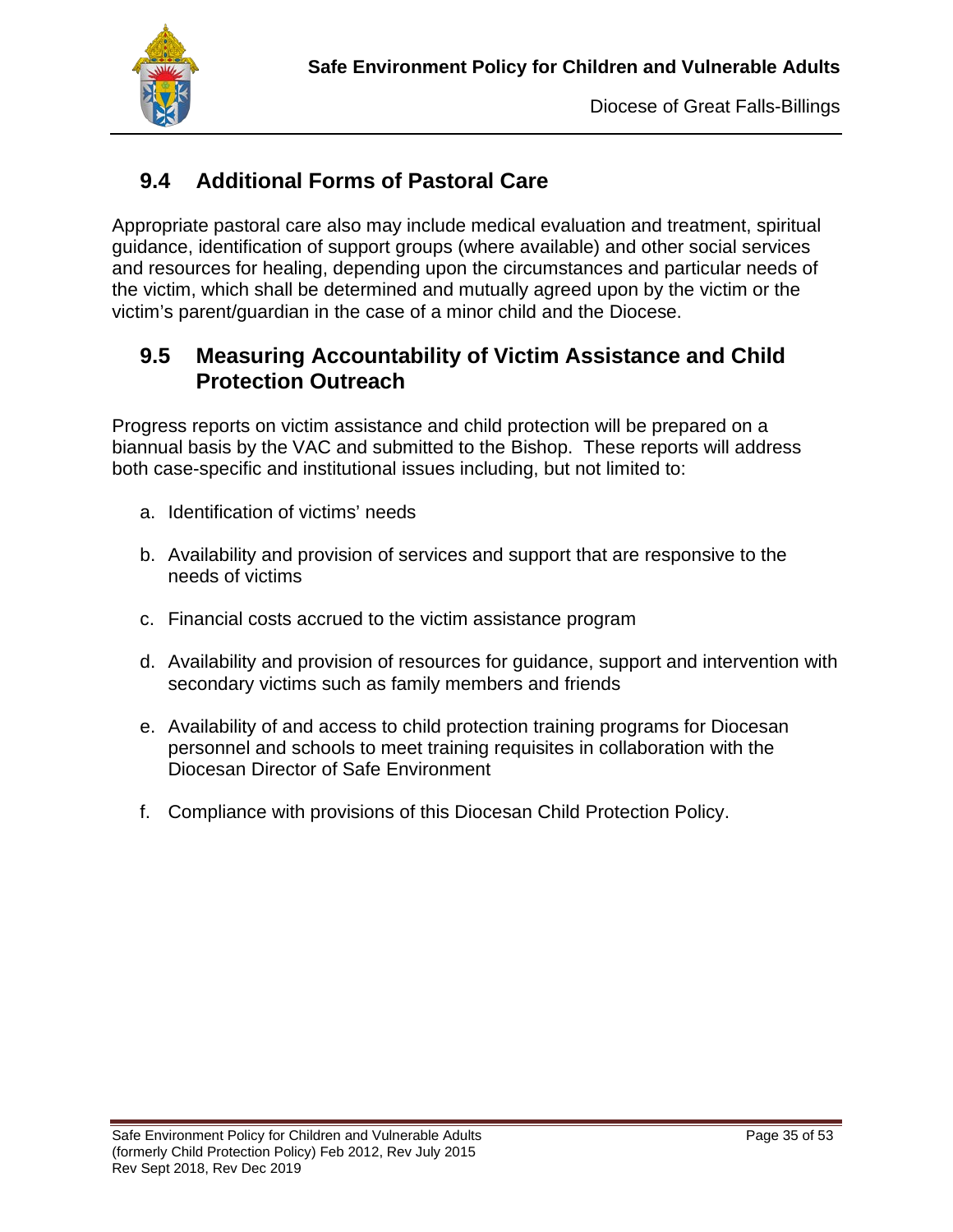

## **10. Communications**

# **Principle**

The Diocese of Great Falls-Billings' policies and procedures governing its internal and external communications should promote the development of cooperative, responsive and candid relationships. The Diocese should engage the community and the media in its efforts to prevent child abuse, protect children, support families and inform the public. Within the confines of respect for privacy of the individuals involved, the Diocese will communicate as openly as possible with the members of the media, faith community and general public regarding allegations of child abuse and related issues. The Office of Communications consists of the Chancellor in collaboration with other appropriate diocesan personnel.

**10.1** In all areas of communications, concern for the victims, healing for those affected and the well-being and reputation of all involved is conducted with Christian pastoral sensitivity and care.

**10.2** Pastoral outreach to the victims and those affected in the faith communities is critical. Pastoral concern for the reputation of the good name of priests and laity is also critical. Reaching out to the victims is crucial in all that is done.

**10.3** A complaint form for allegations is available to parishes, missions, volunteers, staff members, parishioners and all others who need it. It is available on the diocesan web site and at the diocesan pastoral center, as well as in parishes. It will also be published in *The Harvest* at least annually.

**10.4** The safe environment called for by the *Charter* is established throughout the Diocese by means of the SAFE AND SACRED Program. Training sessions and information about the program are available on line. Awareness of the program is published and promulgated through *The Harvest,* the diocesan web site, and special mailings. Annual awareness-training for all children (Kindergarten through Grade 12) is coordinated by the Director of Safe Environment (see Article 12).

**10.5** Awareness of services provided to victims is available from the Victim Assistance Coordinator. The Communications Officer oversees publicizing available services on the diocesan web site, *The Harvest*, parish bulletins and special mailings.

When appropriate, the Chancellor with approval of the Bishop, and in collaboration with the VAC, prepares a statement for presentation to the affected parish community expressing support for the victims and those in need of healing. The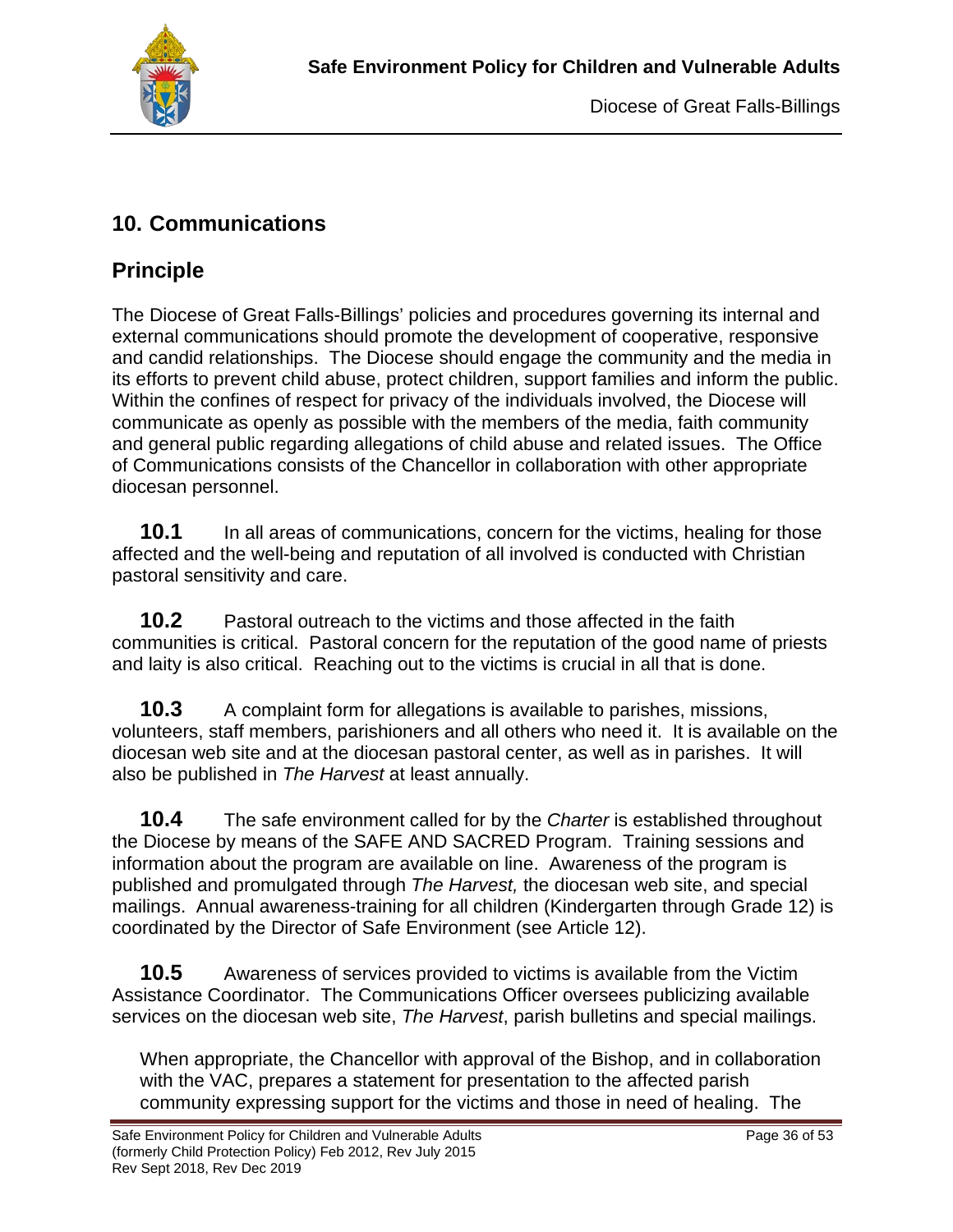

Chancellor presents the statement at a designated gathering. The statement addresses the services of healing and reconciliation that will be made available, as well as other supportive services that the community has need of. These services might be healing and prayer experiences, liturgies, and awareness of counseling and other support services.

**10.6** The Diocese strongly encourages people to report allegations of sexual abuse and/or harassment. These allegations will be conveyed promptly to the Bishop and the VAC. Confidentiality and concern for the well-being of all parties involved will be honored.

**10.7** Ordinarily the Chancellor serves as the official spokesperson for the Diocese. He initiates secular press releases. The Bishop may delegate this role if extraordinary circumstances arise. The Bishop, oversees the following publication: *The Harvest*.

**10.8** The Bishop reserves the right to agree to interviews and serve as spokesperson in situations requiring his presence. The Bishop grants radio, television and press interviews when appropriate.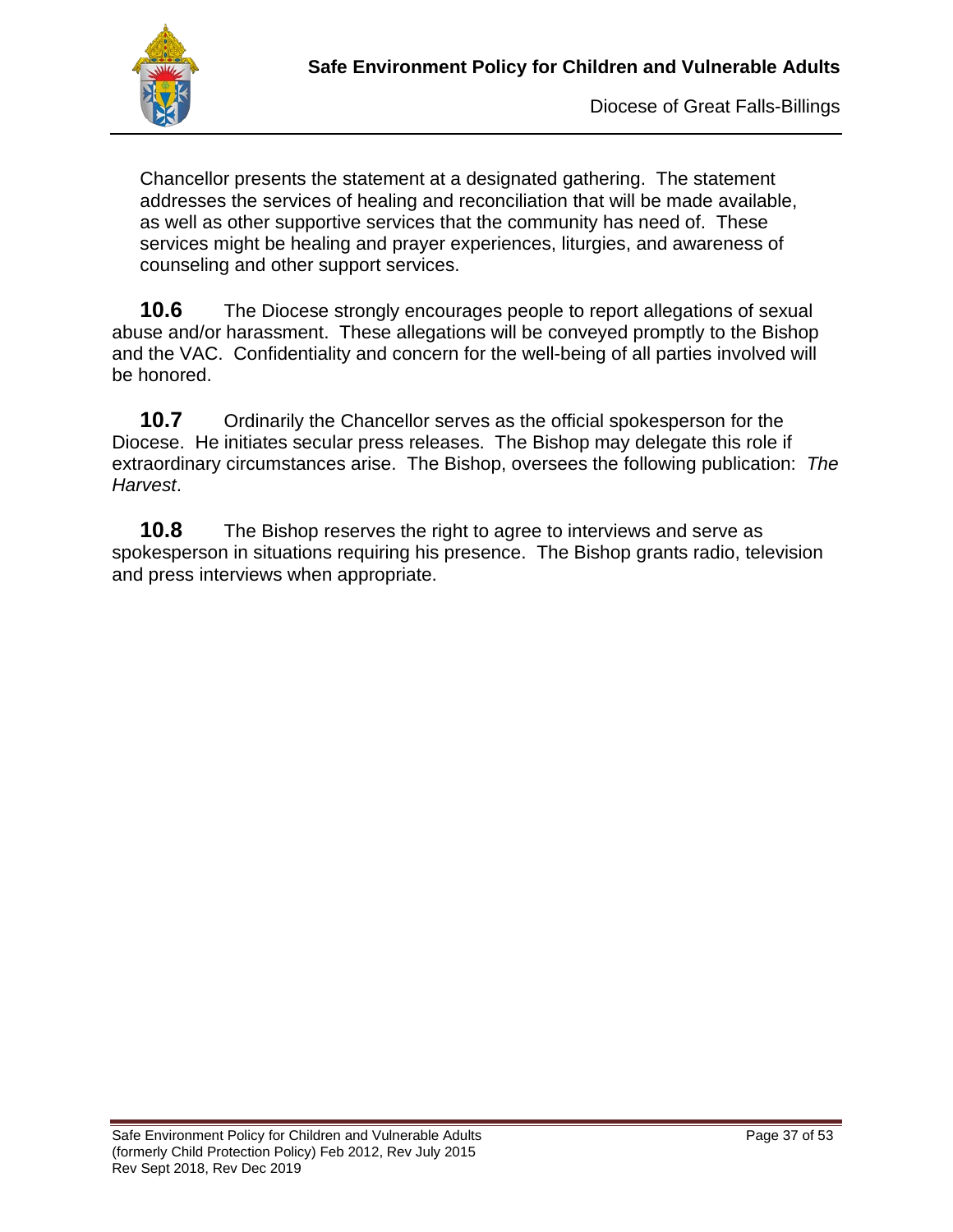

## **11. Measuring Progress and Accountability**

## **Principle**

In order to maintain the trust and confidence of parishioners, all Catholics and the public at large in the Church's ability to prevent child abuse and identify and heal those who have been abused, the Diocese of Great Falls-Billings shall be accountable for its efforts and performance in these matters. The Diocese shall evaluate the effectiveness of its child protection efforts at regular intervals to determine whether it is meeting the needs of the Church, the faith community and the victims and their families in the most effective and responsive ways possible.

## **11.1 Responsibility for Implementation of Policy**

The Diocese will be responsible for the effective and timely implementation of this policy.

## **11.2 Evaluation Process**

The Bishop or his designee will evaluate the process for the policy with guidance and input from the Independent Review Board (see 11.9 below and the USCCB's Office of Child and Youth Protection). The process will include data needed to assess the effectiveness of the victim's assistance efforts, professional in-service training activities, and supervisory support for the policy, outreach and education programs.

## **11.3 Measurement of Objectives**

The evaluation process will measure both short-term objectives, such as insuring that all employees who interact with children and vulnerable adults have background checks, and long-range desired outcomes, such as an end to child abuse and neglect in Catholic ministries.

## **11.4 Annual Report**

The Director of Safe Environment shall compile data for and produce an annual report that includes allegations that occurred, employee and volunteer training, community education and outreach to victims. The reports shall document full compliance with this policy.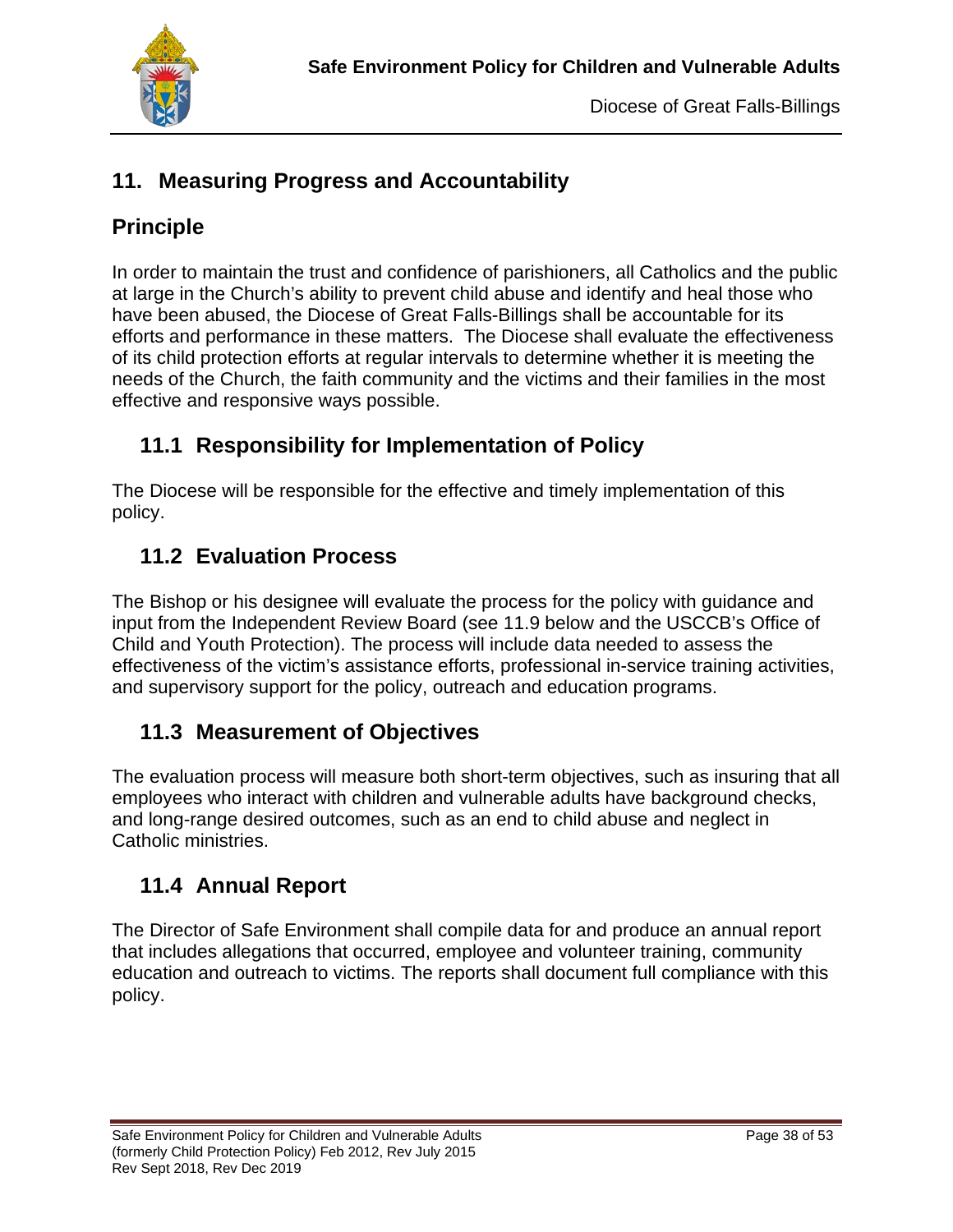

# **11.5 Policy Compliance**

All clergy, employees and volunteers of the Diocese of Great Falls-Billings are expected to adhere to this policy. Failure to adhere to the Child Protection Policy may result in sanction or termination of employment.

## **11.6 Consultation**

In determining the effectiveness of this policy and its related components, the Diocese will consult with victims of abuse, the clergy, victims' assistance programs, educational staff and others directly impacted by the policy.

## **11.7 Annual Report to the Independent Review Board**

The Director of Safe Environment will report his/her findings under this section at an annual meeting of the Independent Review Board. This report generally consists of the annual USCCB Audit Report.

## **11.8 Annual Report to Parishioners**

The Independent Review Board shall present a public report of the status of the Diocesan child protection activities in the Diocesan newspaper.

#### **11.9 Review of Child Protection Policy**

The Diocesan Child Protection Policy will be reviewed by the Independent Review Board one year following the date of its enactment and at least every five years thereafter. This review shall include: (1) an assessment of the adequacy of the Diocesan reports and methods that have been implemented to measure progress and accountability and (2) recommendations for amended measures and methods of progress and accountability.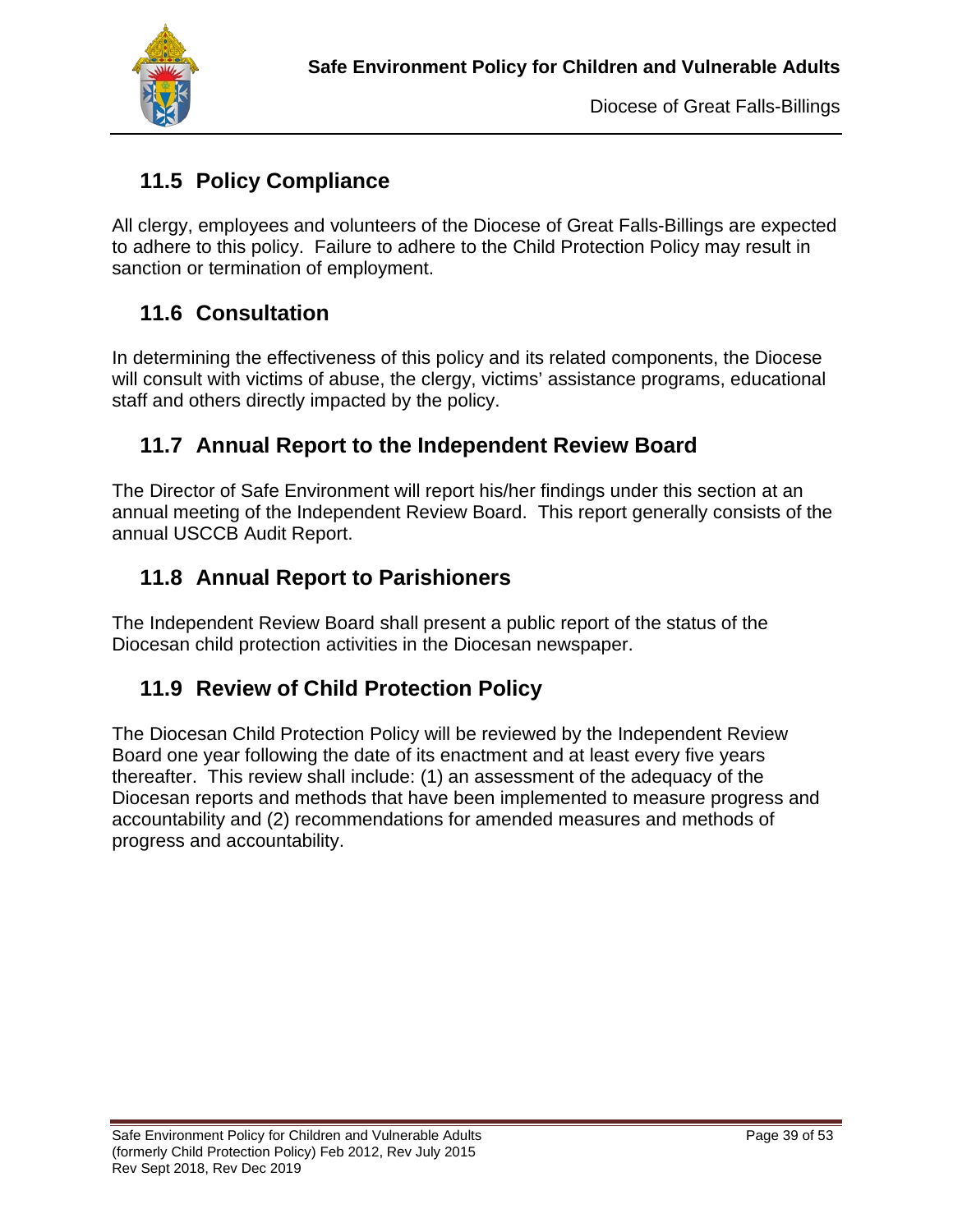

## **APPENDIX A**

#### **Report of Suspected Abuse by Diocesan Personnel While Performing the Work of the Diocese**

#### *Important!*

Send the completed report, in an envelope marked "confidential," to

Victim Assistance Coordinator Diocese of Great Falls-Billings P.O. 1399 Great Falls, MT 59403-1399 Tel.: 406-750-2373 Fax: 406-454-3480

**NOTE: Please do not delay in submitting this report even if you cannot fully answer all questions. Additional information can be subsequently provided.**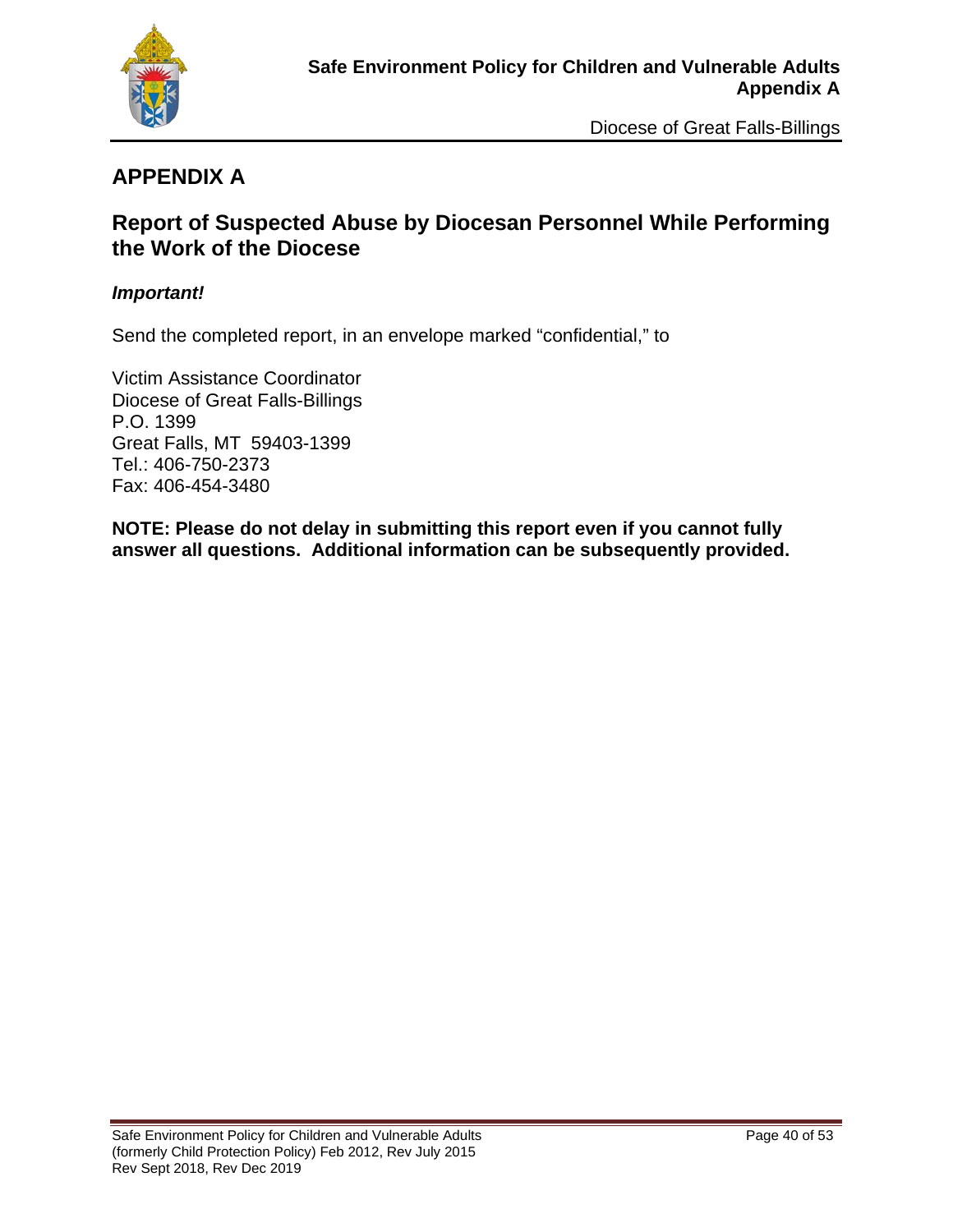#### **Report of Suspected Child Abuse by Diocesan Personnel While Performing the Work of the Diocese Please print (or type) and, if possible, use black ink. Thank you.**

| <b>CONTACT INFORMATION:</b><br>1. Person submitting this report:<br>Name:            |  |               |
|--------------------------------------------------------------------------------------|--|---------------|
|                                                                                      |  |               |
|                                                                                      |  |               |
|                                                                                      |  |               |
|                                                                                      |  |               |
| 2. Person(s) suspected of misconduct:                                                |  |               |
|                                                                                      |  |               |
|                                                                                      |  |               |
|                                                                                      |  |               |
| Now deceased? (circle one) Yes No                                                    |  |               |
|                                                                                      |  |               |
|                                                                                      |  |               |
|                                                                                      |  |               |
| 3. Suspected victim(s) of misconduct:                                                |  |               |
|                                                                                      |  |               |
| Age Now: ______________At Time of Incident: ___________Sex (circle one): Male Female |  |               |
|                                                                                      |  |               |
|                                                                                      |  |               |
| Daytime Phone: _________________________________E-mail: _________________________    |  |               |
| Safe Environment Policy for Children and Vulnerable Adults                           |  | Page 41 of 53 |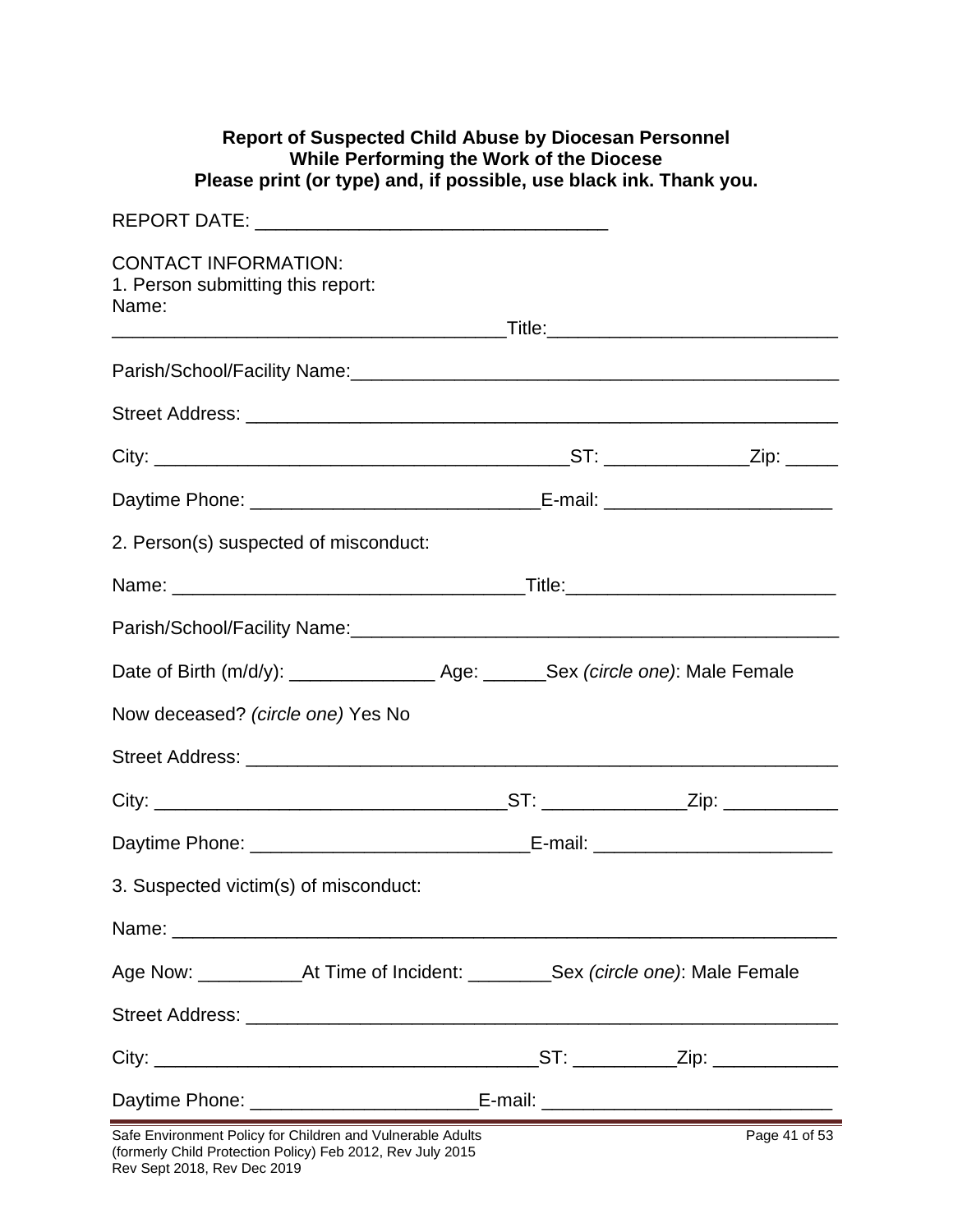4. Report to civil authorities:

INCIDENT INFORMATION (please provide on a separate sheet of paper, preferably typed)

- Describe the incident of suspected abuse, including date, time and location.
- Identify eyewitnesses to the incident, including names, addresses and telephone numbers, when available.
- Provide other information that may be helpful to an investigation.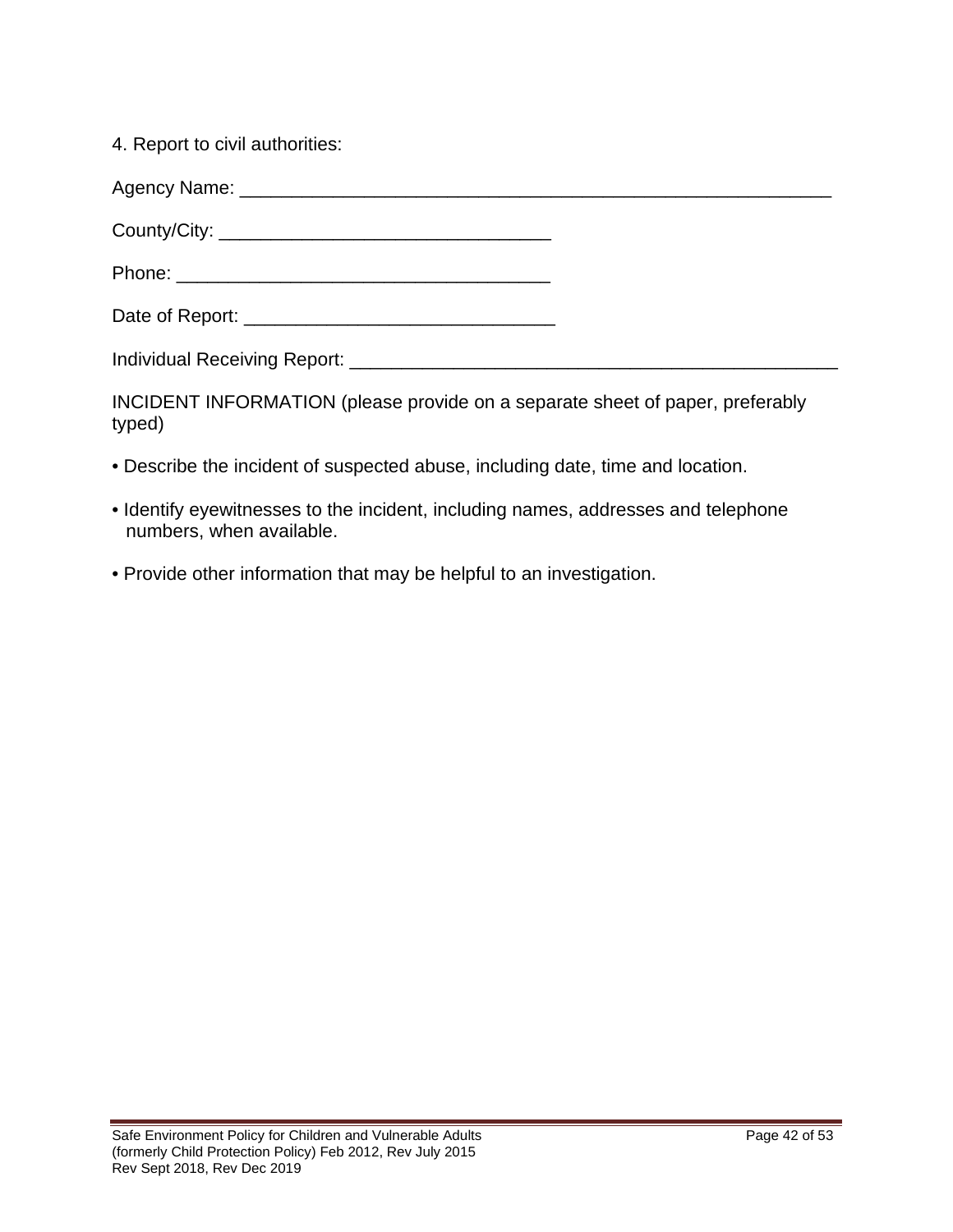

# **APPENDIX B**

#### **Guidelines for the Independent Review Board**

The Charter explicitly requires the Diocese to have an IRB that functions as a confidential consultative body to the Bishop. The majority of its members are to be lay persons not in the employ of the diocese. The role of the IRB is to advise the Bishop in his assessment of allegations of sexual abuse of minors or vulnerable adults and in his determination of a cleric's suitability for ministry. The Bishop and the IRB will regularly review diocesan policies and procedures for dealing with sexual abuse of minors and vulnerable persons and the accessing of child pornography, both retrospectively and prospectively. The IRB will give advice on all aspects of responses in connection with these cases. If not earlier undertaken, a review of these policies and procedures is to take place within five (5) years of the adoption of this current policy and at any other time that the "Charter and Norms' are revisited and revised.

#### *The rules, policies and procedures of the IRB of the Diocese are as follows:*

**Statement of Policy:** The policies of the IRB shall comport with the requirements of the Charter and the Essential Norms promulgated by the United States Conference of Catholic Bishops.

#### **Section 1. Membership, Tenure and Officers**

1.1 The Bishop shall appoint members of the IRB.

1.2 The IRB will be composed of at least five persons "of outstanding integrity and good judgment in full communion with the Church." The majority of the IRB will be lay persons. One member will be "a priest who is an experienced and respected pastor who does not serve in the Diocesan administration." One member "should have particular expertise in the area of the sexual abuse of minors." One member should be a parent. Opportunities for ongoing education for IRB members will be provided by the Diocese whenever possible.

1.3 The Bishop, at his discretion, may designate that other persons, including but not limited to the Chancellor, Diocesan attorney(s), VAC, Vicar General, Diocesan Business Manager, Director of Safe Environment, SEC to attend IRB meetings, though they are not voting members. Although the Bishop has the sole discretion to make this designation he shall confer with the Chair to determine if there is any objection to the attendance of these individuals at any IRB meeting.

1.4 To safeguard the canonical integrity of the IRB's work, the Promoter of Justice shall also serve as an "ex-officio" (non-voting) member of the IRB.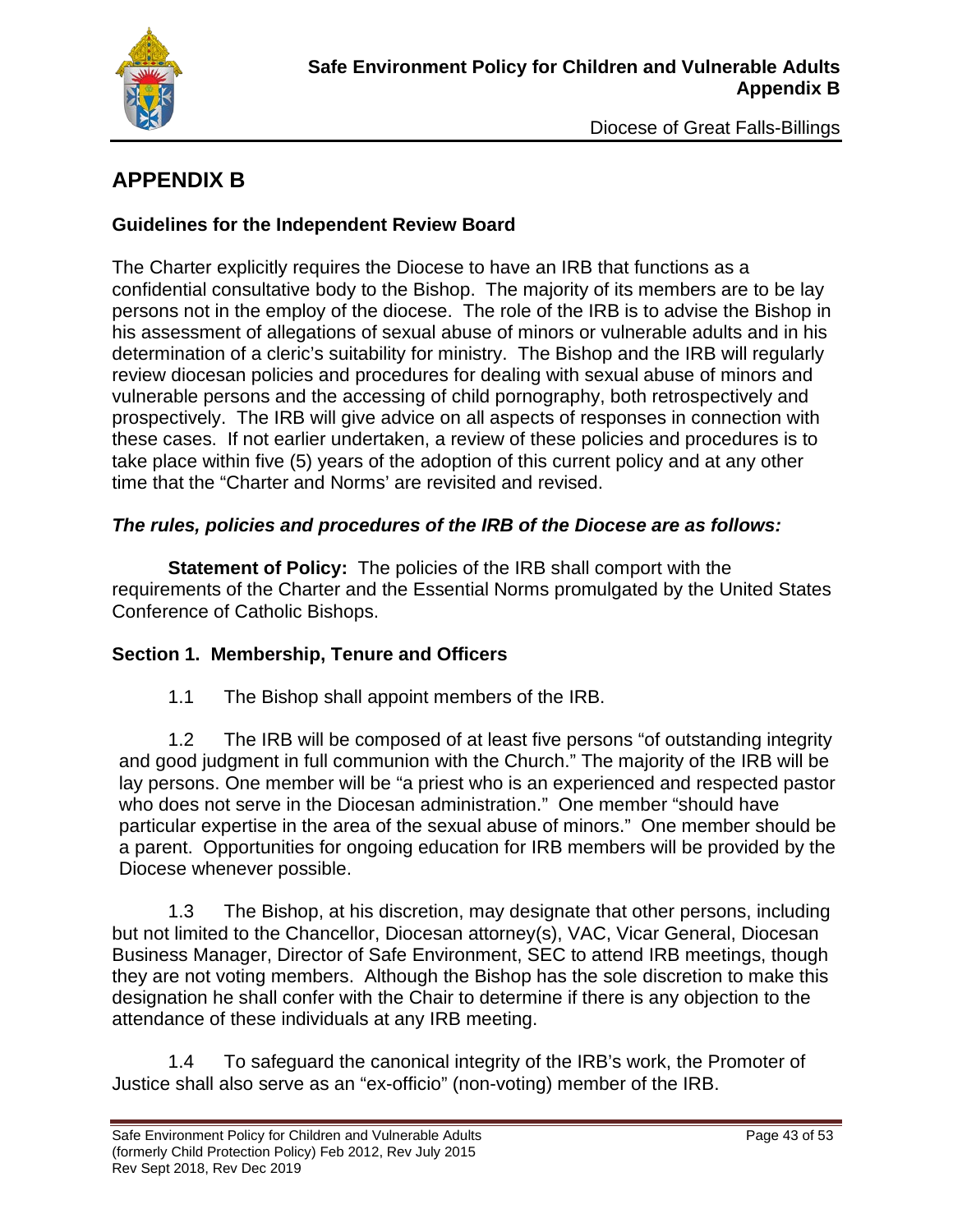

1.5 IRB members will be appointed for a term of five years and may be reappointed indefinitely; but all members serve at the pleasure of the Bishop.

1.6 At the expiration of the term of each IRB member, the Bishop shall appoint a successor. The IRB member whose term has expired will continue to serve until a successor is appointed and is able to serve.

1.7 The Bishop may remove any member of the IRB on his own initiative or at the request of the Chair. Any vacancy in the membership of the IRB shall be filled by the appointment of a new IRB member by the Bishop.

1.8 The IRB will select one member to be nominated to serve as Chair and one member to be nominated to serve as Vice-Chair. The names of these nominees will be forwarded to the Bishop who will make the formal appointment or will request additional nominees from whom to make the appointment.

1.9 The Chair and Vice-Chair will serve two-year terms and may be reappointed to a second term as either Chair or Vice Chair but then must sit out a term before again being appointed as either Chair or Vice Chair. Those who have served as Chair or Vice Chair may continue to serve as members of the IRB during the terms during which they are sitting out as Chair or Vice Chair.

1.10 At the final, regularly scheduled meeting of the applicable calendar year (year in which officers' terms are expiring), the IRB will choose its nominees for Chair and Vice-Chair, then forward the nominations to the Bishop. The new Chair and Vice-Chair will assume office January 1 of the following calendar year.

1.11 The official spokesperson for the IRB shall be the IRB's Chair or designee.

#### **Section 2. Meetings, Schedule and Attendance**

2.1 A quorum, a simple majority of voting members, must be present to participate or conduct a meeting. A majority of members present can take formal action.

2.2 Non-members may attend the business portions of the meetings only with the permission of the Bishop who shall take into account any objection from the chair and any IRB member; confidential portions of the meetings, those portions in which cases are considered, will be held in closed session. The VAC, the person designated to conduct the preliminary investigation, diocesan civil attorneys, canon lawyers and other Diocesan personnel may attend the closed sessions unless a request is made by any IRB member for them to leave, and the Bishop concurs, in which case they will do so promptly. All present are asked to remain mindful of the significance of the independent nature of the review of the IRB. The IRB or any IRB member may meet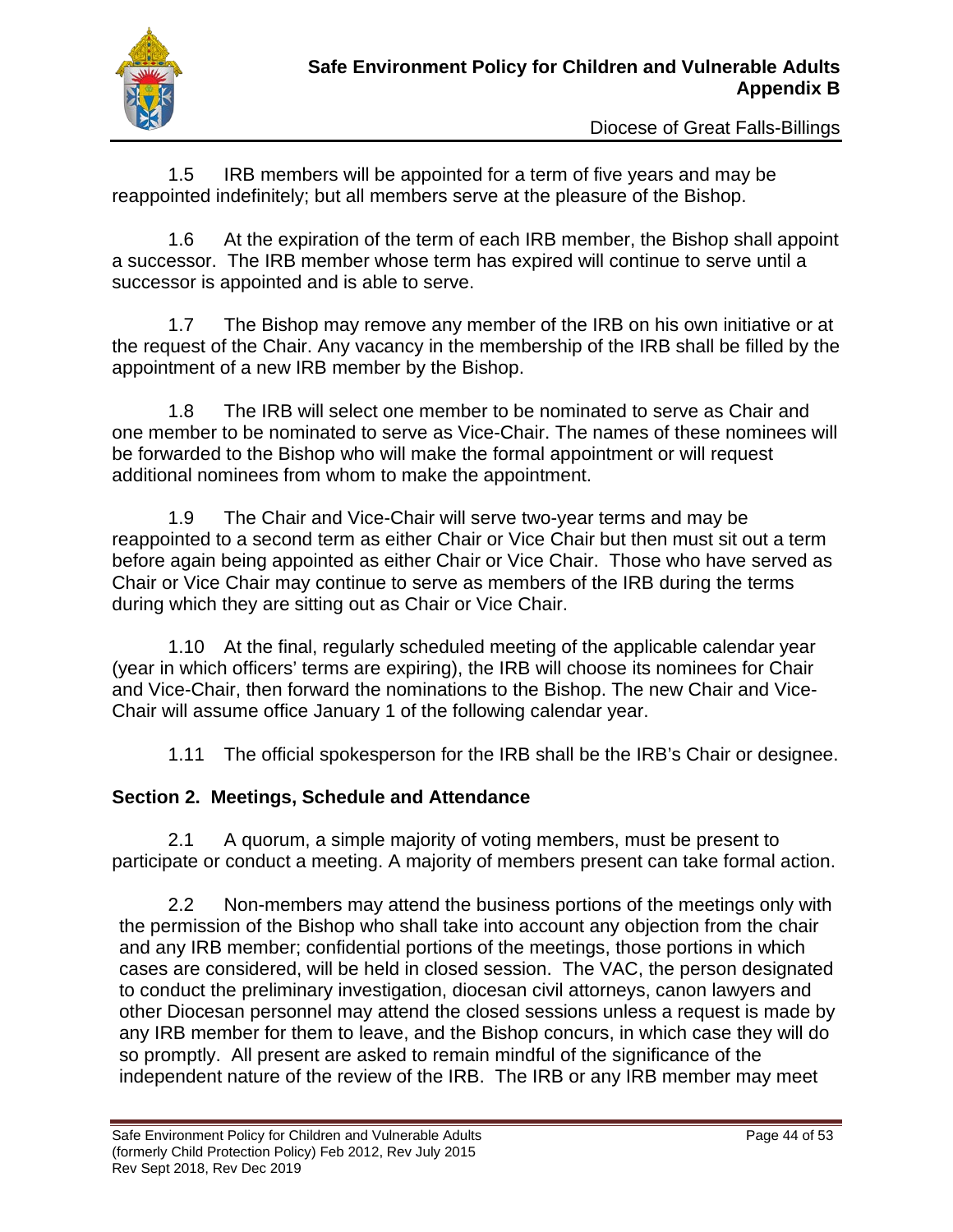

with the Bishop at any time, formally or informally, at the request of the Bishop, the IRB or any individual member. Accusers or the accused may address the IRB.

2.3 The IRB will schedule regular meetings at least three times yearly. Special meetings will be convened by the Chair or Vice Chair whenever necessary to carry out or facilitate the responsibilities of the IRB that cannot be addressed appropriately, optimally or in a timely manner at a regularly scheduled meeting.

#### **Section 3. Purpose of the Regularly Scheduled Meetings**

3.1 The IRB will review any investigation and disposition of allegations of sexual abuse of a minor by any personnel that occurred since the last regularly scheduled meeting and which was not completed in a special meeting.

3.2 The IRB will review any modifications or amendments to the Charter or to the Norms promulgated by the United States Conference of Catholic Bishops.

3.3 The IRB will conduct a review of policies and procedures of the Diocese to assure full compliance with the Charter and Norms as needed.

3.4 The IRB will review and subject to approval of the Bishop revise the Rules of the IRB as needed.

3.5 The IRB will conduct other business as needed to fulfill its function as a confidential/consultative body to the Bishop in discharging the Bishop's responsibilities under the Charter and Norms noted above, as well as the "Substantive Norms" issued by the Congregation for the Doctrine of the Faith.

#### **Section 4. Minutes**

4.1 The proceedings of all meetings shall be kept in the form of written notes by the Chair's designee. There are no detailed minutes, but summary notes indicating the purpose of the meeting, attendees, decisions made and next steps.

4.2 Needed documents will be circulated in advance of the next meeting to all IRB members; and copies will be maintained in a designated office at the administrative offices of the Diocese. All documents given to the IRB will be collected at the conclusion of each meeting.

4.3 Access to the IRB records shall be available at any time to any IRB member, but members will make no further dissemination without the permission of the Bishop or his designee who will inform the Chair.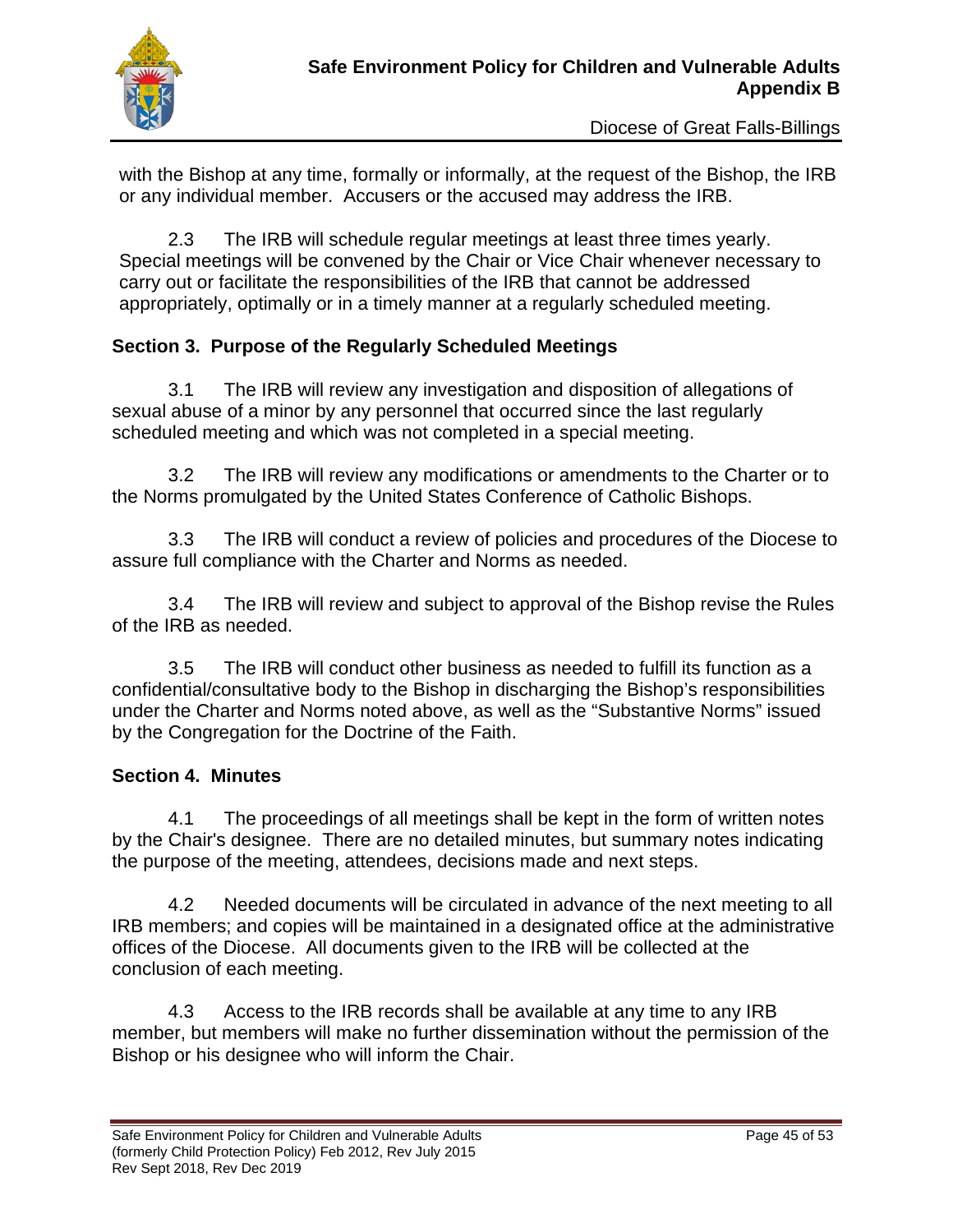

4.4 Records of the IRB are designated as confidential and shall not be accessible except as provided for in Canon Law, civil law or applicable policies of the Diocese.

#### **Section 5. Compensation**

5.1 The IRB members agree to serve without compensation.

5.2 In accordance with applicable Diocesan policy, IRB members will be reimbursed for travel, lodging, meals or other expenses when such expenses are incurred as part of their services to the Diocese as a member of the IRB.

5.3 IRB members are fully indemnified by the Diocese for their good faith actions in their capacity of service on the IRB.

#### **Section 6. Formal and Informal Proceedings**

6.1 The IRB shall have formal and informal procedures for use, as appropriate, in conducting the business of the IRB. There is no difference in the significance or validity of the decisions of the IRB that are made in the formal proceedings, face-to-face meetings, from those that are made in the informal proceedings as set forth below.

6.2 Meetings may also be conducted where some members are present, and others participate in the discussions with a telephone conference call or by some other electronic means; all participating duly appointed members may vote.

6.3 When appropriate, IRB business may be conducted informally by use of written correspondence, e-mail, telephone, conference calls, other electronic means, etc. as long as advance notice and an opportunity to participate has been extended to all duly appointed IRB members, and a quorum of the duly appointed IRB members has participated. A majority vote of all participating duly appointed members is required to take action.

6.4 Formal actions of the IRB are those conducted in meetings, regularly scheduled or special, with a quorum of members present at the same site at the same time.

#### **Section 7. ROLE of the IRB in the Investigation of an Allegation of Sexual Abuse of a Minor or vulnerable adult by a Cleric or Any Other Personnel or Volunteers; Advising the Bishop in the Case of Clerics Involved in Child Pornography**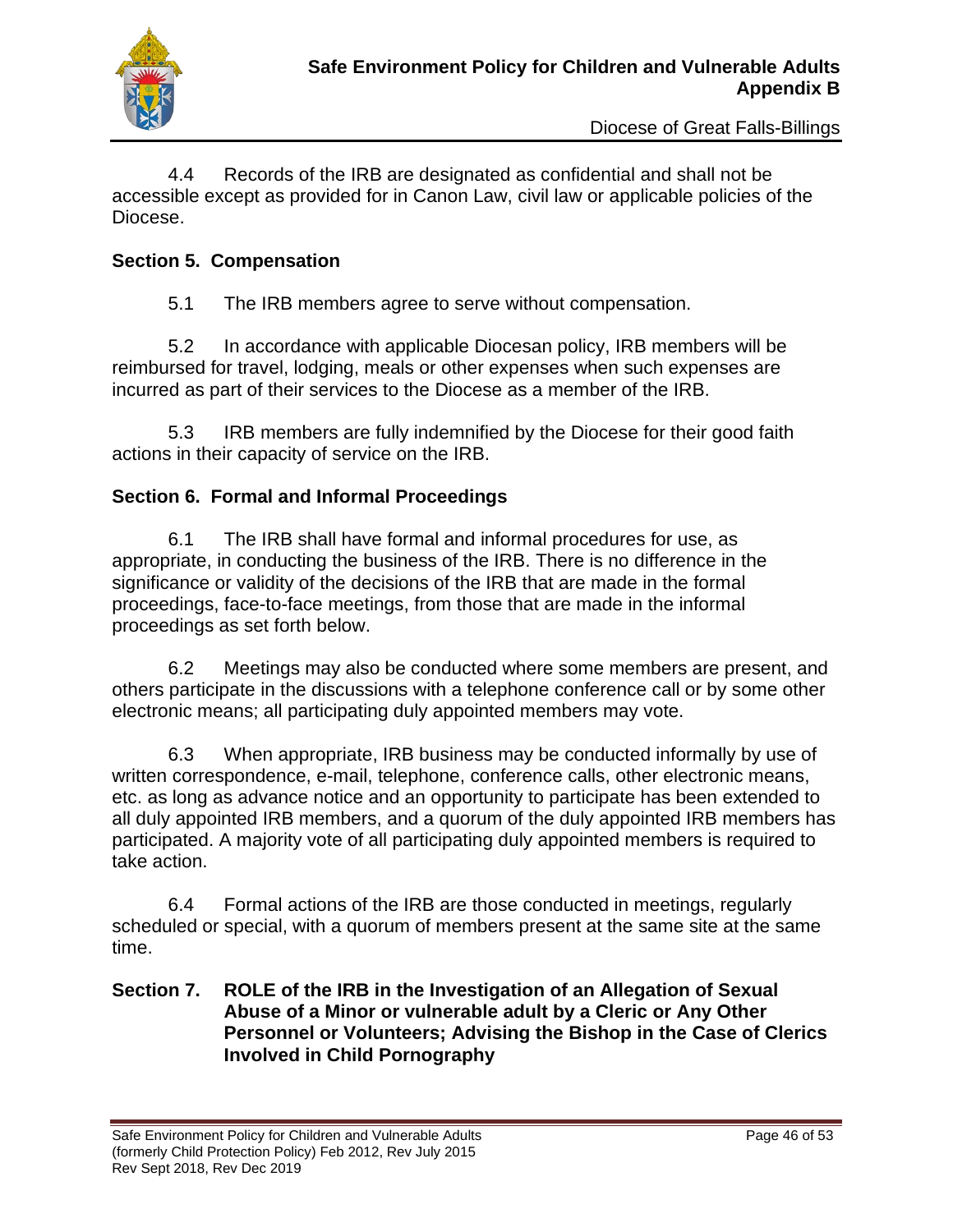

#### **Guidelines**

7.1 The Bishop will convene the Independent Review Board after an allegation of abuse by a priest or deacon of the Diocese of Great Falls-Billings has been received. An allegation is considered "received" after the Victim Assistance Coordinator has presented a report of findings indicating that the allegation is not frivolous. The Bishop will convene the Independent Review Board to examine the allegation.<sup>[5](#page-47-0)</sup>

7.2 The Independent Review Board will receive from the Bishop or his delegate (Chancellor) a complete written record of the allegations made against a priest or deacon; a detailed description of the interviews of alleged victims and the response of the priest or deacon in question to the allegations made; and will review any information pertinent to the allegation from the priest's or deacon's personnel file. The priest or deacon and his advocate will be informed of the material that will be presented to the Independent Review Board. The priest or deacon and/or the alleged victim(s) may choose to make a presentation in person or in writing to the Independent Review Board.

7.3 The Independent Review Board will be required to assess the credibility of the allegations and whether the allegations conform to the definition of sexual abuse of a minor as outlined in the policy developed and adopted by the Diocese of Great Falls-Billings.

7.4 The Bishop is responsible for initiating the preliminary investigation. The Independent Review Board will review the proofs gathered at the conclusion of the canonical preliminary investigation process carried out by a qualified investigator in accordance with Canon 1717. The Promoter of Justice serves as advocate for the alleged victim during the preliminary investigation. If there is an admission of guilt or if the preliminary investigation indicates culpability, the Bishop sends the acts of the case to the Congregation of the Doctrine of the Faith for a possible penal trial.

7.5 The Independent Review Board may be asked to comment on the suitability of a priest or deacon for future ministry.

7.6 The Independent Review Board is authorized to further investigate allegations and interview alleged victims or witnesses as it deems necessary and appropriate in each particular case.

<span id="page-47-0"></span><sup>&</sup>lt;sup>5</sup> The Bishop also may convene the Independent Review Board to assess allegations of all forms of child abuse, including sexual abuse and misconduct, physical abuse and neglect, which means these guidelines extend beyond the provisions of the *Charter for the Protection of Children and Young People* and address the expectations of clerical conduct in harmony with canon law to ensure the protection of children (c. 277, c. 285, c. 1395, c. 1397, c. 1399).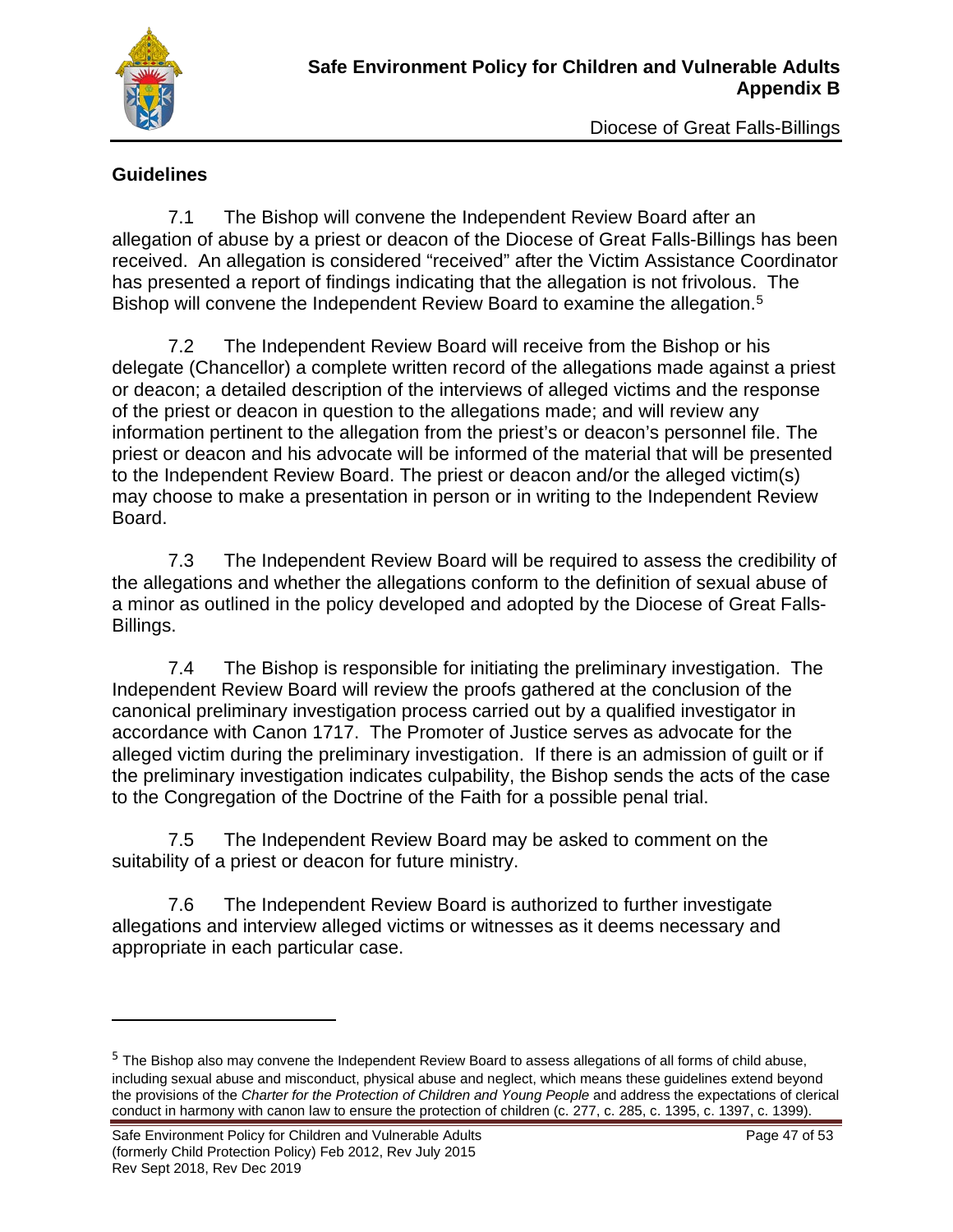

7.7 The Chair of the Independent Review Board will present the recommendations of the Independent Review Board to the Bishop.

7.8 The deliberations of the Independent Review Board will be strictly confidential, and no detailed minutes will be taken or maintained. Summary notes indicating the purpose of the meeting, the individuals in attendance, the decisions made, and the next steps will be recorded and retained in the office of the Bishop. All documents given to the Independent Review Board will be collected at the conclusion of each meeting.

#### **Steps to be Followed in an Investigation**

1. When an allegation of sexual abuse of a minor or vulnerable adult by a priest or deacon is received, an expeditious determination will be made as to whether the allegation made is credible. The Diocesan legal counsel will be immediately informed and in turn will notify the civil authorities.

2. Civil authorities will be offered first contact with the accused except when such procedure would put the alleged victim and/or others at risk of harm. The Diocese of Great Falls-Billings will, after consultation with civil authorities, confront the priest or deacon unless such authorities deem otherwise. The alleged perpetrator (priest or deacon) will be advised to obtain a civil attorney and a canonical advocate to represent him.

3. The Diocese of Great Falls-Billings will provide the person against whom an allegation has been made an explanation of the overall investigative process and specific procedures for dealing with allegations of child abuse.

4. The Diocese of Great Falls-Billings will initiate an investigation in accordance with canon 1717 of the Code of Canon Law (1983).<sup>[6](#page-48-0)</sup>

5. The alleged perpetrator may be relieved of his assignment and required to leave the parish and be encouraged to obtain the appropriate psychological evaluation at a facility acceptable to the Diocese of Great Falls-Billings.

6. The Independent Review Board will be convened in accordance with the guidelines.

<span id="page-48-0"></span><sup>&</sup>lt;sup>6</sup> Canon 1717 reads "Sec. 1: Whenever an ordinary has knowledge, which at least seems true, of a delict, he is carefully to inquire personally or through another suitable person about the facts, circumstances and imputability, unless such an inquiry seems entirely superfluous. Sec. 2: Care must be taken so that the good name of anyone is not endangered from this investigation. Sec. 3: The person who conducts the investigation has the same powers and obligations as an auditor in the process; the same person cannot act as a judge in the matter if a judicial process is initiated."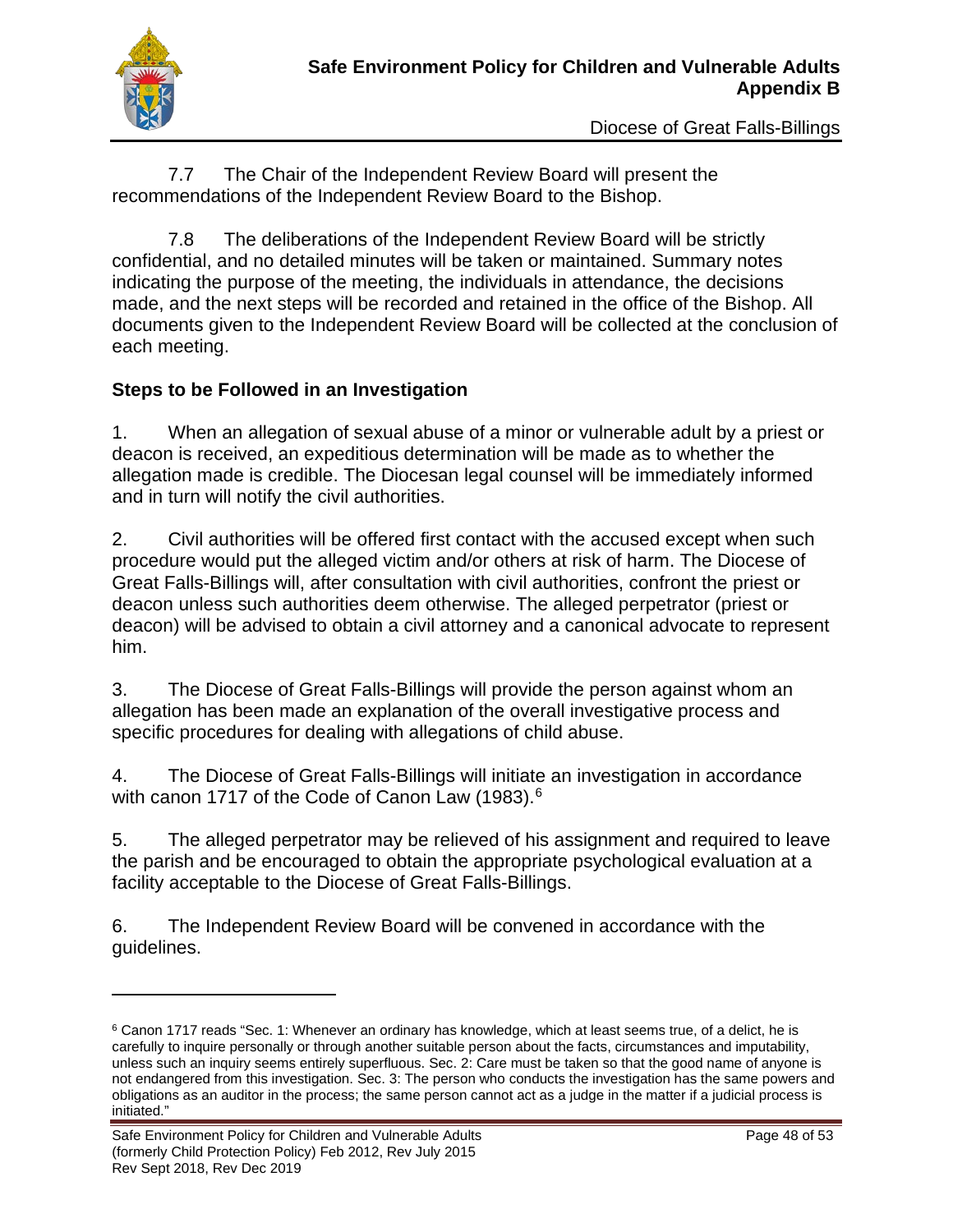

7. If an act of abuse by a priest or a deacon is admitted or is established at the conclusion of the preliminary investigation, the Bishop will take the appropriate canonical action.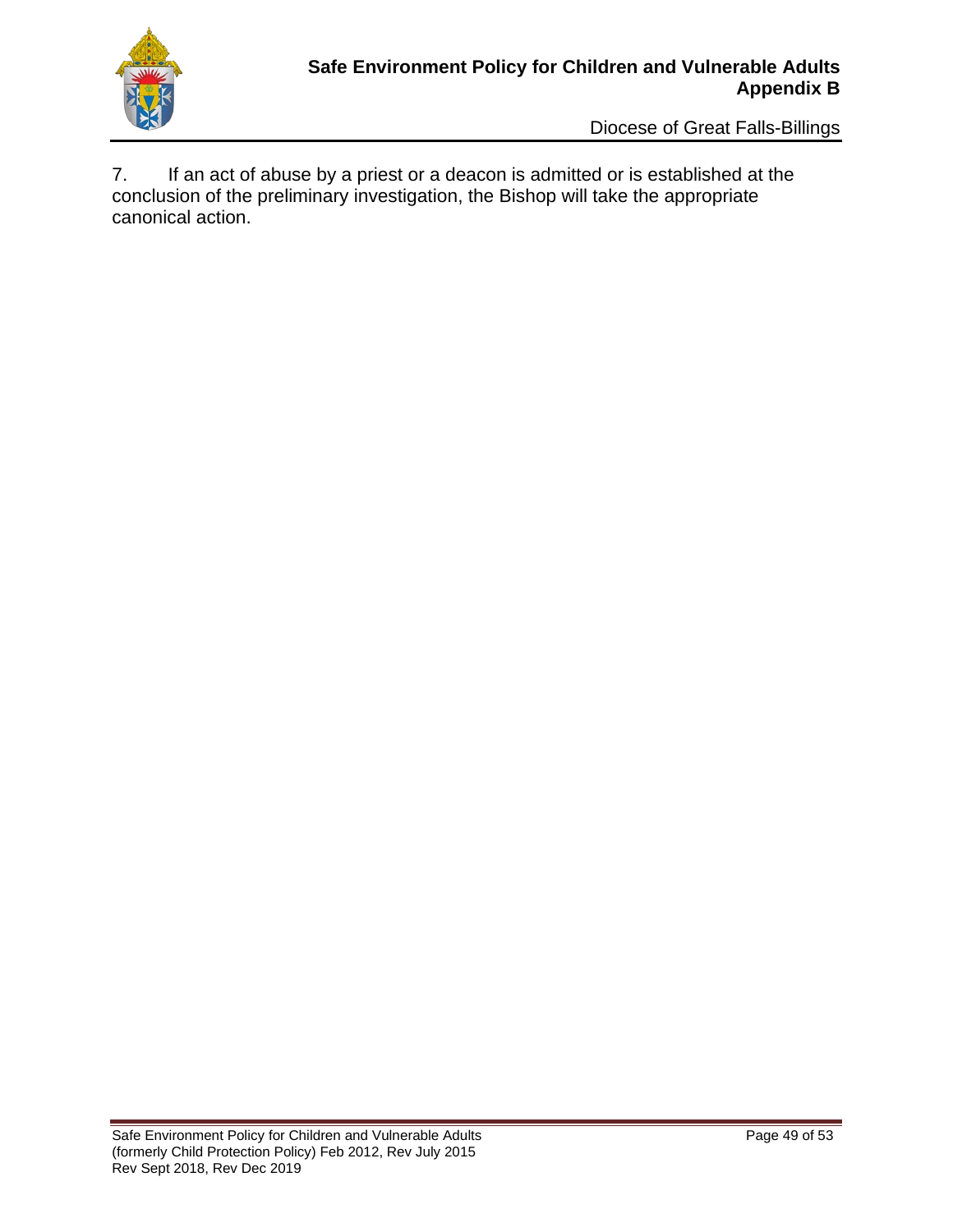

# **APPENDIX C**

#### **Sample Application**

If a Volunteer is new to the parish, school or agency, the Volunteer Application form may be used. The Volunteer Application Form is available online at the Diocese of Great Falls-Billings' Web site, [www.dioceseofgfb.org](http://www.dioceseofgfb.org/) under "Safe and Sacred." A sample is included in this Appendix. This form should be utilized by all parishes/schools /agencies under the auspices of the Diocese of Great Falls-Billings when utilizing the services of a volunteer. In addition to compliance with the SAFE AND SACRED program it is important that references be checked, and individuals evaluated for the position in which they are volunteering. This Volunteer Application Form should be maintained at the parish/school/agency.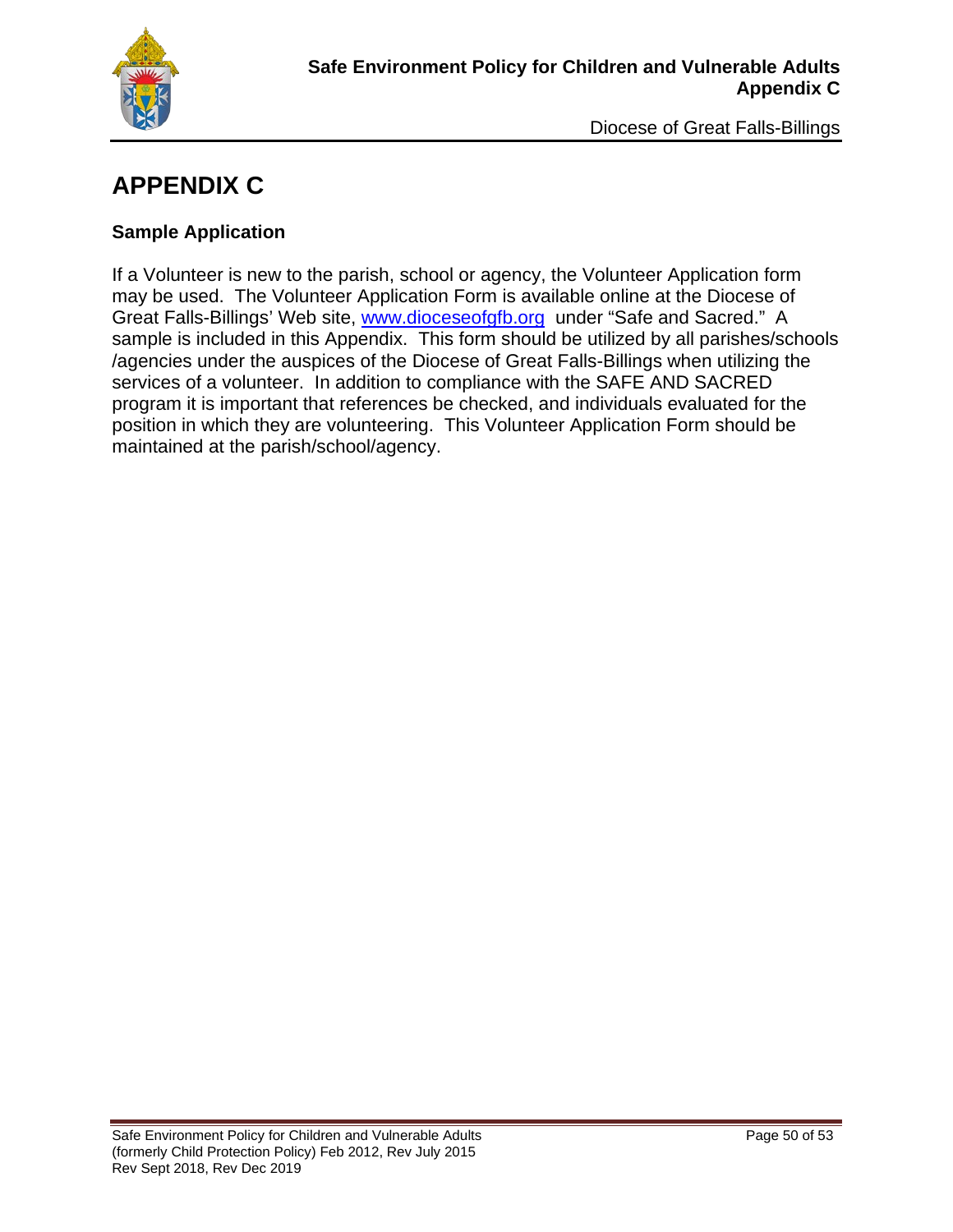

#### **Volunteer Application Form**

*Please complete, sign and return this form to the pastor, principal or diocesan agent at the parish, school or agency at which you are to provide volunteer services. A original of this completed form will be retained in a file on site.* 

| Last Name                                                                                                                                            | First                                                 | Middle                                                                                                                                                                                                                                       | Date                 |                                   |                    |    |  |
|------------------------------------------------------------------------------------------------------------------------------------------------------|-------------------------------------------------------|----------------------------------------------------------------------------------------------------------------------------------------------------------------------------------------------------------------------------------------------|----------------------|-----------------------------------|--------------------|----|--|
| <b>Present Street Address</b>                                                                                                                        | City                                                  | <b>State</b>                                                                                                                                                                                                                                 | Zip                  |                                   | Daytime Phone      |    |  |
|                                                                                                                                                      |                                                       |                                                                                                                                                                                                                                              |                      | <b>Evening Phone</b>              |                    |    |  |
|                                                                                                                                                      | Permanent Address (if different from present address) |                                                                                                                                                                                                                                              |                      | Cell Phone No.                    |                    |    |  |
|                                                                                                                                                      |                                                       |                                                                                                                                                                                                                                              |                      | E-mail Address                    |                    |    |  |
|                                                                                                                                                      |                                                       | Have you ever volunteered for a Diocesan location? $\Box$ Yes $\Box$ No                                                                                                                                                                      |                      | Are you 18 years of age or older? |                    |    |  |
| If yes, give details:                                                                                                                                |                                                       |                                                                                                                                                                                                                                              | $\Box$ Yes $\Box$ No |                                   |                    |    |  |
|                                                                                                                                                      |                                                       | I am interested in VOLUNTEERING at [ ] school: ______________                                                                                                                                                                                | $\overline{1}$       | parish: _____________             | $:\Box$<br>agency: |    |  |
| Interested in volunteering for $\square$ school activities $\square$ religious education $\square$ youth ministry $\square$ coaching $\square$ other |                                                       |                                                                                                                                                                                                                                              |                      |                                   |                    |    |  |
|                                                                                                                                                      |                                                       | I am available □ mornings □ afternoons □ evenings □ weekdays □ weekends                                                                                                                                                                      |                      |                                   | Date available:    |    |  |
| <b>VOLUNTEER ACTIVITIES</b>                                                                                                                          |                                                       |                                                                                                                                                                                                                                              |                      |                                   |                    |    |  |
|                                                                                                                                                      |                                                       | Please list all present and former volunteer activities beginning with your present or most recent position first. Use<br>additional pages if needed. Include all other names worked under if different than the name you used on this form. |                      |                                   |                    |    |  |
|                                                                                                                                                      | <b>Parish/Company/Organization Name</b>               |                                                                                                                                                                                                                                              | Phone                |                                   | <b>From</b>        | To |  |
|                                                                                                                                                      |                                                       |                                                                                                                                                                                                                                              |                      |                                   |                    |    |  |
| <b>Address</b>                                                                                                                                       |                                                       |                                                                                                                                                                                                                                              | City, State, Zip     |                                   |                    |    |  |
| <b>Duties/Responsibilities</b>                                                                                                                       |                                                       |                                                                                                                                                                                                                                              |                      |                                   |                    |    |  |
|                                                                                                                                                      | <b>Parish/Company/Organization Name</b>               |                                                                                                                                                                                                                                              | Phone                |                                   | <b>From</b>        | To |  |
| <b>Address</b>                                                                                                                                       |                                                       |                                                                                                                                                                                                                                              | City, State, Zip     |                                   |                    |    |  |
| <b>Duties/Responsibilities</b>                                                                                                                       |                                                       |                                                                                                                                                                                                                                              |                      |                                   |                    |    |  |
|                                                                                                                                                      | <b>Parish/Company/Organization Name</b>               |                                                                                                                                                                                                                                              | Phone                |                                   | <b>From</b>        | To |  |
| <b>Address</b>                                                                                                                                       |                                                       |                                                                                                                                                                                                                                              | City, State, Zip     |                                   |                    |    |  |
| <b>Duties/Responsibilities</b>                                                                                                                       |                                                       |                                                                                                                                                                                                                                              |                      |                                   |                    |    |  |
| <b>REFERENCES</b>                                                                                                                                    |                                                       |                                                                                                                                                                                                                                              |                      |                                   |                    |    |  |
| Please provide 2 personal/professional references. If you have resided in this area for less than 2 years please provide at                          |                                                       |                                                                                                                                                                                                                                              |                      |                                   |                    |    |  |
| least one reference from your previous are of residence.<br>City, State<br><b>Name</b>                                                               |                                                       |                                                                                                                                                                                                                                              |                      |                                   |                    |    |  |
|                                                                                                                                                      |                                                       |                                                                                                                                                                                                                                              |                      |                                   |                    |    |  |
| <b>Phone</b>                                                                                                                                         |                                                       |                                                                                                                                                                                                                                              | Relationship         |                                   | <b>Years Known</b> |    |  |
| <b>Name</b>                                                                                                                                          |                                                       |                                                                                                                                                                                                                                              | City, State          |                                   |                    |    |  |
| Phone                                                                                                                                                |                                                       |                                                                                                                                                                                                                                              | Relationship         |                                   | <b>Years Known</b> |    |  |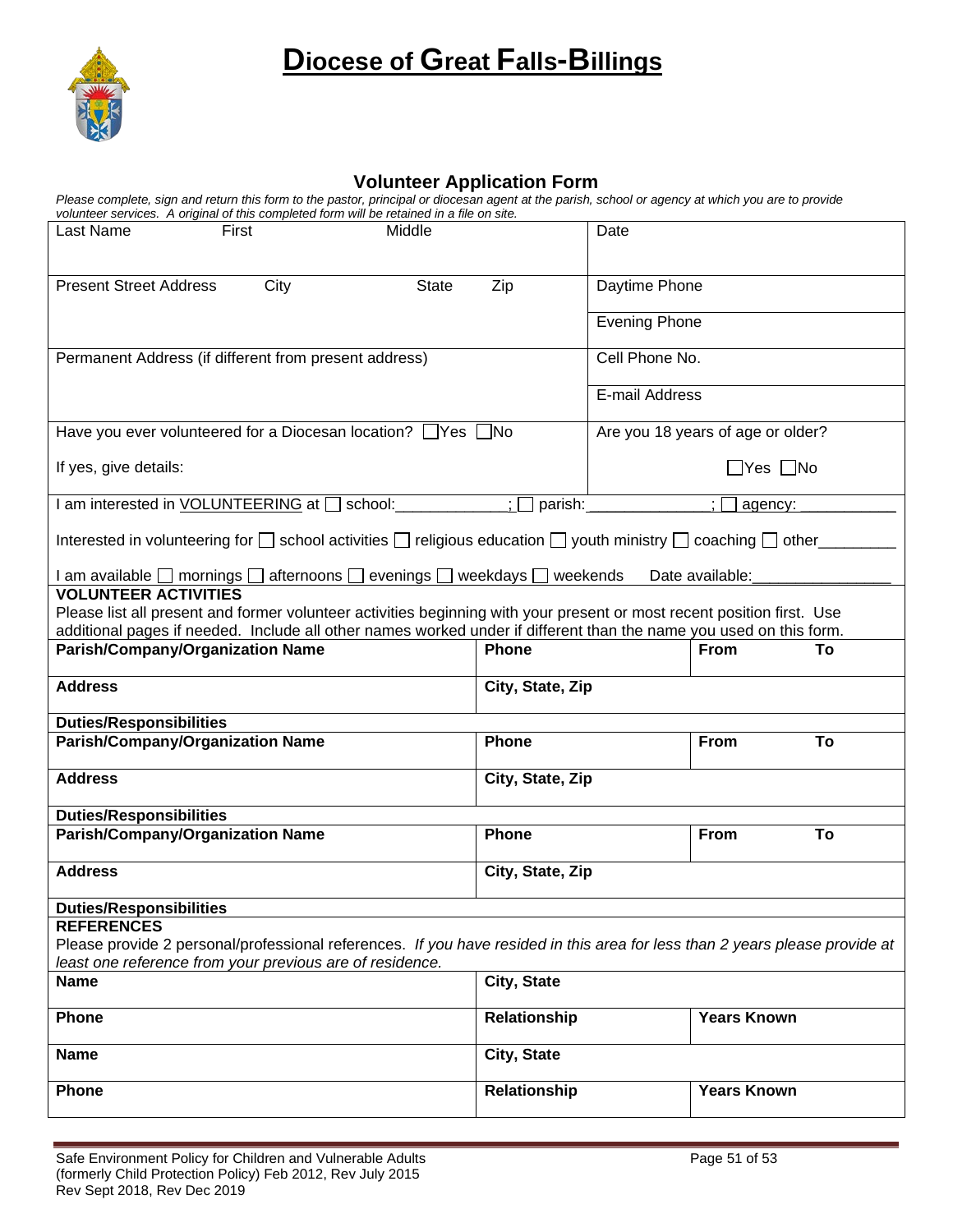#### **IMPORTANT – PLEASE READ THIS**

**You** *must* **complete questions I, II, III & IV** *only* **if the volunteer position(s) for which you are applying for will involve significant contact with children or other vulnerable individuals, i.e. elderly, mentally or emotionally handicapped, etc. Such positions include but are not limited to catechist, coaching, school volunteer, scout leader, youth minister, counseling, and maintenance.**

**I. Has a civil or criminal complaint ever been filed against you that alleged** *sexual misconduct* **or** *child abuse* **by you or your participation in or facilitation of such activities (including internal complaints given to management or supervisors at places of employment)?**  $\Box$  **Yes**  $\Box$  **No** *If yes, please explain below and attach a separate sheet if additional space is necessary. Please provide the date, nature, and place of the incident leading to the complaint; where the complaint was filed; disposition of the complaint.*

**II. Do you presently serve, or have you ever served, as a volunteer for any organization, entity or group in which you had significant contact with children or other vulnerable populations (e.g. elderly, mentally or emotionally handicapped, etc.)?** Thes **No** *If yes, please provide the name, address and* **m** *phone number of the organization, period of volunteer service, supervisor's name; and briefly describe your activities and/or duties. Attach a separate sheet if additional space is necessary.*

**III. Have you ever chosen not to renew or continue any employment or volunteer service, had your employment or volunteer service terminated, or been subject to any disciplinary action, for reasons relating to allegations of sexual misconduct or child abuse by you?**  $\Box$  Yes  $\Box$  No *If yes, please explain below and attach a separate sheet if additional space is necessary. Please include in your explanation the date, nature, and place of the occurrence(s) or allegation(s) and the disposition of the matter(s). Also, identify your employer and supervisor at the time by name, address and telephone number.*

**IV. Have you ever been convicted of a crime (felony or misdemeanor) other than a minor traffic violation? Yes No** *If yes, please explain below and attach a separate sheet if additional space is necessary. Please include in your explanation the date and place of any conviction, and the crime for which you were convicted.*

#### **IMPORTANT – Please read and sign below**

**The information provided on this form is true, correct and complete. If accepted as a volunteer, any misstatement or omission of fact on this form may result in termination of my services. I grant permission to check my background and references and release the Diocese of Great Falls-Billings from any and all resultant liability.**

**I further understand that all persons who will have significant contact with children are required to undergo a state and federal background check before working with children. Other volunteer positions that my require undergoing this clearance process may include, but are not limited to, payroll, bookkeeping, accounting and maintenance.**

**Print Name: Contract Contract Contract Contract Contract Contract Contract Contract Contract Contract Contract Contract Contract Contract Contract Contract Contract Contract Contract Contract Contract Contract Contract** 

#### **This section is to be completed by Pastor, Principal or Agency Director only.**

The necessity of passing a state and federal criminal background check for positions involving significant contact with children or other vulnerable persons while providing volunteer services has been explained to this applicant. Acceptance of volunteer services is contingent upon the applicant successfully completing the state & federal criminal background check. References will be checked before accepting an applicant's volunteer services. Signed applications are to be retained by the pastor, principal or diocesan agent at your parish, school or agency.

Authorized Signature **Name of Parish, School, Agency** Location # Telephone # Telephone #